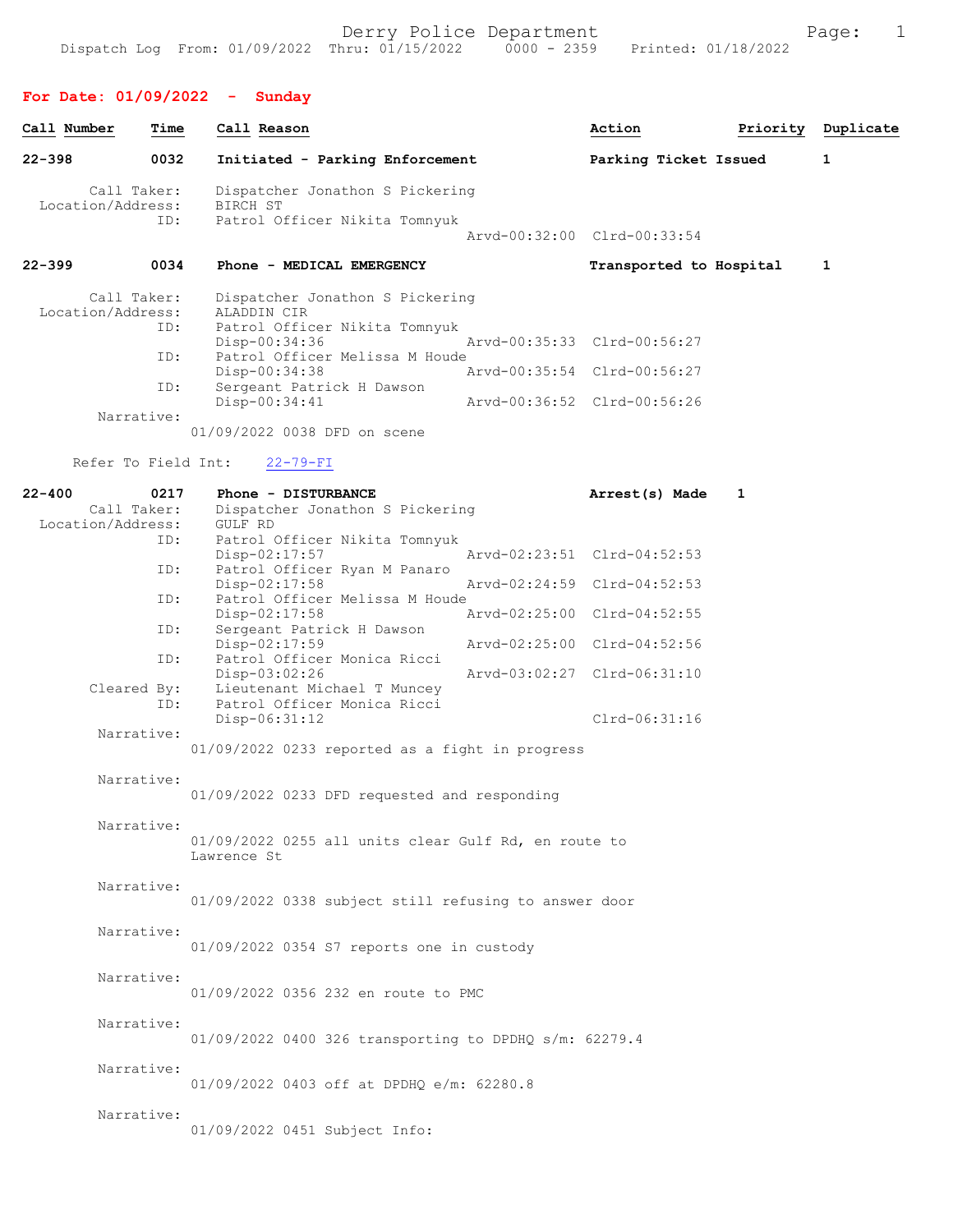Derry Police Department The Page: 2 Dispatch Log From: 01/09/2022 Thru: 01/15/2022 0000 - 2359 Printed: 01/18/2022 Heather Robichaud 12 Lawrence St Derry, NH DOB:12/21/71 Arrested for Stalking, Domestic Violence (assault) x3, and Resisting Arrest Narrative: 01/09/2022 0452 No Bail per BC Mencis Narrative: 01/09/2022 0515 429 transporting to Brentwood s/m: 46773.2 Narrative: 01/09/2022 0544 429 off at Brentwood e/m: 46794.7 Refer To Arrest: 22-36-AR 22-401 0509 Initiated - FOLLOW-UP No Action Required 2 Call Taker: Dispatcher Jonathon S Pickering Location/Address: GULF RD<br>TD: Patrol C Patrol Officer Ryan M Panaro Arvd-05:09:00 Clrd-05:28:59 22-402 0811 Initiated - DEPARTMENT INFO Services Rendered 3 Call Taker: Dispatcher Jess W Arcand Location/Address: MUNICIPAL DR<br>
ID: Dispatcher Je Dispatcher Jess W Arcand Arvd-08:11:00 Clrd-08:12:23 Narrative: 01/09/2022 0812 DPW NOTIFIED OF ICY ROADS 22-403 0917 Phone - TREE(S) DOWN Services Rendered 1 Call Taker: Dispatcher Jess W Arcand Location/Address: BARTLETT RD ID: Patrol Officer Timothy J Underhill<br>Disp-09:17:57 Arvd- Disp-09:17:57 Arvd-09:28:58 Clrd-10:56:20 ID: Sergeant Seth Plumer<br>Disp-09:42:36 Disp-09:42:36 Arvd-09:42:39 Clrd-10:56:22 Narrative: 01/09/2022 0917 TREE LEANING ON WIRES. EVERSOURCE NOTIFIED Narrative: 01/09/2022 1014 EVERSOURCE ON SCENE 22-404 0930 Initiated - MV STOP 1988 22-404 0930 Initiated - MV STOP 1988 22-404 22-404 22-404 23 Dispatcher Jess W Arcand<br>TSIENNETO RD Location/Address: ID: Patrol Officer Sara R Joyce Arvd-09:30:00 Clrd-09:40:30<br>22-70-CN Refer To Citation: 22-405 0944 Initiated - FOLLOW-UP No Action Required 2 Call Taker: Dispatcher Jess W Arcand<br>ion/Address: BROOK ST Location/Address:<br>ID: Patrol Officer Blake A Martineau Arvd-09:44:00 Clrd-09:54:24 22-406 1018 Phone - MEDICAL EMERGENCY 1 Assistance Rendered 1 Call Taker: Dispatcher Jess W Arcand<br>ion/Address: BEDARD AVE Location/Address: ID: Patrol Officer Blake A Martineau Disp-10:18:56 Arvd-10:26:36 Clrd-10:42:31 Refer To Field Int: 22-407 1029 Phone - DELIVER A MESSAGE Services Rendered 1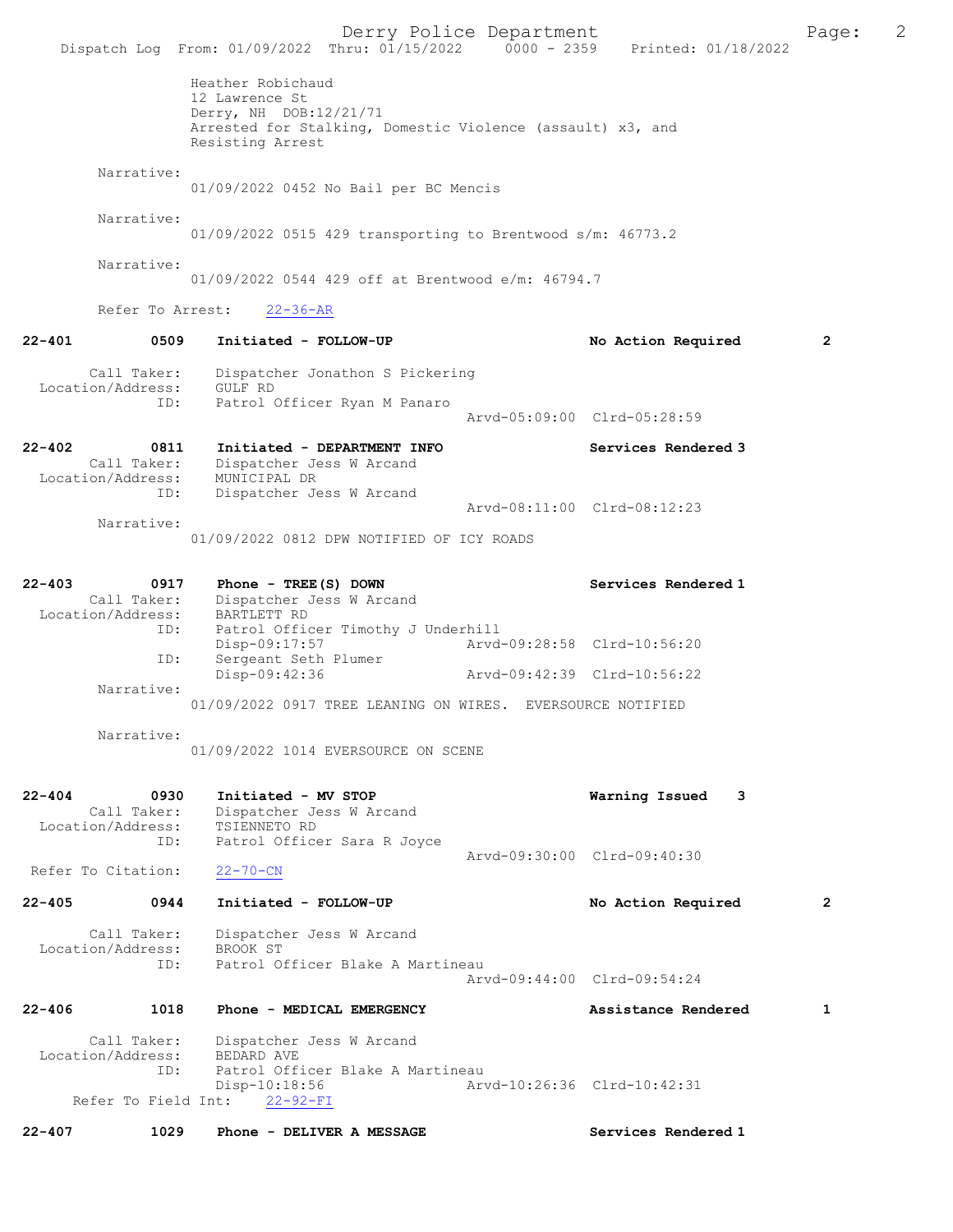Derry Police Department Fage: 3 Dispatch Log From: 01/09/2022 Thru: 01/15/2022 0000 - 2359 Printed: 01/18/2022 Call Taker: Patrol Officer Cody Johnson Location/Address: MARK AVE ID: Patrol Officer Brendan S Holden Disp-10:34:49 Arvd-10:34:55 Clrd-10:41:15 Dispatched By: Dispatcher Jess W Arcand Arrived By: Dispatcher Jess W Arcand Cleared By: Dispatcher Jess W Arcand Narrative: 01/09/2022 1041 NO CONTACT. NOTE LEFT 22-408 1052 Initiated - PAPER SERVICE Not Served 3 Call Taker: Dispatcher Jess W Arcand Location/Address: MARLBORO RD ID: Patrol Officer Blake A Martineau Arvd-10:52:00 Clrd-11:01:56 22-409 1119 911 - ALARM(OTHER) Assistance Rendered 2 Call Taker: Dispatcher Jess W Arcand Location/Address: MALLARD CT ID: Patrol Officer Sara R Joyce Disp-11:19:24 Arvd-11:22:56 Clrd-11:28:28 Narrative: 01/09/2022 1128 ASSIST DFD IN LOCATING MEDICAL ALARM Refer To Field Int: 22-153-FI 22-410 1354 Initiated - MV STOP Warning Issued 3 Call Taker: Patrol Officer Cody Johnson Location/Address: N HIGH ST ID: Patrol Officer Sara R Joyce Arvd-13:54:00 Clrd-13:57:21 Refer To Citation: 22-71-CN 22-411 1451 Phone - HIT AND RUN Report Taken 2 Call Taker: Patrol Officer Cody Johnson Location/Address: BRADY AVE ID: Patrol Officer Michael P Accorto Disp-15:09:16 Arvd-15:24:43 Clrd-15:37:38 Dispatched By: Detective Victoria M Kidd Arrived By: Detective Victoria M Kidd Cleared By: Detective Victoria M Kidd Narrative: Struck Mailbox Refer To Incident: 22-45-OF 22-412 1515 Initiated - MV STOP Warning Issued 3 Call Taker: Detective Victoria M Kidd Location/Address: CHESTER RD ID: Patrol Officer Joshua W Morse Arvd-15:15:00 Clrd-15:21:06 Patrol Officer Melissa M Houde<br>22-72-CN Refer To Citation: 22-413 1530 Initiated - MV STOP Warning Issued 3 Call Taker: Detective Victoria M Kidd Location/Address: [DY 1516] ROCKINGHAM RD ID: Patrol Officer Casey J Noyes Arvd-15:30:00 Clrd-15:35:26 Refer To Citation: 22-73-CN 22-414 1531 911 - DOMESTIC DISTURBANCE Verbal in Nature 1 Call Taker: Detective Victoria M Kidd Location/Address: RICHARDSON DR ID: Patrol Officer Joshua W Morse Disp-15:33:05 Arvd-15:38:20 Clrd-16:15:26 Patrol Officer Melissa M Houde ID: Patrol Officer Nathan S Lavoie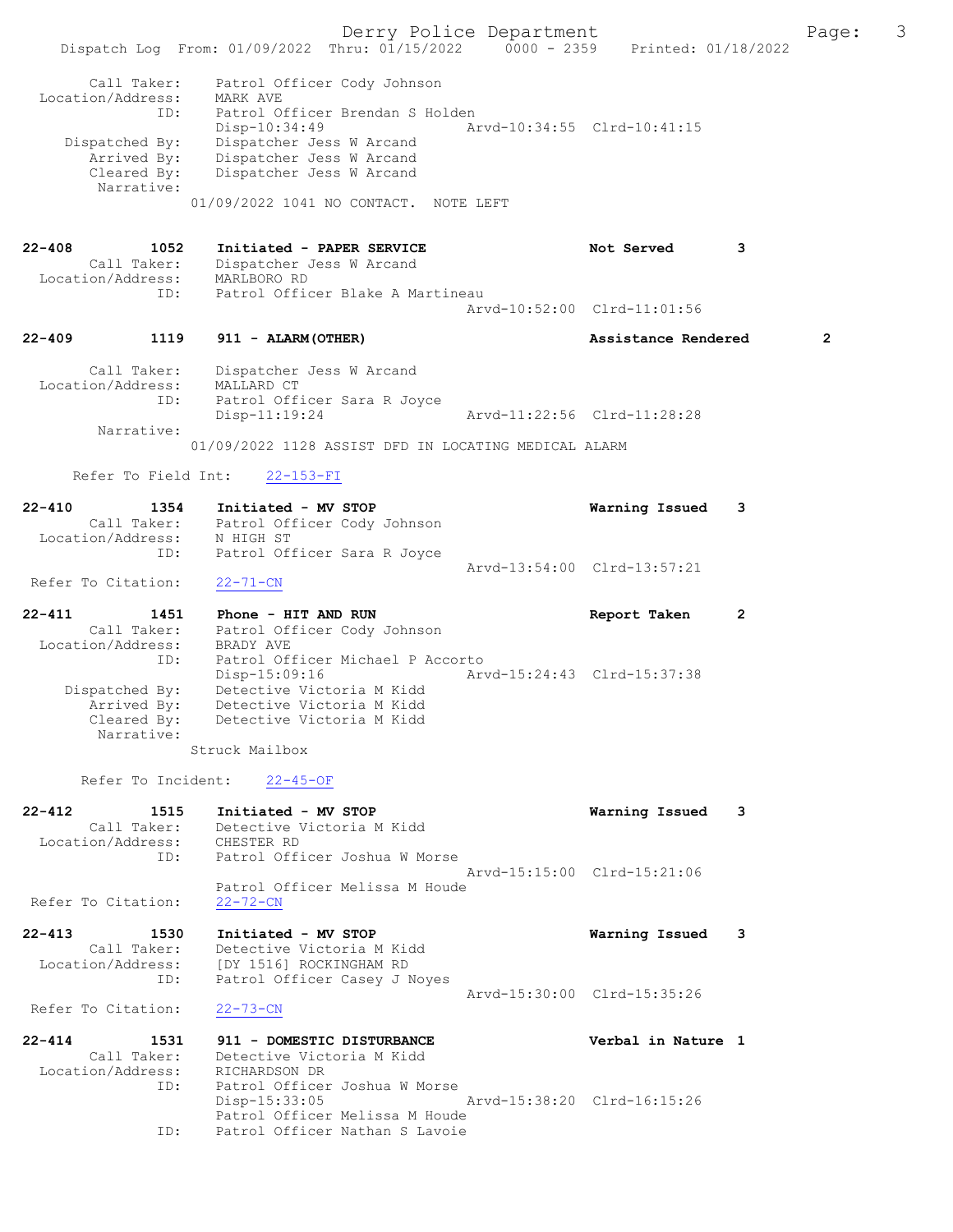Derry Police Department Fage: 4 Dispatch Log From: 01/09/2022 Thru: 01/15/2022 0000 - 2359 Printed: 01/18/2022 Disp-15:33:10 Arvd-15:42:59 Clrd-16:15:23 Disp-15:33:10<br>ID: Sergeant Jeffrey M Dawe<br>Disp-15:33:16 Disp-15:33:16 Arvd-15:42:57 Clrd-16:15:21 Narrative: 01/09/2022 1543 DFD on Scene Refer To Field Int: 22-93-FI 22-415 1617 Initiated - ANIMAL COMPLAINT No Action Required 1 Call Taker: Detective Victoria M Kidd Location/Address: HAMPSTEAD RD ID: Patrol Officer Joshua W Morse Arvd-16:17:00 Clrd-16:32:51 Patrol Officer Melissa M Houde Refer To Field Int: 22-120-FI 22-416 1619 Initiated - FOLLOW-UP Cleared 2 Call Taker: Detective Victoria M Kidd Location/Address: BRADY AVE ID: Patrol Officer Michael P Accorto Arvd-16:19:00 Clrd-16:26:48 22-417 1621 Initiated - WELFARE CHECK No Action Required 2 Call Taker: Detective Victoria M Kidd Location/Address: [DY 1060] MANCHESTER RD ID: Patrol Officer Nathan S Lavoie Arvd-16:21:00 Clrd-16:28:43 ID: Patrol Officer Nathan S Lavoie<br>Disp-16:28:58 Arvd-16:29:01 Clrd-16:43:24 Disp-16:28:58 ID: Sergeant Jeffrey M Dawe Disp-16:30:01 Arvd-16:32:33 Clrd-16:43:15 Refer To Field Int: 22-118-FI 22-418 1626 Initiated - FOLLOW-UP Cleared 2 Call Taker: Detective Victoria M Kidd Location/Address: BRADY AVE ID: Patrol Officer Michael P Accorto Arvd-16:26:00 Clrd-16:29:20 22-419 1653 911 - DOMESTIC DISTURBANCE 1990 Verbal in Nature 1 Call Taker: Detective Victoria M Kidd Location/Address: FAIRWAY DR ID: Patrol Officer Nathan S Lavoie Disp-16:57:24 ID: Patrol Officer Brendan S Holden Disp-16:57:27 Arvd-16:57:29 Clrd-17:12:13 ID: Sergeant Jeffrey M Dawe Disp-16:58:37 Arvd-16:58:39 Clrd-17:12:21 Refer To Field Int: 22-94-FI 22-420 1700 Phone - SUSPICIOUS ACTIVITY No Action Required 2 Call Taker: Patrol Officer Scott M Beegan Location/Address: [DY 146] ASHLEIGH DR ID: Patrol Officer Joshua W Morse Disp-17:00:43 Arvd-17:07:33 Clrd-17:23:45 Patrol Officer Melissa M Houde Cleared By: Detective Victoria M Kidd ID: Patrol Officer Casey J Noyes Disp-17:00:49 Arvd-17:22:46 Clrd-17:23:39 Cleared By: Detective Victoria M Kidd Refer To Field Int: 22-121-FI 22-421 1716 911 - DOMESTIC DISTURBANCE 1 Arrest(s) Made 1 Call Taker: Detective Victoria M Kidd<br>tion/Address: ELM ST Location/Address: ID: Patrol Officer Brendan S Holden Disp-17:17:13 Clrd-17:18:13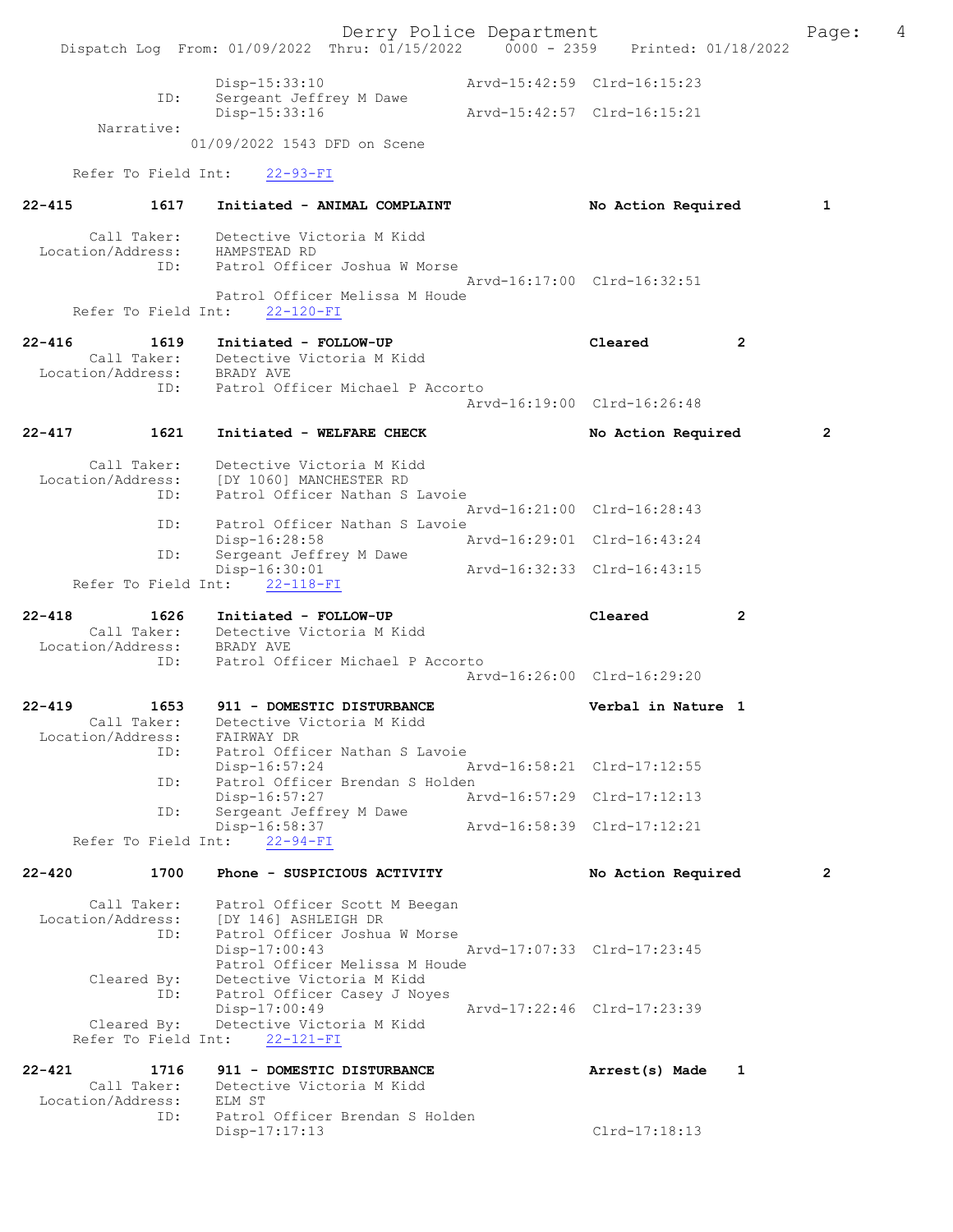Derry Police Department Fage: 5

|                                  | Dispatch Log From: 01/09/2022 Thru: 01/15/2022 0000 - 2359 Printed: 01/18/2022  |                             |                             |              |
|----------------------------------|---------------------------------------------------------------------------------|-----------------------------|-----------------------------|--------------|
| ID:                              | Patrol Officer Michael P Accorto                                                |                             |                             |              |
| ID:                              | Disp-17:18:03<br>Patrol Officer Nathan S Lavoie                                 |                             | Arvd-17:25:52 Clrd-17:54:29 |              |
|                                  | Disp-17:18:16                                                                   | Arvd-17:25:50 Clrd-17:54:18 |                             |              |
| ID:                              | Sergeant Jeffrey M Dawe<br>Disp-17:23:57                                        | Arvd-17:30:34 Clrd-17:54:15 |                             |              |
| ID:                              | Patrol Officer Casey J Noyes<br>Disp-17:25:06                                   | Arvd-17:30:36 Clrd-17:54:20 |                             |              |
| ID:                              | Patrol Officer Casey J Noyes<br>Disp-17:54:24                                   | Arvd-17:54:27 Clrd-18:05:50 |                             |              |
| ID:                              | Patrol Officer Scott M Beegan                                                   |                             |                             |              |
| Narrative:                       | Disp-18:06:05                                                                   | Arvd-18:06:09 Clrd-18:22:43 |                             |              |
|                                  | 01/09/2022 1745 S9 reports one juvenile in custody for DV<br>Simple Assault x3. |                             |                             |              |
| Narrative:                       |                                                                                 |                             |                             |              |
|                                  | 01/09/2022 1748 327 en route with one. s/m: 43034.7                             |                             |                             |              |
| Narrative:                       | 01/09/2022 1751 327 off at HO. e/m: 43035.8                                     |                             |                             |              |
| Narrative:                       |                                                                                 |                             |                             |              |
|                                  | 01/09/2022 1822 Juvenile released.                                              |                             |                             |              |
| Refer To Arrest:                 | $22 - 37 - AR$                                                                  |                             |                             |              |
| $22 - 422$<br>1801               | Phone - KEEP THE PEACE                                                          |                             | Services Rendered 2         |              |
| Location/Address: FAIRWAY DR     | Call Taker: Detective Victoria M Kidd                                           |                             |                             |              |
| ID:                              | Patrol Officer Nathan S Lavoie<br>Disp-18:02:17                                 | Arvd-18:08:30 Clrd-18:33:08 |                             |              |
| ID:                              | Patrol Officer Collin Kennedy<br>Disp-18:02:32                                  | Arvd-18:05:46 Clrd-18:33:04 |                             |              |
| Refer To Field Int:              | $22 - 119 - FI$                                                                 |                             |                             |              |
| $22 - 423$<br>1841               | Initiated - MV STOP                                                             |                             | Warning Issued              | 3            |
| Location/Address:                | Call Taker: Detective Victoria M Kidd<br>OLD CHESTER RD + YOUNG RD              |                             |                             |              |
| ID:                              | Patrol Officer Joshua W Morse                                                   | Arvd-18:41:00 Clrd-18:49:21 |                             |              |
| Cleared By:                      | Patrol Officer Melissa M Houde<br>Patrol Officer Scott M Beegan                 |                             |                             |              |
| Refer To Citation:               | $22 - 74 - CN$                                                                  |                             |                             |              |
| 22-424<br>1859                   | Initiated - MV STOP                                                             |                             | Summons Issued              | 3            |
| Call Taker:<br>Location/Address: | Detective Victoria M Kidd<br>N MAIN ST + PINKERTON ST                           |                             |                             |              |
| ID:                              | Patrol Officer Joshua W Morse                                                   | Arvd-18:59:00 Clrd-19:08:03 |                             |              |
|                                  | Patrol Officer Melissa M Houde                                                  |                             |                             |              |
| Refer To Citation:               | $22 - 816 - 000001$                                                             |                             |                             |              |
| $22 - 425$<br>1958               | Initiated - ERRATIC OPERATION                                                   |                             | No Action Required          | $\mathbf{2}$ |
| Call Taker:                      | Detective Victoria M Kidd                                                       |                             |                             |              |
| Location/Address:<br>ID:         | ROCKINGHAM RD<br>Patrol Officer Michael P Accorto                               |                             |                             |              |
| ID:                              | Patrol Officer Collin Kennedy                                                   |                             | Arvd-19:58:00 Clrd-20:04:24 |              |
|                                  | Disp-19:59:07                                                                   | Arvd-20:00:33 Clrd-20:04:20 |                             |              |
| $22 - 426$<br>2015               | Initiated - SUBPOENA DELIVERY                                                   |                             | Not Served                  | 1            |
| Call Taker:<br>Location/Address: | Detective Victoria M Kidd<br>[DY 997] PARKLAND DR                               |                             |                             |              |
| ID:                              | Patrol Officer Casey J Noyes                                                    |                             | Arvd-20:15:00 Clrd-20:26:32 |              |
| $22 - 427$<br>2132               | 911 - DRUG OVERDOSE                                                             |                             | Report Taken                | $\mathbf{2}$ |
| Call Taker:                      | Detective Victoria M Kidd                                                       |                             |                             |              |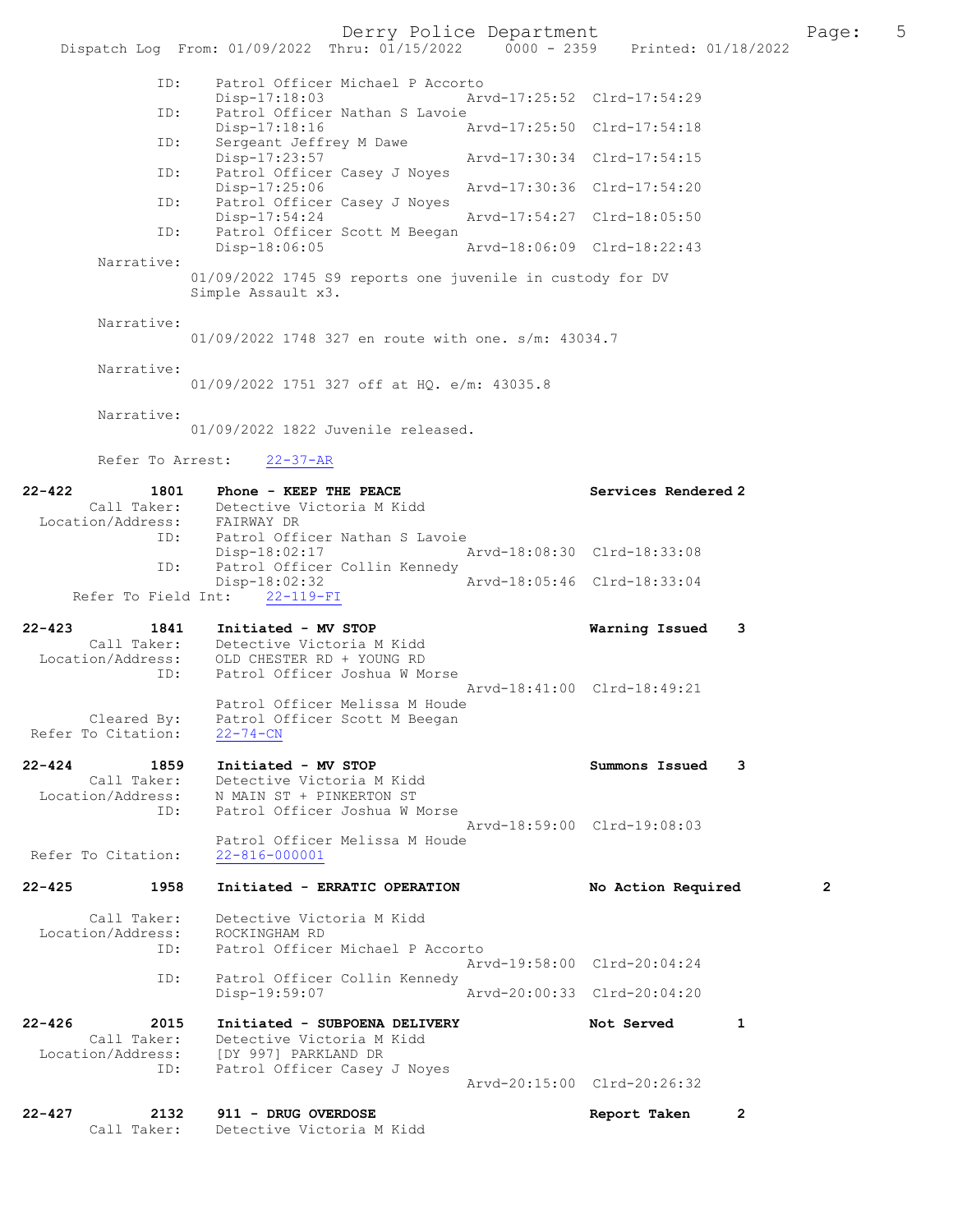Derry Police Department The Page: 6 Dispatch Log From: 01/09/2022 Thru: 01/15/2022 0000 - 2359 Printed: 01/18/2022 Location/Address: KILREA RD ID: Patrol Officer Michael P Accorto<br>Disp-21:33:05 Arv Disp-21:33:05 Arvd-21:35:59 Clrd-21:50:35 ID: Patrol Officer Collin Kennedy<br>Disp-21:33:08 Disp-21:33:08 Arvd-21:39:04 Clrd-21:50:26<br>ID: Sergeant Jeffrey M Dawe Sergeant Jeffrey M Dawe<br>Disp-21:39:08 Arvd-21:41:59 Clrd-21:50:24 Narrative: 01/09/2022 2136 DFD on scene. Refer To Incident: 22-46-OF 22-428 2213 Initiated - MV STOP Warning Issued 3 Call Taker: Detective Victoria M Kidd Location/Address: S MAIN ST ID: Patrol Officer Collin Kennedy Arvd-22:13:00 Clrd-22:19:59 Refer To Citation: 22-75-CN 22-429 2301 Initiated - MV STOP Warning Issued 3 Call Taker: Dispatcher Jonathon S Pickering Location/Address: CRYSTAL AVE ID: Sergeant James M Belanger Arvd-23:01:00 Clrd-23:05:41 Cleared By: Patrol Officer Scott M Beegan ID: Patrol Officer Nikita Tomnyuk Disp-23:01:37 Arvd-23:01:38 Clrd-23:05:40 Cleared By: Patrol Officer Scott M Beegan Refer To Citation: 22-76-CN 22-430 2313 Initiated - MV STOP Warning Issued 3 Call Taker: Dispatcher Jonathon S Pickering Location/Address: E BROADWAY + HOOD RD ID: Patrol Officer Awess Abdulkadir Arvd-23:13:00 Clrd-23:22:44 Refer To Citation: 22-77-CN 22-431 2326 Initiated - MV STOP Warning Issued 3 Call Taker: Dispatcher Jonathon S Pickering Location/Address: CRYSTAL AVE + FOLSOM RD Patrol Officer Awess Abdulkadir Arvd-23:26:00 Clrd-23:38:12<br>22-78-CN Refer To Citation: 22-432 2331 Phone - MEDICAL EMERGENCY Transported to Hospital 1 Call Taker: Dispatcher Jonathon S Pickering Location/Address: GERMANTOWN RD<br>TD: Patrol Officer Patrol Officer Jeffrey R Pike<br>Disp-23:32:22 Disp-23:32:22 Arvd-23:49:26 Clrd-23:56:48<br>ID: Patrol Officer Nikita Tomnyuk Patrol Officer Nikita Tomnyuk Disp-23:32:24 Arvd-23:41:59 Clrd-23:56:39 Refer To Field Int: 22-95-FI For Date: 01/10/2022 - Monday 22-433 0053 Initiated - SUBPOENA DELIVERY Served 1 Call Taker: Dispatcher Jonathon S Pickering Location/Address: [DY 997] PARKLAND DR ID: Patrol Officer Nikita Tomnyuk Arvd-00:53:00 Clrd-01:02:25

22-434 0409 Phone - WELFARE CHECK Services Rendered 2 Call Taker: Dispatcher Jonathon S Pickering Location/Address: MALLARD CT ID: Patrol Officer Awess Abdulkadir<br>Disp-04:11:23 A Arvd-04:15:00 Clrd-04:25:17 Narrative:

01/10/2022 0415 off with DFD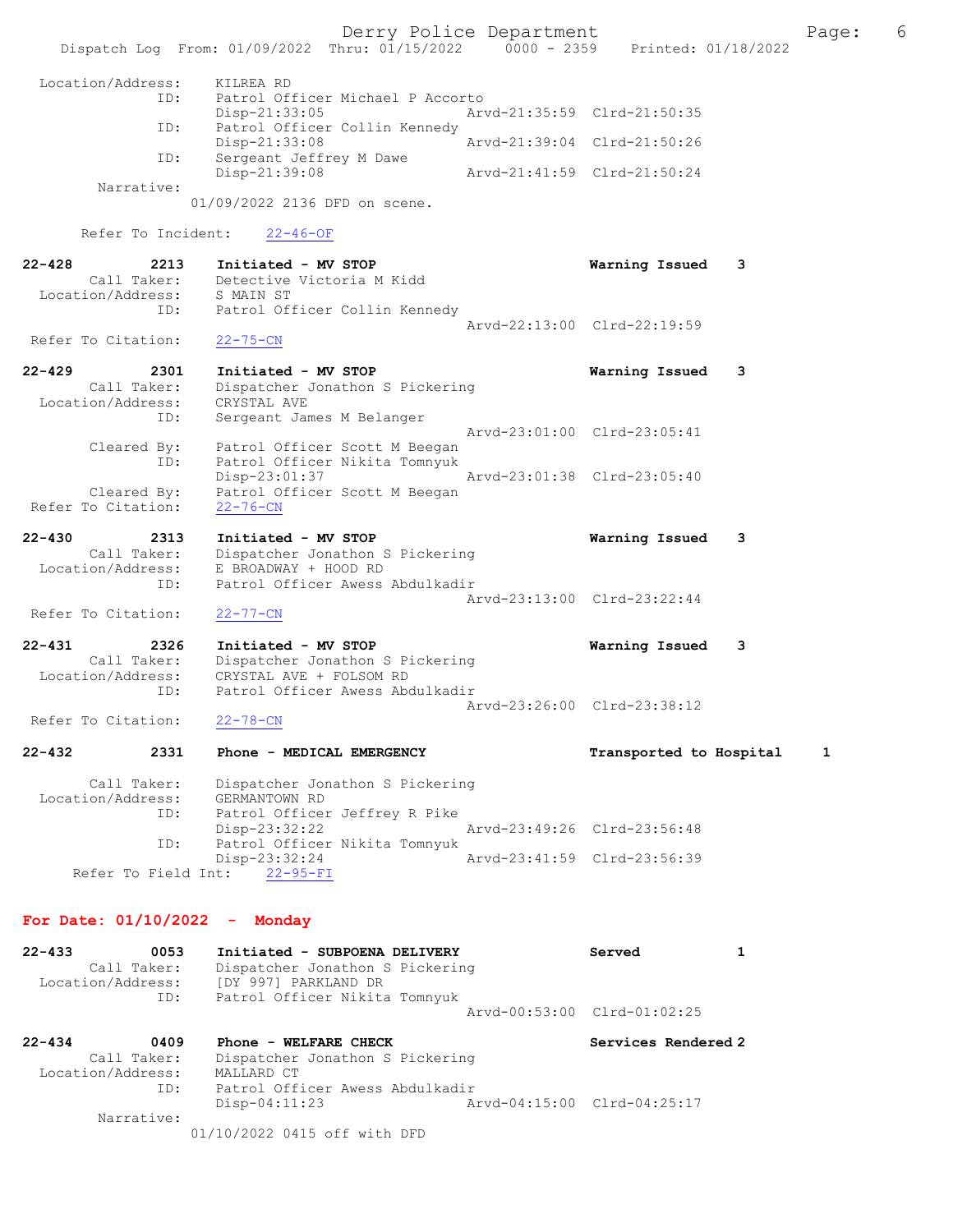| $22 - 435$<br>0602<br>Call Taker:<br>Location/Address:<br>ID: | Phone - $TREE(S)$ DOWN<br>Dispatcher Jonathon S Pickering<br>ISLAND POND RD<br>Patrol Officer Nikita Tomnyuk | Removed Hazard              |  |
|---------------------------------------------------------------|--------------------------------------------------------------------------------------------------------------|-----------------------------|--|
|                                                               | Disp-06:02:59                                                                                                | Arvd-06:17:22 Clrd-06:17:43 |  |
| $22 - 436$<br>0657<br>Call Taker:<br>Location/Address:        | Phone - ANIMAL COMPLAINT<br>Dispatcher Jonathon S Pickering                                                  | Gone on Arrival             |  |
| ID:                                                           | WALNUT HILL RD<br>Patrol Officer Charles L Doherty<br>Disp-07:07:08                                          | Aryd-07:22:08 Clrd-07:24:03 |  |

01/10/2022 0724 injured deer, fled into woods

## 22-437 0732 Phone - MV ACCIDENT Report Taken 1 Call Taker: Dispatcher Jonathon S Pickering<br>Location/Address: [DY 3118] BOWERS RD Location/Address: [DY 3118] BOWERS RD ID: Patrol Officer Timothy J Underhill Disp-07:33:23 Arvd-07:42:18 Clrd-08:13:12 Narrative: 01/10/2022 0752 off with NH 4537184 and NH HOG-39 Narrative:

01/10/2022 0814 Oakhem vs. Auger - full report

### Refer To Accident: 22-12-AC

| $22 - 438$<br>0753 | Phone - DISABLED MV                                                               | Vehicle Towed               | з |
|--------------------|-----------------------------------------------------------------------------------|-----------------------------|---|
| Call Taker:        | Dispatcher Jonathon S Pickering                                                   |                             |   |
| Location/Address:  | [DY 2113] CRYSTAL AVE                                                             |                             |   |
| ID:                | Patrol Officer Charles L Doherty                                                  |                             |   |
|                    | $Disp-07:53:36$                                                                   | Arvd-07:56:06 Clrd-09:04:21 |   |
| ID:                | Patrol Officer Cody Johnson                                                       |                             |   |
|                    | $Disp-08:01:24$                                                                   | Arvd-08:01:24 Clrd-08:13:19 |   |
| Narrative:         |                                                                                   |                             |   |
|                    | $01/10/2022$ 0807 owner requesting AAA for NH 2798747;<br>notified and responding |                             |   |
| Narrative:         |                                                                                   |                             |   |

01/10/2022 0850 AAA unable to respond in timely manner, next on the list assigned

#### Narrative:

01/10/2022 0859 LBP Towing on scene

| $22 - 439$<br>0844               | Phone - ASSIST CITIZEN                   |                                                                       | Assistance Rendered         | 3 |
|----------------------------------|------------------------------------------|-----------------------------------------------------------------------|-----------------------------|---|
| Call Taker:<br>Location/Address: | WINDHAM DEPOT RD<br>ID:<br>Disp-08:44:59 | Dispatcher Jonathon S Pickering<br>Patrol Officer Timothy J Underhill | Arvd-08:58:35 Clrd-08:58:36 |   |
| Narrative:                       |                                          | 01/10/2022 0858 MV lockout, handled by DFD                            |                             |   |
|                                  |                                          |                                                                       |                             |   |

#### Refer To Field Int: 22-124-FI

| $22 - 440$        | 0845        | Initiated - SUBPOENA DELIVERY   | Not Served                  | $\mathbf{1}$ |
|-------------------|-------------|---------------------------------|-----------------------------|--------------|
|                   | Call Taker: | Dispatcher Jonathon S Pickering |                             |              |
| Location/Address: |             | RICHARDSON DR                   |                             |              |
|                   | ID:         | Patrol Officer Cody Johnson     |                             |              |
|                   |             |                                 | Aryd-08:45:00 Clrd-08:58:22 |              |

#### 22-441 0858 Initiated - MV STOP Warning Issued 3 Call Taker: Dispatcher Jonathon S Pickering Location/Address: DAMREN RD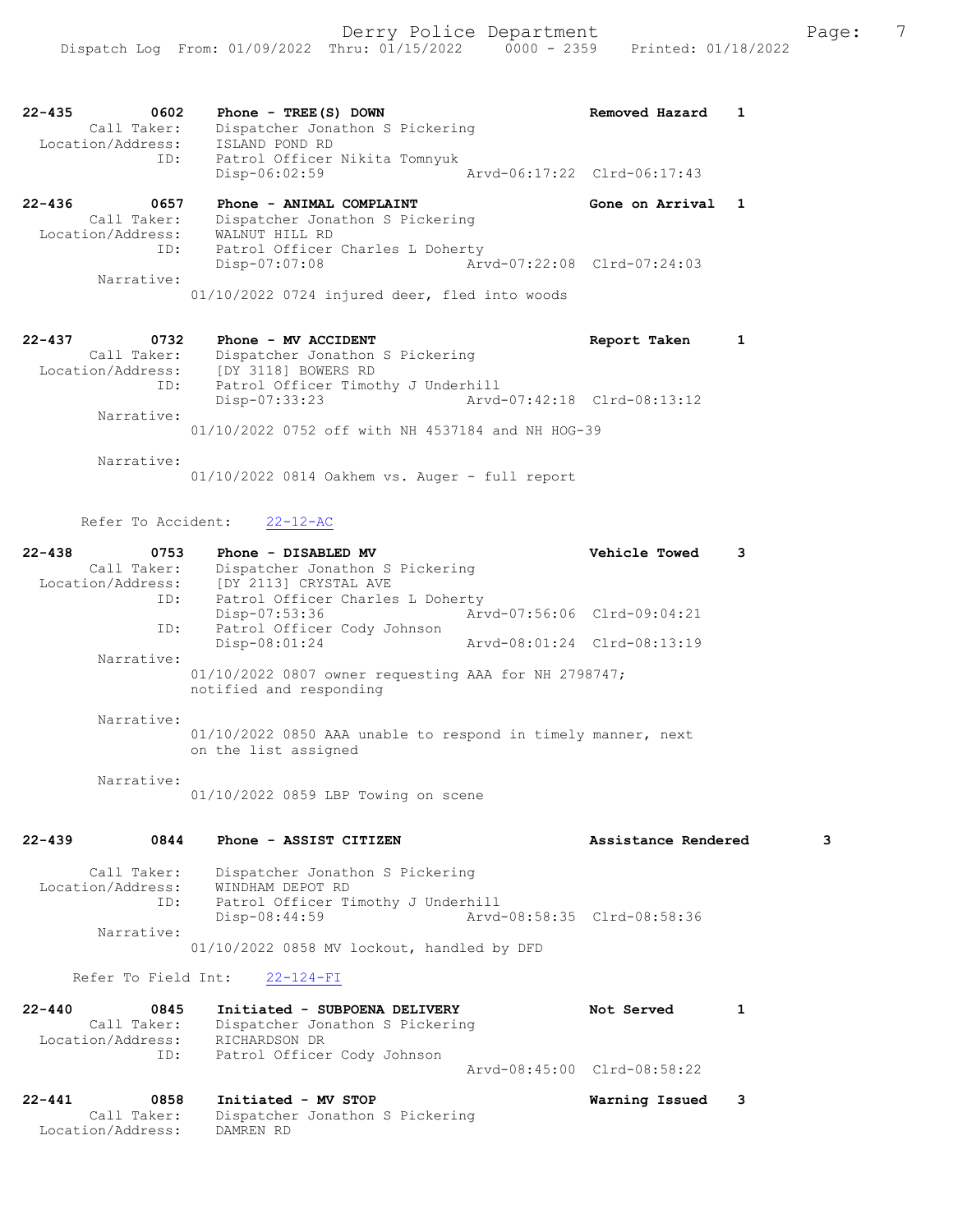|                                                               |                                                                                                                                                               | Derry Police Department     |                             |              | Page: | 8 |
|---------------------------------------------------------------|---------------------------------------------------------------------------------------------------------------------------------------------------------------|-----------------------------|-----------------------------|--------------|-------|---|
|                                                               | Dispatch Log From: 01/09/2022 Thru: 01/15/2022 0000 - 2359 Printed: 01/18/2022                                                                                |                             |                             |              |       |   |
| ID:                                                           | Patrol Officer Cody Johnson                                                                                                                                   | Arvd-08:58:00 Clrd-09:04:16 |                             |              |       |   |
| Refer To Citation:                                            | $22 - 80 - CN$                                                                                                                                                |                             |                             |              |       |   |
| $22 - 442$<br>0910<br>Call Taker:<br>ID:                      | Initiated - SEXUAL OFFENDER REGISTRATION<br>Dispatcher Jonathon S Pickering<br>Location/Address: [DY 2] MUNICIPAL DR<br>Detective Daniel J McCarthy           | Arvd-09:10:00 Clrd-09:10:49 | Services Rendered 1         |              |       |   |
| Refer To Field Int:                                           | $22 - 137 - FI$                                                                                                                                               |                             |                             |              |       |   |
| $22 - 443$<br>0911<br>Call Taker:<br>Location/Address:<br>ID: | Initiated - SUBPOENA DELIVERY<br>Dispatcher Jonathon S Pickering<br>TSIENNETO RD<br>Patrol Officer Blake A Martineau                                          |                             | Served                      | $\mathbf{1}$ |       |   |
|                                                               |                                                                                                                                                               | Arvd-09:11:00 Clrd-09:22:31 |                             |              |       |   |
| $22 - 444$<br>0915<br>ID:                                     | Initiated - TOBACCO VIOLATION<br>Call Taker: Dispatcher Jonathon S Pickering<br>Location/Address: [DY 250] PINKERTON ST<br>Patrol Officer James M McClafferty |                             | Warning Issued              | $\mathbf{1}$ |       |   |
| Refer To Field Int:                                           | $22 - 97 - FI$                                                                                                                                                |                             | Arvd-09:15:00 Clrd-09:15:59 |              |       |   |
| $22 - 445$<br>0934                                            | Initiated - DRUG VIOLATION<br>Call Taker: Dispatcher Jonathon S Pickering<br>Location/Address: [DY 250] PINKERTON ST                                          |                             | Arrest(s) Made              | 2            |       |   |
| ID:<br>ID:                                                    | Patrol Officer James M McClafferty<br>Patrol Officer Cody Johnson                                                                                             | Arvd-09:34:00 Clrd-10:21:30 |                             |              |       |   |
| Narrative:                                                    | Disp-09:35:09                                                                                                                                                 | Arvd-09:42:40 Clrd-10:49:56 |                             |              |       |   |
|                                                               | 01/10/2022 0947 one in custody                                                                                                                                |                             |                             |              |       |   |
| Narrative:                                                    | $01/10/2022$ 0953 115 enroute to dpd hq with juvenile male,<br>starting 62436.8                                                                               |                             |                             |              |       |   |
| Narrative:                                                    | 01/10/2022 0959 115 ending 62438                                                                                                                              |                             |                             |              |       |   |
| Narrative:                                                    | 01/10/2022 1024 identified as a juvenile                                                                                                                      |                             |                             |              |       |   |
| Narrative:                                                    | 01/10/2022 1049 released to a parent.                                                                                                                         |                             |                             |              |       |   |
| Refer To Summons:                                             | $22 - 38 - AR$                                                                                                                                                |                             |                             |              |       |   |
| $22 - 446$<br>0937<br>Location/Address: COBURN RD<br>ID:      | Phone - VANDALISM<br>Call Taker: Dispatcher Jonathon S Pickering<br>Patrol Officer Charles L Doherty                                                          |                             | Report Taken                | 3            |       |   |
| Narrative:                                                    | Disp-09:38:00                                                                                                                                                 | Arvd-09:42:38 Clrd-09:49:19 |                             |              |       |   |
|                                                               | 01/10/2022 1348 car door dented                                                                                                                               |                             |                             |              |       |   |
| Refer To Incident:                                            | $22 - 47 - OF$                                                                                                                                                |                             |                             |              |       |   |
| $22 - 447$<br>0938<br>Call Taker:<br>Location/Address:<br>ID: | Initiated - MV STOP<br>Dispatcher Jonathon S Pickering<br>BIRCH ST + NORTON ST<br>Patrol Officer Blake A Martineau                                            |                             | Warning Issued              | 3            |       |   |
| Refer To Citation:                                            | $22 - 81 - CN$                                                                                                                                                | Arvd-09:38:00 Clrd-09:47:48 |                             |              |       |   |
| $22 - 448$<br>0955                                            | Phone - MEDICAL EMERGENCY                                                                                                                                     |                             | Transported to Hospital     |              | 1     |   |
| Call Taker:                                                   | Dispatcher Jonathon S Pickering                                                                                                                               |                             |                             |              |       |   |

Location/Address: FOREST RIDGE RD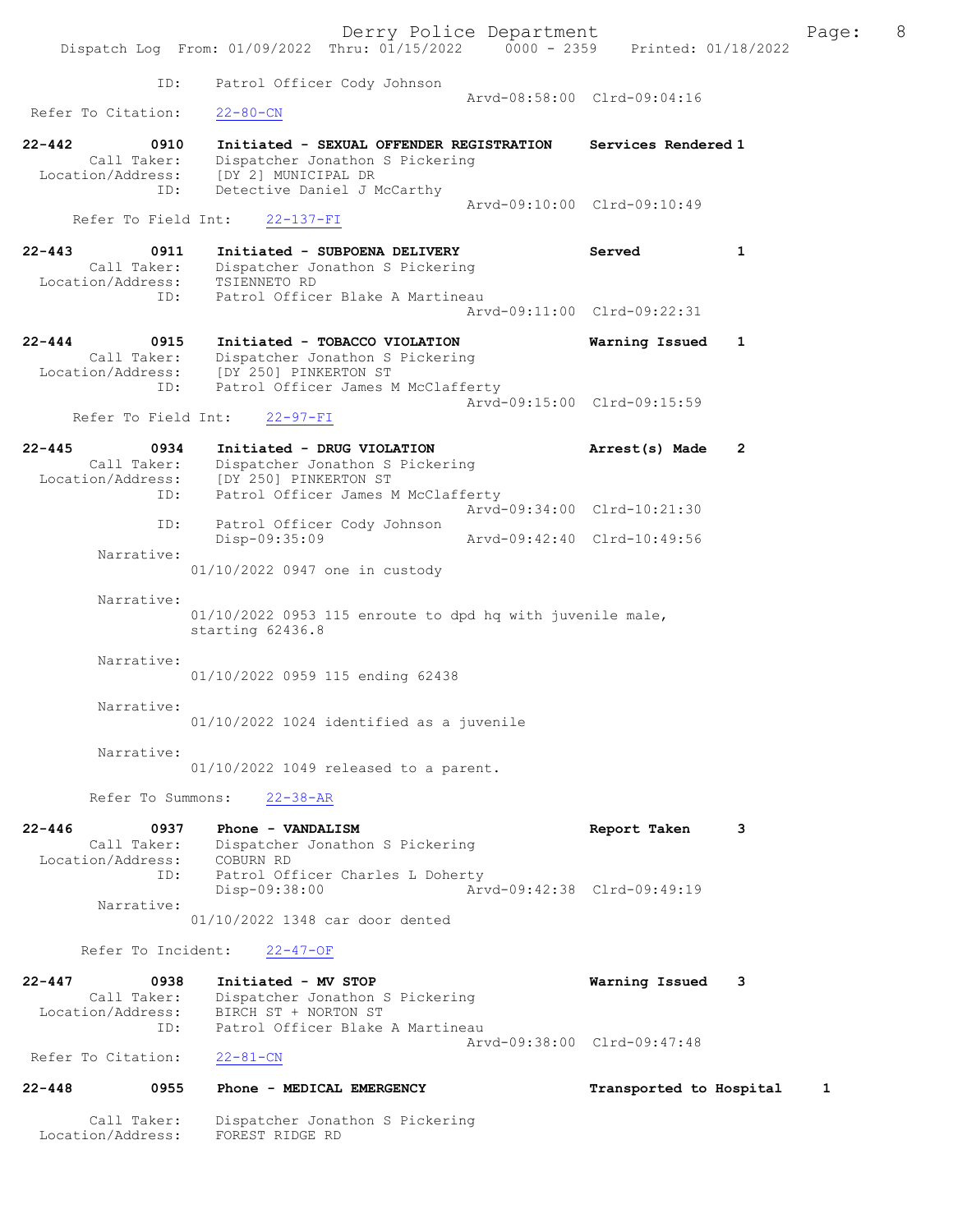Derry Police Department Fage: 9 Dispatch Log From: 01/09/2022 Thru: 01/15/2022 0000 - 2359 Printed: 01/18/2022 ID: Patrol Officer Charles L Doherty Disp-09:56:34 Arvd-09:59:22 Clrd-10:21:25<br>TD: Patrol Officer Timothy J Underbill Patrol Officer Timothy J Underhill Disp-09:56:37 Arvd-09:57:09 Clrd-10:08:19 Narrative: 3rd floor hallway. female fell and hit her head-heavy bleeding Narrative: 01/10/2022 0957 DFD on scene Refer To Field Int: 22-101-FI 22-449 1021 Phone - KEEP THE PEACE Services Rendered 2 Call Taker: Dispatcher Jonathon S Pickering Location/Address: STEVEN AVE ID: Patrol Officer Timothy J Underhill Disp-11:02:59 Arvd-11:31:01 Clrd-11:58:04 Refer To Field Int: 22-123-FI 22-450 1022 Initiated - MV STOP Warning Issued 3 Call Taker: Dispatcher Jonathon S Pickering Location/Address: WINDHAM RD + BOWERS RD ID: Patrol Officer Timothy J Underhill Arvd-10:22:00 Clrd-10:26:21 Refer To Citation: 22-82-CN 22-451 1053 Phone - DISTURBANCE 1 22-451 in Nature 1 Call Taker: Dispatcher Jonathon S Pickering Location/Address: CONCORD AVE ID: Patrol Officer Charles L Doherty Disp-10:54:21 Arvd-10:57:33 Clrd-11:14:16 ID: Patrol Officer Cody Johnson<br>Disp-10:54:24 Disp-10:54:24 Arvd-10:57:33 Clrd-11:14:14 Narrative: 01/10/2022 1114 dispute over unwanted subject Refer To Field Int: 22-104-FI Refer To Field Int: 22-110-FI 22-452 1126 Initiated - MV STOP Warning Issued 3 Call Taker: Dispatcher Jonathon S Pickering Location/Address: MCALLISTER CT ID: Patrol Officer Blake A Martineau Arvd-11:26:00 Clrd-11:37:05<br>22-83-CN Refer To Citation: 22-453 1158 Phone - FOUND/LOST PROPERTY Services Rendered 3 Call Taker: Dispatcher Jonathon S Pickering Location/Address: ROCKINGHAM RD ID: Patrol Officer Timothy J Underhill Disp-11:58:24 Arvd-12:01:37 Clrd-12:13:43 Narrative: 01/10/2022 1201 found wallet Narrative: 01/10/2022 1222 returned to owner Refer To Field Int: 22-122-FI 22-454 1218 Initiated - FOLLOW-UP No Action Required 2 Call Taker: Dispatcher Jonathon S Pickering Location/Address: WALKER CT ID: Patrol Officer Timothy J Underhill Arvd-12:18:00 Clrd-12:22:20 22-455 1234 Phone - Loose Dog Complaint Gone on Arrival 2 Call Taker: Dispatcher Jonathon S Pickering Location/Address: HAMPSTEAD RD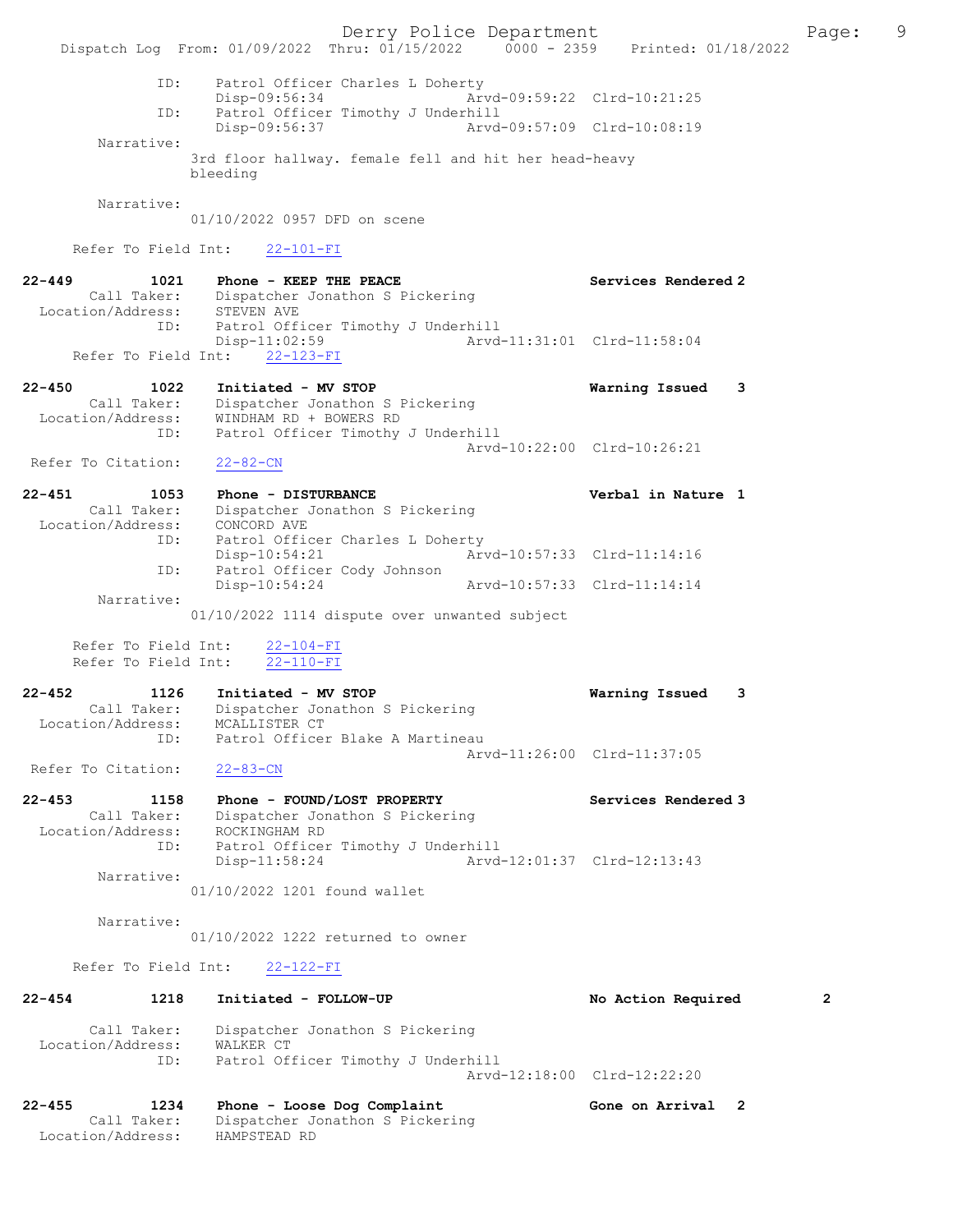Derry Police Department Fage: 10 Dispatch Log From: 01/09/2022 Thru: 01/15/2022 0000 - 2359 Printed: 01/18/2022 ID: Patrol Officer Cody Johnson Disp-12:35:26 Arvd-12:39:13 Clrd-12:45:20<br>TD: Patrol Officer Blake A Martineau Patrol Officer Blake A Martineau Disp-12:36:45 Arvd-12:36:49 Clrd-12:36:49 22-456 1236 Initiated - MV STOP Warning Issued 3 Call Taker: Dispatcher Jonathon S Pickering Location/Address: TSIENNETO RD ID: Patrol Officer Blake A Martineau Patrol Officer Blake A Martineau<br>Arvd-12:36:00 Clrd-12:40:55 Refer To Citation: 22-84-CN 22-457 1257 Initiated - FOLLOW-UP No Action Required 2 Call Taker: Dispatcher Jonathon S Pickering Location/Address: [DY 2] MUNICIPAL DR ID: Patrol Officer Charles L Doherty Arvd-12:57:00 Clrd-13:44:13 22-458 1327 Phone - THEFT Report Taken 2 Call Taker: Dispatcher Jonathon S Pickering Location/Address: HOOD RD ID: Patrol Officer Blake A Martineau Disp-13:28:39 Arvd-13:33:48 Clrd-14:06:45 Narrative: 01/10/2022 1349 catalytic converter stolen from MV Refer To Incident: 22-48-OF 22-459 1342 Phone - NOISE COMPLAINT No Action Required 2 Call Taker: Dispatcher Jonathon S Pickering Location/Address: LINLEW DR ID: Patrol Officer Charles L Doherty Disp-13:44:22 Arvd-13:52:21 Clrd-14:07:53 Narrative: 01/10/2022 1349 loud banging on ceiling Narrative: 01/10/2022 1407 not found to be unreasonable - advice given 22-460 1352 Phone - WARRANT ARREST No Action Required 2 Call Taker: Dispatcher Jonathon S Pickering Location/Address: [DY 2] MUNICIPAL DR ID: Patrol Officer Scott M Beegan Disp-13:54:02 Arvd-13:54:04 Clrd-13:54:45 Narrative: created in error 22-461 1358 Initiated - PARKING COMPLAINT Summons Issued 1 Call Taker: Dispatcher Jonathon S Pickering Location/Address: LACONIA AVE ID: Patrol Officer Jeffrey R Pike Arvd-13:58:00 Clrd-13:58:57 22-462 1409 Initiated - MV STOP Warning Issued 3 Call Taker: Dispatcher Jonathon S Pickering<br>ion/Address: LINLEW DR Location/Address:<br>ID. Patrol Officer Cody Johnson Arvd-14:09:00 Clrd-14:15:27<br>22-85-CN Refer To Citation: 22-463 1416 Phone - TRAFFIC CONTROL No Action Required 3 Call Taker: Dispatcher Jonathon S Pickering Location/Address: N MAIN ST + TSIENNETO RD ID: Patrol Officer Cody Johnson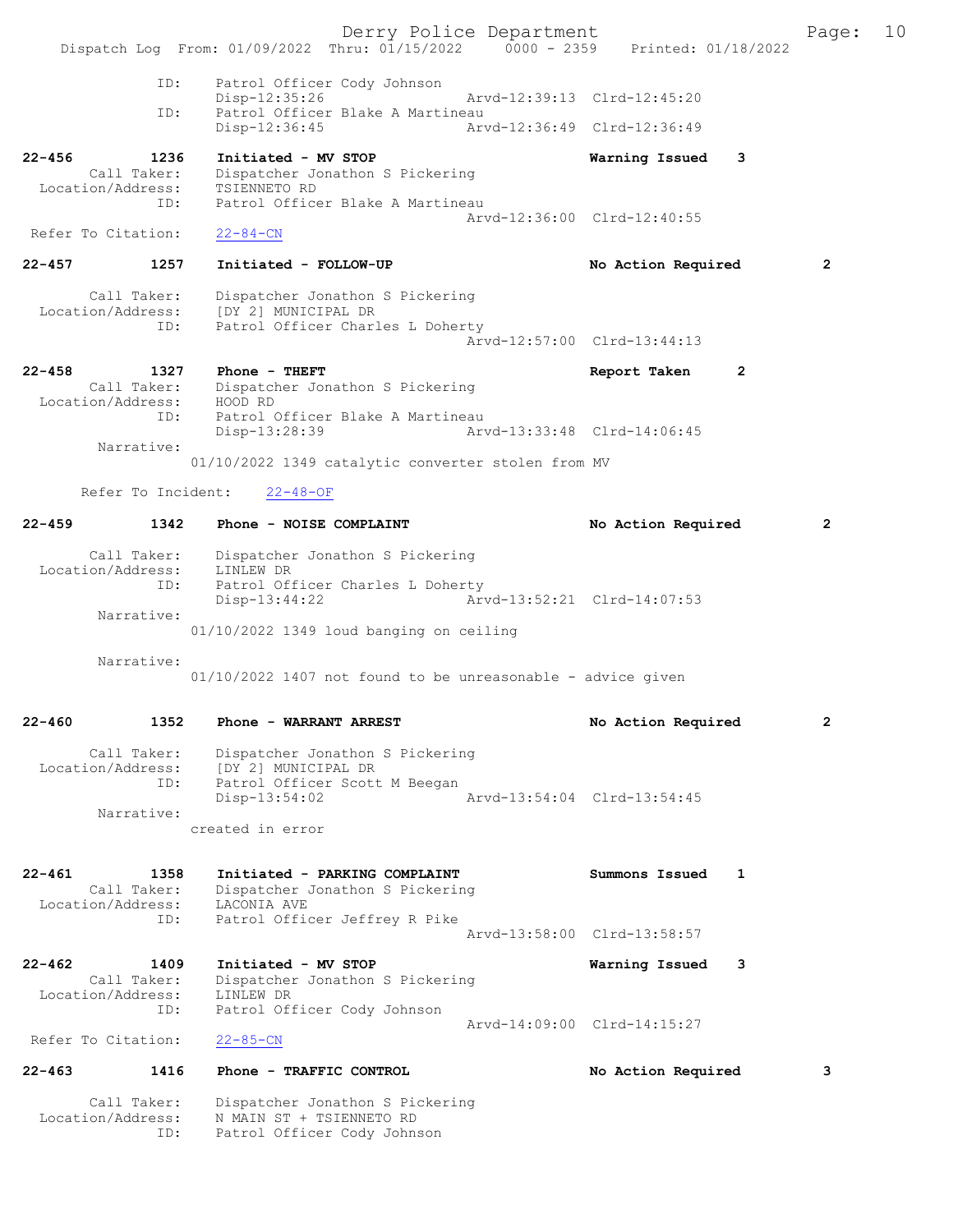Derry Police Department Fage: 11 Dispatch Log From: 01/09/2022 Thru: 01/15/2022 0000 - 2359 Printed: 01/18/2022 Disp-14:16:59 Arvd-14:22:22 Clrd-14:22:22 Narrative: 01/10/2022 1417 traffic light stuck on red Narrative: 01/10/2022 1422 no issues found 22-464 1432 Phone - WELFARE CHECK Services Rendered 2 Call Taker: Dispatcher Jonathon S Pickering Location/Address: FORDWAY ST ID: Patrol Officer Blake A Martineau<br>Disp-14:33:11 Art Disp-14:33:11 Arvd-14:53:34 Clrd-14:53:35<br>ID: Patrol Officer Cody Johnson<br>Disp-14:33:14 Arvd-14:53:33 Clrd-14:53:33 Patrol Officer Cody Johnson Disp-14:33:14 Arvd-14:53:33 Clrd-14:53:33 Narrative: 01/10/2022 1453 subject located Refer To Field Int: 22-112-FI 22-465 1445 Phone - WELFARE CHECK No Action Required 2 Call Taker: Dispatcher Jonathon S Pickering Location/Address: SILVESTRI CIR Narrative: 01/10/2022 1459 subject not at home, info passed along to father Refer To Field Int: 22-105-FI 22-466 1503 Initiated - SEXUAL OFFENDER REGISTRATION No Action Required 1 Call Taker: Dispatcher Jonathon S Pickering Location/Address: [DY 2] MUNICIPAL DR ID: Detective Victoria M Kidd Arvd-15:03:00 Clrd-15:03:50 Refer To Field Int: 22-134-FI 22-467 1505 Phone - TRAFFIC CONTROL Services Rendered 3 Call Taker: Dispatcher Jonathon S Pickering Location/Address: TSIENNETO RD + N MAIN ST ID: Patrol Officer Joshua W Morse Disp-15:06:56 Arvd-15:06:58 Clrd-15:07:00 Patrol Officer Melissa M Houde ID: Patrol Officer Joshua W Morse Disp-15:08:08 Arvd-15:13:31 Clrd-15:24:22 Patrol Officer Melissa M Houde Narrative: left turn arrow not cycling properly 22-468 1525 Initiated - SUBPOENA DELIVERY Not Served 1 Call Taker: Dispatcher Jonathon S Pickering Location/Address: [DY 1198] BYPASS 28<br>ID: Patrol Officer Joshu Patrol Officer Joshua W Morse Arvd-15:25:00 Clrd-15:28:42 Patrol Officer Melissa M Houde 22-469 1526 Initiated - SUBPOENA DELIVERY Served 1 Call Taker: Dispatcher Jonathon S Pickering<br>Location/Address: [DY 2258] E BROADWAY [DY 2258] E BROADWAY ID: Patrol Officer Casey J Noyes Arvd-15:26:00 Clrd-15:31:03 22-470 1542 Initiated - MV STOP Summons Issued 3 Call Taker: Patrol Officer Ryan M Panaro<br>cion/Address: CHESTER RD Location/Address:<br>TD: Patrol Officer Joshua W Morse Arvd-15:42:00 Clrd-15:51:21 Patrol Officer Melissa M Houde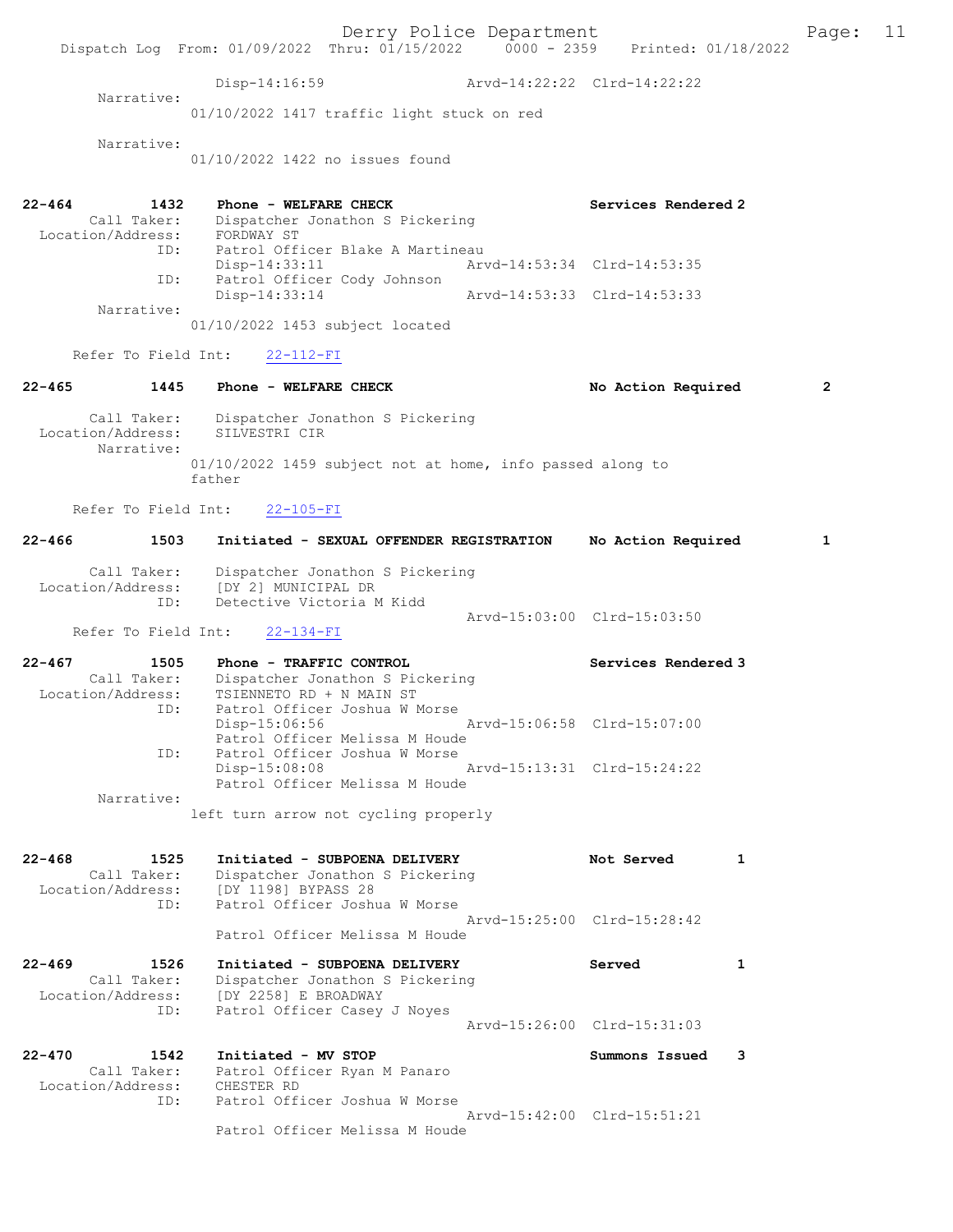|                                                               | Dispatch Log From: 01/09/2022 Thru: 01/15/2022                                                                              | 0000 - 2359 Printed: 01/18/2022                          |
|---------------------------------------------------------------|-----------------------------------------------------------------------------------------------------------------------------|----------------------------------------------------------|
| Cleared By:<br>Refer To Citation:                             | Lieutenant Shawn P O'Donaghue<br>$22 - 816 - 001001$                                                                        |                                                          |
| $22 - 471$<br>1600<br>Call Taker:<br>Location/Address:<br>ID: | Phone - TRAFFIC CONTROL<br>Patrol Officer Ryan M Panaro<br>TSIENNETO RD<br>Patrol Officer Joshua W Morse<br>$Disp-16:01:00$ | <b>Vehicle Moved</b><br>3<br>Arvd-16:03:18 Clrd-16:05:02 |
| Narrative:                                                    | Patrol Officer Melissa M Houde<br>vehicles stopped in continuous left turn lane                                             |                                                          |
| $22 - 472$<br>1611<br>Call Taker:<br>Location/Address:        | Phone - WELFARE CHECK<br>Patrol Officer Ryan M Panaro<br>BLUNT DR                                                           | Services Rendered 2                                      |
| ID:<br>ID:                                                    | Patrol Officer Cody Johnson<br>$Disp-16:14:40$<br>Patrol Officer Casey J Noyes                                              | Arvd-16:19:47 Clrd-16:32:03                              |
| ID:                                                           | $Disp-16:15:00$<br>Lieutenant Michael T Muncey                                                                              | Arvd-16:21:52 Clrd-16:31:47                              |
| Refer To Field Int:                                           | $Disp-16:20:24$<br>$22 - 125 - FI$                                                                                          | Arvd-16:20:26 Clrd-16:31:50                              |
| $22 - 473$<br>1623<br>Location/Address:<br>ID:                | Initiated - MV STOP<br>Call Taker: Patrol Officer Ryan M Panaro<br>COLES GROVE RD<br>Patrol Officer Joshua W Morse          | Warning Issued<br>3                                      |
| Refer To Citation:                                            | Patrol Officer Melissa M Houde<br>$22 - 86 - CN$                                                                            | Arvd-16:23:00 Clrd-16:30:11                              |
| $22 - 474$<br>1633<br>Call Taker:<br>Location/Address:<br>ID: | Other - MV REPO<br>Patrol Officer Ryan M Panaro<br>BRADY AVE<br>Patrol Officer Ryan M Panaro                                | Cleared<br>1                                             |
| Narrative:                                                    | Disp-16:36:18                                                                                                               | Arvd-16:36:23 Clrd-16:36:25                              |
|                                                               | NH Reg: 4366377 2018 Ford Explorer<br>Owner aware                                                                           |                                                          |
| $22 - 475$<br>1636<br>Call Taker:<br>Location/Address:<br>ID: | Initiated - FOLLOW-UP<br>Patrol Officer Ryan M Panaro<br>[DY 997] PARKLAND DR<br>Patrol Officer Joshua W Morse              | Cleared<br>2                                             |
|                                                               | Patrol Officer Melissa M Houde                                                                                              | Arvd-16:36:00 Clrd-16:53:52                              |
| $22 - 476$<br>1742<br>Call Taker:<br>Location/Address:<br>ID: | Phone - ASSIST CITIZEN<br>Patrol Officer Ryan M Panaro<br>N MAIN ST<br>Patrol Officer Samuel J Troy                         | 3<br><b>ADVICE GIVEN</b>                                 |
| Narrative:                                                    | $Disp-17:42:52$<br>misplaced wallet                                                                                         | Arvd-17:48:07 Clrd-17:59:45                              |
| Refer To Field Int:                                           | $22 - 106 - FI$                                                                                                             |                                                          |
| $22 - 477$<br>1755<br>Call Taker:<br>Location/Address:<br>ID: | Initiated - MV STOP<br>Patrol Officer Ryan M Panaro<br>HAMPSTEAD RD<br>Patrol Officer Joshua W Morse                        | Warning Issued<br>3                                      |
| Refer To Citation:                                            | Patrol Officer Melissa M Houde<br>$22 - 87 - CN$                                                                            | Arvd-17:55:00 Clrd-18:00:37                              |
| $22 - 478$<br>1804<br>Call Taker:<br>Location/Address:        | Initiated - FOLLOW-UP<br>Patrol Officer Ryan M Panaro<br>[DY 2] MUNICIPAL DR                                                | Cleared<br>2                                             |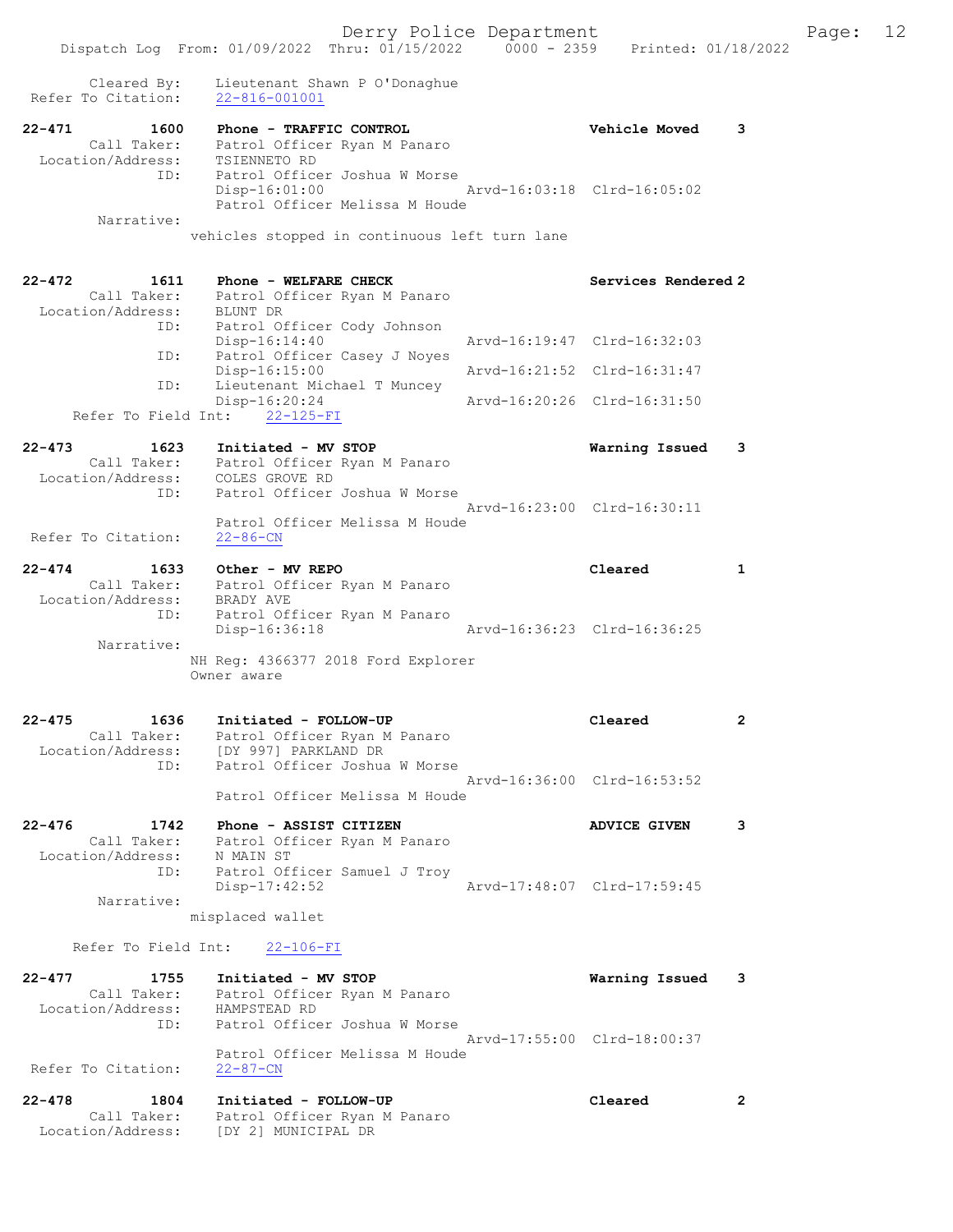|                                                             | Dispatch Log From: 01/09/2022 Thru: 01/15/2022 0000 - 2359 Printed: 01/18/2022                                                                   | Derry Police Department |                                                     |                | Page: 13 |  |
|-------------------------------------------------------------|--------------------------------------------------------------------------------------------------------------------------------------------------|-------------------------|-----------------------------------------------------|----------------|----------|--|
| ID:                                                         | Patrol Officer Samuel J Troy                                                                                                                     |                         | Arvd-18:04:00 Clrd-19:33:45                         |                |          |  |
| $22 - 479$<br>1823<br>ID:                                   | Initiated - FOLLOW-UP<br>Call Taker: Patrol Officer Ryan M Panaro<br>Location/Address: [DY 2064] KENDALL POND RD<br>Patrol Officer Casey J Noyes |                         | Cleared                                             | $\overline{2}$ |          |  |
|                                                             |                                                                                                                                                  |                         | Arvd-18:23:00 Clrd-18:27:02                         |                |          |  |
| $22 - 480$<br>1826<br>Location/Address:                     | Initiated - MV STOP<br>Call Taker: Patrol Officer Ryan M Panaro<br>TSIENNETO RD + BARKLAND DR                                                    |                         | Warning Issued                                      | 3              |          |  |
| ID:                                                         | Patrol Officer Joshua W Morse<br>Patrol Officer Melissa M Houde                                                                                  |                         | Arvd-18:26:00 Clrd-18:32:22                         |                |          |  |
| Refer To Citation:                                          | $22 - 88 - CN$                                                                                                                                   |                         |                                                     |                |          |  |
| $22 - 481$<br>1855                                          | Initiated - MV STOP<br>Call Taker: Patrol Officer Ryan M Panaro                                                                                  |                         | Warning Issued                                      | 3              |          |  |
| Location/Address:<br>ID:                                    | E BROADWAY<br>Patrol Officer Casey J Noyes                                                                                                       |                         | Arvd-18:55:00 Clrd-19:02:34                         |                |          |  |
| Refer To Citation:                                          | $22 - 89 - CN$                                                                                                                                   |                         |                                                     |                |          |  |
| $22 - 482$<br>1910                                          | Phone - DOMESTIC DISTURBANCE<br>Call Taker: Patrol Officer Ryan M Panaro<br>Location/Address: FAIRWAY DR                                         |                         | Report Taken                                        | 1              |          |  |
| ID:                                                         | Patrol Officer Cody Johnson<br>$Disp-19:12:04$                                                                                                   |                         | Arvd-19:15:33 Clrd-19:36:25                         |                |          |  |
| ID:                                                         | Patrol Officer Collin Kennedy                                                                                                                    |                         |                                                     |                |          |  |
| Refer To Field Int:                                         | $Disp-19:12:11$<br>$22 - 107 - FI$                                                                                                               |                         | Arvd-19:15:35 Clrd-19:35:48                         |                |          |  |
|                                                             |                                                                                                                                                  |                         |                                                     |                |          |  |
| $22 - 483$<br>1952<br>Location/Address: TSIENNETO RD<br>ID: | Initiated - MV CHECK<br>Call Taker: Patrol Officer Ryan M Panaro<br>Patrol Officer Joshua W Morse                                                |                         | <b>Vehicle Moved</b><br>Arvd-19:52:00 Clrd-19:58:55 | 1              |          |  |
|                                                             | Patrol Officer Melissa M Houde                                                                                                                   |                         |                                                     |                |          |  |
| Narrative:                                                  | NH: 3653497 & NH: 5P029                                                                                                                          |                         |                                                     |                |          |  |
|                                                             |                                                                                                                                                  |                         |                                                     |                |          |  |
| Refer To Field Int:                                         | $22 - 111 - FI$                                                                                                                                  |                         |                                                     |                |          |  |
| 2003<br>$22 - 484$<br>- - - -                               | Initiated - MV STOP                                                                                                                              |                         | Warning Issued                                      | 3              |          |  |

| Call Taker:        | Patrol Officer Ryan M Panaro                                 |
|--------------------|--------------------------------------------------------------|
| Location/Address:  | RT 28                                                        |
| ID:                | Patrol Officer Collin Kennedy<br>Aryd-20:03:00 Clrd-20:12:03 |
| Cleared By:        | Patrol Officer Kevin L Davies                                |
| Refer To Citation: | $22 - 90 - CN$                                               |

| 22-485<br>2041               | Phone - DOMESTIC DISTURBANCE             |                             | Report Taken                |  |
|------------------------------|------------------------------------------|-----------------------------|-----------------------------|--|
| Call Taker:                  | Patrol Officer Kevin L Davies            |                             |                             |  |
| Location/Address: FAIRWAY DR |                                          |                             |                             |  |
| ID:                          | Patrol Officer Joshua W Morse            |                             |                             |  |
|                              | Disp-20:43:05                            | Arvd-20:44:40 Clrd-21:32:39 |                             |  |
|                              | Patrol Officer Melissa M Houde           |                             |                             |  |
| Arrived By:                  | Patrol Officer Ryan M Panaro             |                             |                             |  |
|                              | Cleared By: Patrol Officer Ryan M Panaro |                             |                             |  |
|                              | ID: Patrol Officer Samuel J Troy         |                             |                             |  |
|                              | Disp-20:43:11                            | Arvd-20:44:06 Clrd-21:31:50 |                             |  |
| Arrived By:                  | Patrol Officer Ryan M Panaro             |                             |                             |  |
| Cleared By:                  | Patrol Officer Ryan M Panaro             |                             |                             |  |
|                              | ID: Lieutenant Michael T Muncey          |                             |                             |  |
|                              | $Disp-20:46:53$                          |                             | Arvd-20:46:56 Clrd-21:31:48 |  |
| Dispatched By:               | Patrol Officer Ryan M Panaro             |                             |                             |  |
| Arrived By:                  | Patrol Officer Ryan M Panaro             |                             |                             |  |
|                              | Cleared By: Patrol Officer Ryan M Panaro |                             |                             |  |
| Narrative:                   |                                          |                             |                             |  |
|                              |                                          |                             |                             |  |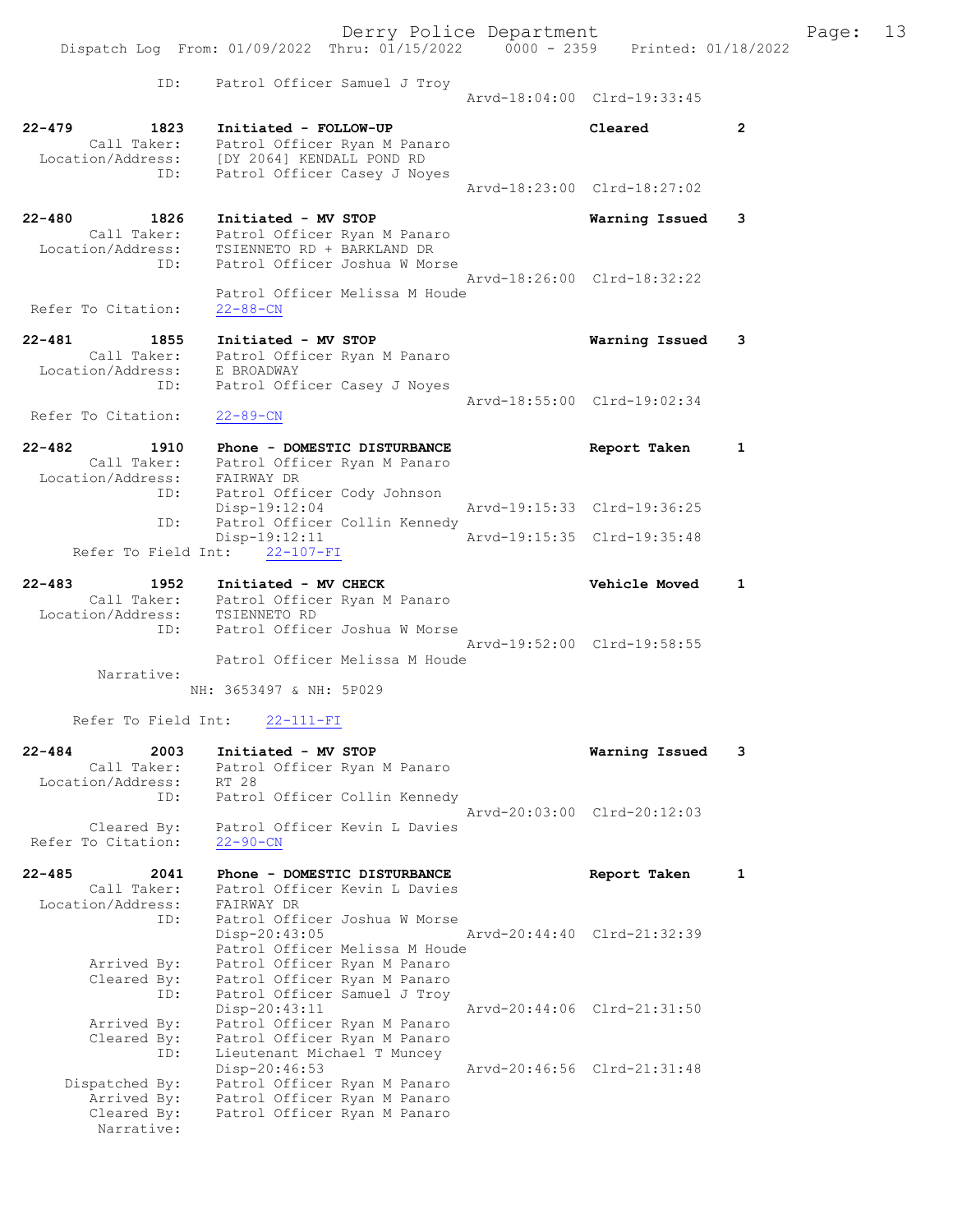Derry Police Department Fage: 14 Dispatch Log From: 01/09/2022 Thru: 01/15/2022 0000 - 2359 Printed: 01/18/2022 01/10/2022 2117 137 transporting male party to Adams Pond Rd. s/m: 63523.0 Narrative: 01/10/2022 2127 137 off at 47.5 Adams Pond Rd. e/m: 63527.1 Refer To Incident: 22-49-OF For Date:  $01/11/2022 -$  Tuesday 22-486 0003 Other - DEPARTMENT INFO Assistance Rendered 3 Call Taker: Patrol Officer Charles L Doherty Location/Address: MUNICIPAL DR ID: Patrol Officer Charles L Doherty Disp-00:04:27 Arvd-00:04:32 Clrd-00:04:34 Narrative: 01/11/2022 0004 highway notified of snowfall 22-487 0059 Radio - MV STOP Warning Issued 3 Call Taker: Patrol Officer Charles L Doherty Location/Address: W BROADWAY ID: Patrol Officer Andrew R Kennedy Disp-00:59:28 Arvd-00:59:31 Clrd-01:04:19 Refer To Citation: 22-488 0128 911 - SUSPICIOUS ACTIVITY Assistance Rendered 2 Call Taker: Patrol Officer Charles L Doherty Location/Address: FAIRWAY DR ID: Patrol Officer Jack Stafford Disp-01:29:11 Arvd-01:32:37 Clrd-01:45:16 ID: Patrol Officer Collin Kennedy<br>Disp-01:29:15 Arvd-01:29:17 Clrd-01:45:19 Refer To Field Int: 22-108-FI 22-489 0152 911 - DOMESTIC DISTURBANCE Matter Rectified 1 Call Taker: Patrol Officer Charles L Doherty Location/Address: FAIRWAY DR ID: Patrol Officer Jack Stafford<br>Disp-01:53:12 Disp-01:53:12 Arvd-01:57:46 Clrd-02:05:01<br>ID: Patrol Officer Nikita Tomnyuk ID: Patrol Officer Nikita Tomnyuk Disp-01:53:14 Arvd-01:55:49 Clrd-02:05:03 ID: Sergeant James M Belanger Disp-01:59:35 Arvd-01:59:38 Clrd-02:05:05 Narrative: verbal domestic Refer To Field Int: 22-109-FI 22-490 0323 Phone - WELFARE CHECK Investigated 2<br>Call Taker: Patrol Officer Charles L Doherty Patrol Officer Charles L Doherty<br>E BROADWAY Location/Address: ID: Patrol Officer Andrew R Kennedy Disp-03:23:51 Arvd-03:26:47 Clrd-03:48:21 ID: Patrol Officer Nikita Tomnyuk Disp-03:23:53 Arvd-03:34:07 Clrd-03:48:23 ID: Sergeant James M Belanger Disp-03:29:17 Arvd-03:29:18 Clrd-03:48:18 Refer To Field Int: 22-128-FI 22-491 0730 Phone - MV CHECK Services Rendered 1 Call Taker: Dispatcher Jonathon S Pickering Call Taker: Dispatcher Jonathon S Pickering Location/Address: WINDHAM RD + BERRY RD ID: Patrol Officer Timothy J Underhill<br>Disp-07:32:03 Arvd-Disp-07:32:03 Arvd-07:36:48 Clrd-07:53:16<br>ID: Patrol Officer Cody Johnson Patrol Officer Cody Johnson Disp-07:41:45 Clrd-07:53:18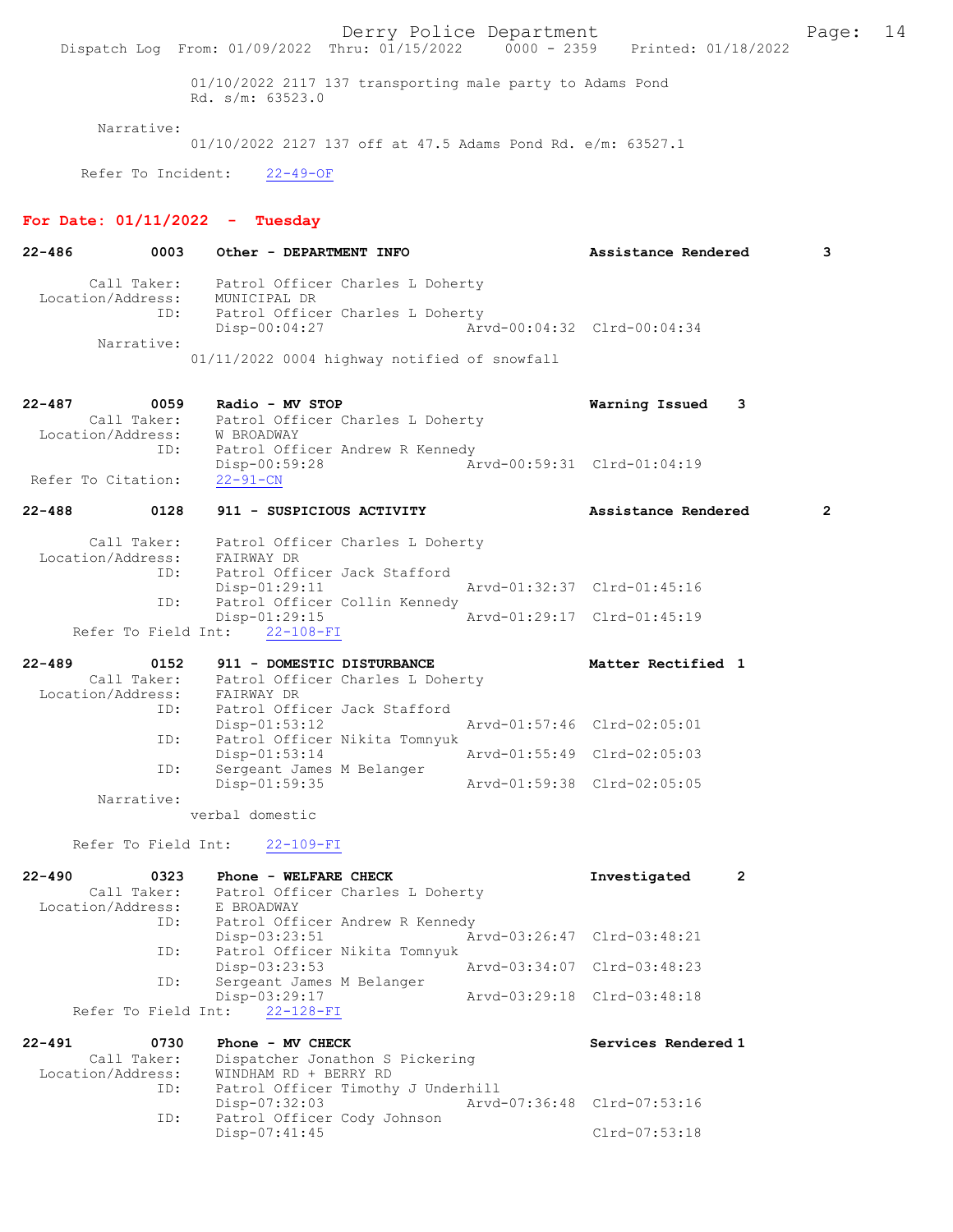Narrative:

01/11/2022 0753 off with NH 370186, subject checked and located

### Refer To Field Int: 22-155-FI

| $22 - 492$<br>0732                      | Phone - ASSIST OTHER AGENCY                                                                         | Assistance Rendered              | 3            |
|-----------------------------------------|-----------------------------------------------------------------------------------------------------|----------------------------------|--------------|
| Call Taker:<br>Location/Address:<br>ID: | Dispatcher Jonathon S Pickering<br>FRANKLIN ST<br>Patrol Officer Charles L Doherty<br>Disp-07:33:29 | Arvd-07:38:37 Clrd-07:56:22      |              |
| $22 - 493$<br>0858                      | Phone - DOMESTIC DISTURBANCE                                                                        | 1<br>Report Taken                |              |
| Call Taker:                             | Dispatcher Jonathon S Pickering                                                                     |                                  |              |
| Location/Address:<br>ID:                | WESTVIEW DR<br>Patrol Officer Timothy J Underhill                                                   |                                  |              |
|                                         | Disp-08:59:55                                                                                       | Arvd-09:05:57 Clrd-10:32:57      |              |
| ID:                                     | Patrol Officer Nicholas M Granville                                                                 |                                  |              |
| ID:                                     | Disp-08:59:56<br>Detective Sergeant Ryan O'Rourke                                                   | Arvd-09:07:18 Clrd-10:32:56      |              |
|                                         | Disp-09:00:54                                                                                       | Arvd-09:10:28 Clrd-10:32:55      |              |
| Narrative:                              |                                                                                                     |                                  |              |
|                                         | 01/11/2022 0908 contact made with one parent                                                        |                                  |              |
| Narrative:                              |                                                                                                     |                                  |              |
|                                         | 01/11/2022 1033 one party left, report taken                                                        |                                  |              |
| Refer To Incident:                      | $22 - 50 - OF$                                                                                      |                                  |              |
|                                         |                                                                                                     |                                  |              |
| $22 - 494$<br>0906                      | Initiated - MV STOP                                                                                 | Warning Issued<br>3              |              |
| Call Taker:<br>Location/Address:        | Dispatcher Jonathon S Pickering<br>RT 28                                                            |                                  |              |
| ID:                                     | Patrol Officer Cody Johnson                                                                         |                                  |              |
| Narrative:                              |                                                                                                     | Arvd-09:06:00 Clrd-09:13:11      |              |
|                                         | 01/11/2022 0906 white Chevy 1500, no plate                                                          |                                  |              |
|                                         |                                                                                                     |                                  |              |
| $22 - 495$<br>1029                      | Phone - ROAD RAGE                                                                                   | ADVICE GIVEN<br>1                |              |
| Call Taker:                             | Dispatcher Jonathon S Pickering                                                                     |                                  |              |
| Location/Address:                       | TSIENNETO RD                                                                                        |                                  |              |
| ID:                                     | Patrol Officer Charles L Doherty<br>$Disp-10:30:28$                                                 | Arvd-10:34:38 Clrd-10:45:41      |              |
| Narrative:                              |                                                                                                     |                                  |              |
|                                         | 01/11/2022 1045 both parties spoken to                                                              |                                  |              |
|                                         |                                                                                                     |                                  |              |
| $22 - 496$<br>1110                      | Phone - DISABLED MV                                                                                 | Assistance Rendered              | 3            |
| Call Taker:                             | Dispatcher Jonathon S Pickering                                                                     |                                  |              |
| Location/Address:                       | MANCHESTER RD + CRYSTAL AVE                                                                         |                                  |              |
| ID:                                     | Patrol Officer Charles L Doherty                                                                    |                                  |              |
| Narrative:                              | Disp-11:11:01                                                                                       | Arvd-11:16:41 Clrd-11:27:20      |              |
|                                         | 01/11/2022 1116 off with NH 4350478                                                                 |                                  |              |
|                                         |                                                                                                     |                                  |              |
| $22 - 497$<br>1111                      | Walk-In - WARRANT ARREST                                                                            | Arrest(s) Made<br>$\overline{2}$ | $\mathbf{1}$ |
| Call Taker:                             | Patrol Officer Robert Corwin                                                                        |                                  |              |
| Location/Address:                       | [DY 2] MUNICIPAL DR                                                                                 |                                  |              |
| ID:                                     | Patrol Officer Robert Corwin                                                                        | Arvd-11:14:00 Clrd-12:05:20      |              |
| Dispatched By:                          | Dispatcher Jonathon S Pickering                                                                     |                                  |              |
| Arrived By:                             | Dispatcher Jonathon S Pickering                                                                     |                                  |              |
| Cleared By:<br>Narrative:               | Dispatcher Jonathon S Pickering                                                                     |                                  |              |
|                                         | 01/11/2022 1114 subject turning herself in on a warrant                                             |                                  |              |

Narrative: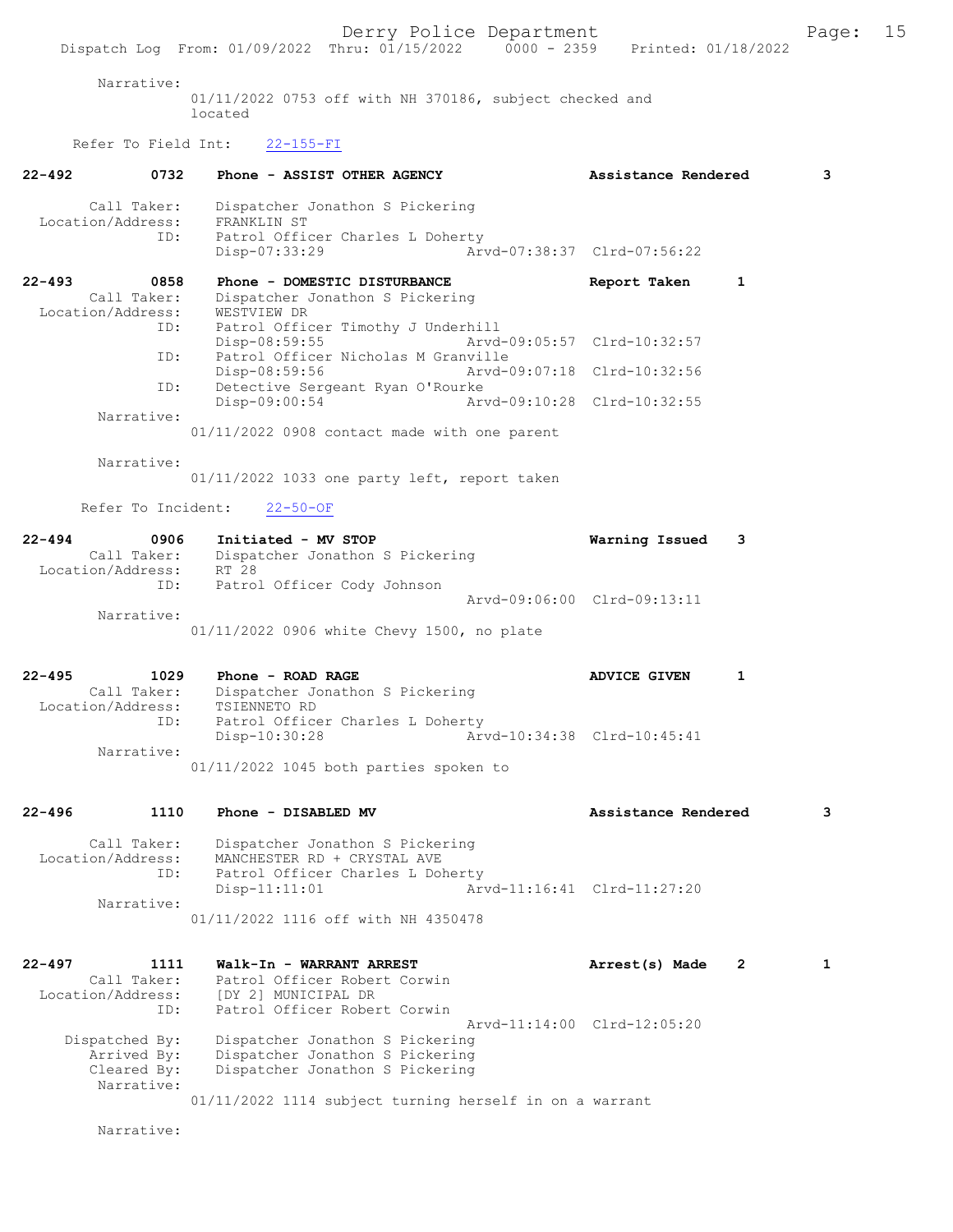Derry Police Department Fage: 16 Dispatch Log From: 01/09/2022 Thru: 01/15/2022 0000 - 2359 Printed: 01/18/2022 01/11/2022 1140 Subject Info: Heidi Stingel 112 Towle Rd Chester, NH DOB:1/7/86 Arrested for Domestic Violence (assault) x2 Narrative: 01/11/2022 1141 located in cell #1 Narrative: 01/11/2022 1202 released on PR bail, court date 4/7/22 per BC Mencis Refer To Arrest: 22-41-AR 22-498 1126 Initiated - WELFARE CHECK Services Rendered 2 Call Taker: Dispatcher Jonathon S Pickering Location/Address: [DY 250] PINKERTON ST ID: Patrol Officer James M McClafferty Arvd-11:26:00 Clrd-11:27:10 Refer To Field Int: 22-113-FI 22-499 1137 Phone - SUSPICIOUS ACTIVITY No Action Required 2 Call Taker: Dispatcher Jonathon S Pickering Location/Address: E BROADWAY ID: Patrol Officer Nicholas M Granville Disp-11:50:37 Narrative: 01/11/2022 1158 caller reporting damage to park caused by cars doing donuts, no evidence found 22-500 1138 Phone - DISTURBANCE Services Rendered 1 Call Taker: Dispatcher Jonathon S Pickering Location/Address: PARKLAND DR esso: Internal Officer Timothy J Underhill<br>Disp-11:39:25 Arvd-Arvd-11:45:34 Clrd-12:16:52 ID: Patrol Officer Cody Johnson<br>Disp-11:39:28 Arvd-11:45:34 Clrd-12:16:52 Narrative: 01/11/2022 1216 unruly patient, calmed down Refer To Field Int: 22-171-FI 22-501 1200 Phone - ASSIST CITIZEN Assistance Rendered 3 Call Taker: Dispatcher Jonathon S Pickering<br>Location/Address: MANCHESTER RD Location/Address: MANCHESTER RD ID: Patrol Officer Charles L Doherty Disp-12:00:47 Arvd-12:01:46 Clrd-12:22:30 22-502 1203 Initiated - ASSIST CITIZEN Assistance Rendered 3 Call Taker: Dispatcher Jonathon S Pickering Location/Address: [DY 250] PINKERTON ST ID: Patrol Officer Brian J Landry Arvd-12:03:00 Clrd-12:03:42 Refer To Field Int: 22-114-FI 22-503 1205 Initiated - WARRANT ARREST Arrest(s) Made 2 Call Taker: Dispatcher Jonathon S Pickering Location/Address: [DY 2] MUNICIPAL DR ID: Patrol Officer Robert Corwin Arvd-12:05:00 Clrd-12:30:22 Narrative: 01/11/2022 1205 Subject turning herself in on a warrant Narrative: 01/11/2022 1208 Subject Info: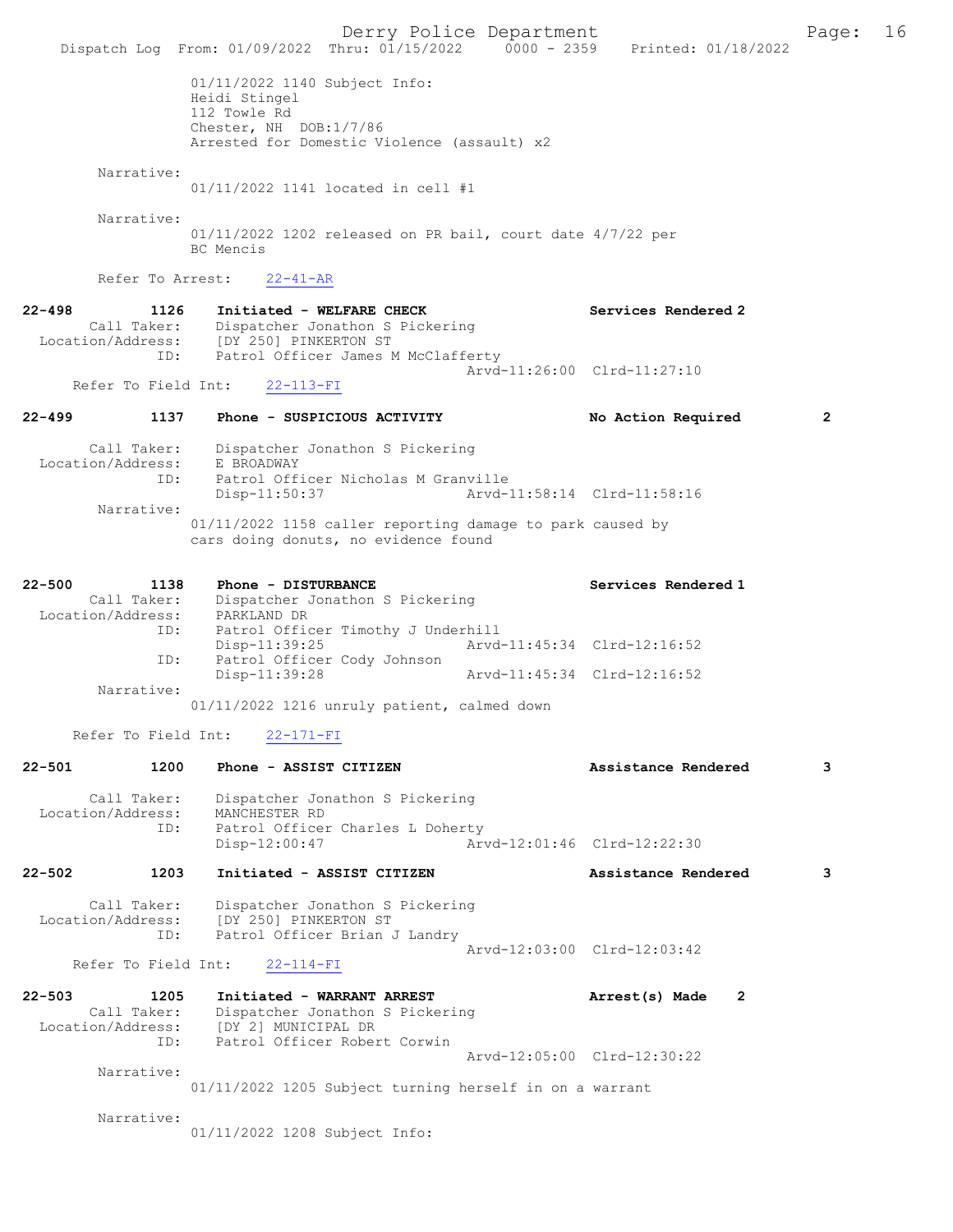Derry Police Department Fage: 17 Dispatch Log From: 01/09/2022 Thru: 01/15/2022 0000 - 2359 Printed: 01/18/2022 Rachel Clegg 84 W Bath Rd Bath, NH DOB:7/17/87 Arrested on a warrant for Driving After Suspension and Disobeying an Officer Narrative: 01/11/2022 1222 bail set at PR bail, court date 4/7/22 per BC Mencis Narrative: 01/11/2022 1230 released Refer To Arrest: 22-42-AR 22-504 1222 Initiated - DRUG VIOLATION Arrest(s) Made 2 Call Taker: Dispatcher Jonathon S Pickering Location/Address: [DY 250] PINKERTON ST ID: Patrol Officer James M McClafferty Arvd-12:22:00 Clrd-13:04:49 ID: Patrol Officer Cody Johnson Disp-12:26:42 Arvd-12:30:14 Clrd-13:18:20 Narrative: 01/11/2022 1244 601 has one in custody Narrative: 01/11/2022 1252 115 transporting to DPDHQ s/m: 62570 Narrative: 01/11/2022 1256 115 off at DPDHQ e/m: 62571.5 Narrative: 01/11/2022 1326 juvenile moved to room 216 Narrative: 01/11/2022 1337 released to guardian Refer To Arrest: 22-43-AR 22-505 1242 Initiated - JUVENILE OFFENSES Report Taken 2 Call Taker: Dispatcher Jonathon S Pickering Location/Address: [DY 250] PINKERTON ST ess: [DI 200] Francesco I<br>ID: Patrol Officer Brian J Landry Arvd-12:42:00 Clrd-13:04:45<br>22-51-OF Refer To Incident: 22-506 1317 Initiated - SUBPOENA DELIVERY Not Served 1 Call Taker: Dispatcher Jonathon S Pickering Location/Address:<br>
ID: PELICAN CIR<br>Patrol Officer Timothy J Underhill Arvd-13:17:00 Clrd-13:19:10 22-507 1326 Initiated - SUBPOENA DELIVERY No Action Required 1 Call Taker: Dispatcher Jonathon S Pickering Location/Address: WINDHAM DEPOT RD ID: Patrol Officer Timothy J Underhill Arvd-13:26:00 Clrd-13:31:42 22-508 1345 Initiated - FOLLOW-UP No Action Required 2 Call Taker: Dispatcher Jonathon S Pickering<br>Location/Address: [DY 81] TSIENNETO RD ess: [DY 81] TSIENNETO RD<br>ID: Patrol Officer Timotl Patrol Officer Timothy J Underhill Arvd-13:45:00 Clrd-13:53:17 22-509 1359 Initiated - ATTEMPTED PAPER SERVICE Served 2 Call Taker: Dispatcher Jonathon S Pickering<br>ion/Address: REDFIELD CIR Location/Address:<br>Reprimed and red ID: Patrol Officer Timothy J Underhill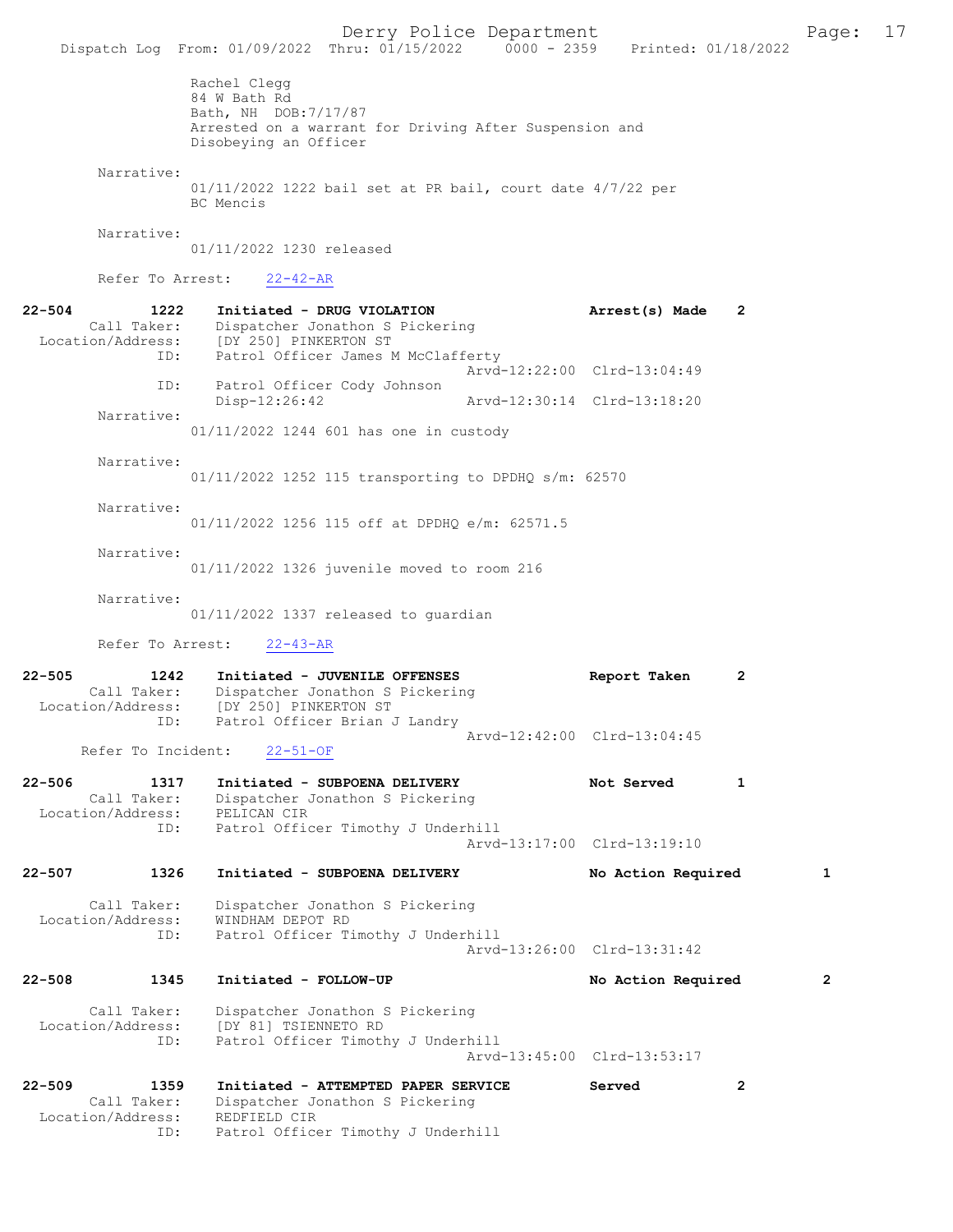Dispatch Log From: 01/09/2022 Thru: 01/15/2022 0000 - 2359 Printed: 01/18/2022

Arvd-13:59:00 Clrd-14:03:05

| $22 - 510$<br>1412<br>Call Taker:<br>Location/Address:        | Initiated - ATTEMPTED PAPER SERVICE<br>Dispatcher Jonathon S Pickering<br>MARLBORO RD                                | Served                      | $\mathbf{2}$ |
|---------------------------------------------------------------|----------------------------------------------------------------------------------------------------------------------|-----------------------------|--------------|
| ID:                                                           | Patrol Officer Nicholas M Granville                                                                                  | Arvd-14:12:00 Clrd-14:18:32 |              |
| $22 - 511$<br>1425<br>Call Taker:<br>Location/Address:<br>ID: | Phone - MV ACCIDENT<br>Dispatcher Jonathon S Pickering<br>[DY 2578] WINDHAM RD<br>Patrol Officer Timothy J Underhill | Report Taken                | $\mathbf{1}$ |
| Narrative:                                                    | Disp-14:26:36                                                                                                        | Arvd-14:29:15 Clrd-14:53:33 |              |
| Narrative:                                                    | 01/11/2022 1436 off with NH 5011400 and NH 4707727                                                                   |                             |              |
|                                                               | 01/11/2022 1453 Mottram vs. Fecteau - reportable                                                                     |                             |              |
| Refer To Accident:                                            | $22 - 13 - AC$                                                                                                       |                             |              |
| $22 - 512$<br>1441<br>Call Taker:<br>Location/Address:<br>ID: | Phone - ASSIST CITIZEN<br>Patrol Officer Robert Corwin<br>KENDALL POND RD<br>Patrol Officer Ryan M Panaro            | <b>ADVICE GIVEN</b>         | 3            |
| Dispatched By:<br>Arrived By:<br>Cleared By:                  | $Disp-15:08:23$<br>Dispatcher Jess W Arcand<br>Dispatcher Jess W Arcand<br>Dispatcher Jess W Arcand                  | Arvd-15:11:38 Clrd-15:42:19 |              |
| Refer To Field Int:                                           | $22 - 115 - FI$                                                                                                      |                             |              |
| $22 - 513$<br>1454<br>Call Taker:<br>Location/Address:<br>ID: | Phone - WELFARE CHECK<br>Dispatcher Jonathon S Pickering<br>DERBY RD<br>Patrol Officer Michael P Accorto             | Services Rendered 2         |              |
| Dispatched By:<br>Arrived By:<br>Cleared By:                  | Disp-15:14:30<br>Dispatcher Jess W Arcand<br>Dispatcher Jess W Arcand<br>Dispatcher Jess W Arcand                    | Arvd-15:20:50 Clrd-15:39:33 |              |
| Narrative:                                                    | 01/11/2022 1529 Transporting female to Lawrence Road S/M:<br>19654.4                                                 |                             |              |
| Narrative:                                                    | 01/11/2022 1532 Off on Lawrence Road E/M: 19655.3                                                                    |                             |              |
| Refer To Field Int:                                           | $22 - 129 - FI$                                                                                                      |                             |              |
| $22 - 514$<br>1504<br>Call Taker:<br>Location/Address:        | Phone - ALARM, BURGLAR<br>Dispatcher Jess W Arcand<br>IDY 32451 GOODHUE RD                                           | <b>False Alarm</b>          | $\mathbf{1}$ |
| ID:                                                           | Patrol Officer Samuel J Troy<br>Disp-15:14:17                                                                        | Arvd-15:24:38 Clrd-15:28:12 |              |
| ID:                                                           | Patrol Officer Joshua W Morse<br>Disp-15:14:21<br>Patrol Officer Melissa M Houde                                     | $Clrd-15:28:16$             |              |
| Refer To Field Int:                                           | $22 - 130 - FI$                                                                                                      |                             |              |
| $22 - 515$<br>1517<br>Call Taker:<br>Location/Address:<br>ID: | Phone - DISABLED MV<br>Dispatcher Jess W Arcand<br>TSIENNETO RD<br>Patrol Officer Joshua W Morse                     | Could Not Locate 3          |              |
|                                                               | Arvd-16:22:23 Clrd-16:27:00<br>$Disp-16:17:08$<br>Patrol Officer Melissa M Houde                                     |                             |              |
| $22 - 516$<br>1520<br>Call Taker:<br>Location/Address:        | Initiated - ASSAULT<br>Dispatcher Jess W Arcand<br>BILL ST                                                           | Report Taken                | 1            |
| ID:                                                           | Detective Peter A Houlis                                                                                             | Arvd-15:20:00 Clrd-15:20:40 |              |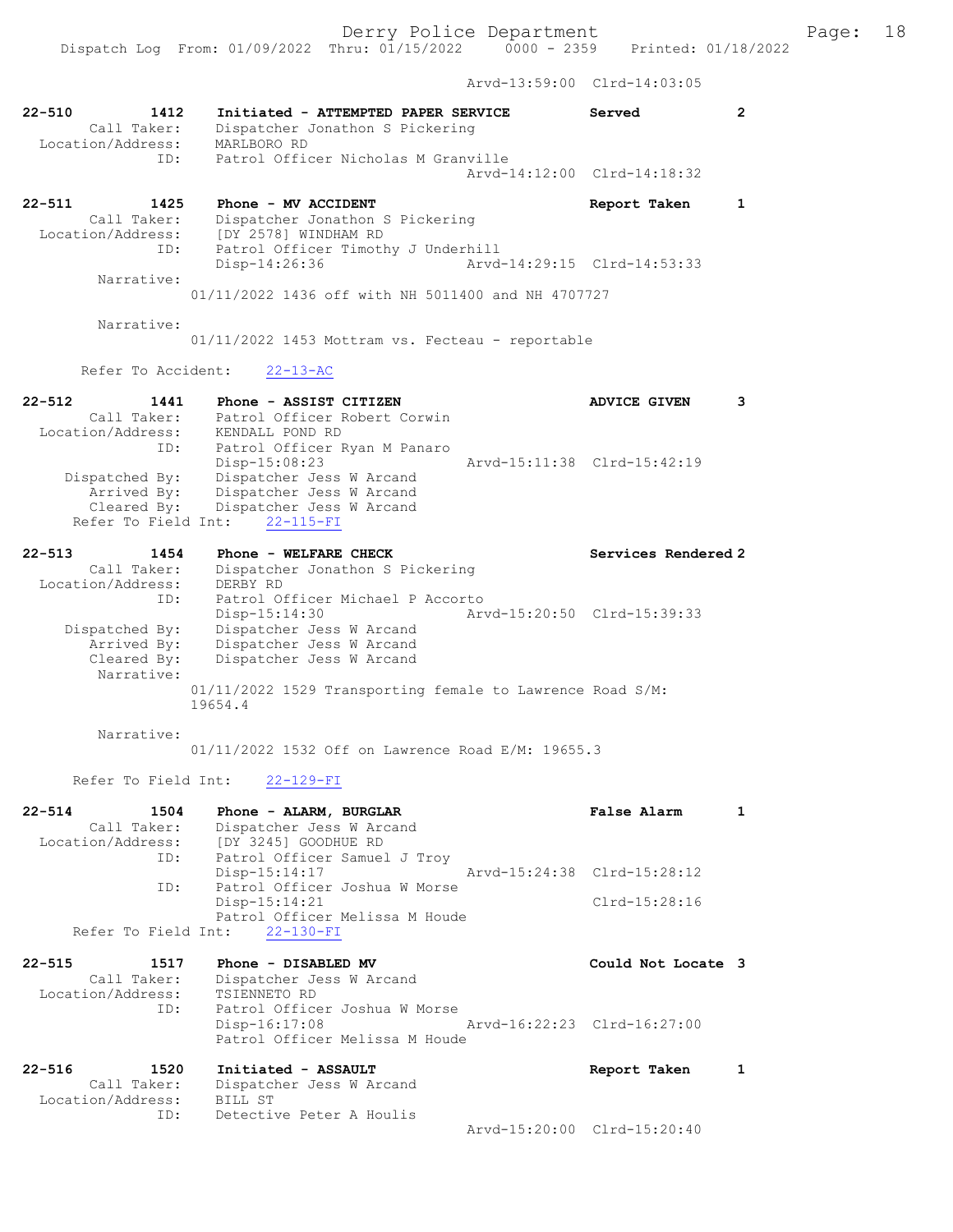Refer To Incident: 22-52-OF

| Location/Address:<br>ID:                       | 1531<br>Phone - JUVENILE OFFENSES<br>Call Taker:<br>Dispatcher Jess W Arcand<br>INDEPENDENCE AVE<br>Patrol Officer Samuel J Troy | Services Rendered 2            |   |
|------------------------------------------------|----------------------------------------------------------------------------------------------------------------------------------|--------------------------------|---|
|                                                | Disp-15:32:17                                                                                                                    | Arvd-15:41:45 Clrd-16:15:39    |   |
| ID:                                            | Patrol Officer Joshua W Morse<br>Disp-15:32:27<br>Patrol Officer Melissa M Houde                                                 | Arvd-15:40:18 Clrd-16:03:02    |   |
| ID:<br>ID:                                     | Sergeant James M Belanger<br>$Disp-15:41:50$<br>Patrol Officer Joshua W Morse                                                    | Aryd-15:41:53 Clrd-16:03:04    |   |
|                                                | $Disp-16:04:05$<br>Patrol Officer Melissa M Houde<br>Refer To Field Int: 22-116-FI                                               | Arvd-16:04:09 Clrd-16:15:42    |   |
| $22 - 518$<br>1615                             | Walk-In - RUNAWAY JUVENILE                                                                                                       | Report Taken<br>$\overline{2}$ |   |
|                                                | Call Taker: Dispatcher Jess W Arcand<br>Location/Address: CRYSTAL AVE                                                            |                                |   |
| ID:                                            | Patrol Officer Samuel J Troy<br>Disp-16:16:57                                                                                    | Arvd-16:22:29 Clrd-17:44:32    |   |
| ID:                                            | Patrol Officer Robert Corwin                                                                                                     |                                |   |
| ID:                                            | Disp-16:17:45<br>Sergeant James M Belanger                                                                                       | Arvd-16:19:18 Clrd-17:20:16    |   |
| Narrative:                                     | Disp-16:19:48                                                                                                                    | Arvd-16:19:50 Clrd-16:38:10    |   |
|                                                | 01/11/2022 1631 423 TRANSPORTING ONE TO HQ SM 47030.8                                                                            |                                |   |
| Narrative:                                     | 01/11/2022 1635 OFF AT HQ EM 47031.3                                                                                             |                                |   |
| Narrative:                                     | 01/11/2022 1701 423 TRANSPORTING ONE TO AUBURN SM 47031.3                                                                        |                                |   |
| Narrative:                                     | 01/11/2022 1718 OFF AT AUBURN EM 47041.2                                                                                         |                                |   |
|                                                |                                                                                                                                  |                                |   |
| Refer To Incident:                             | $22 - 53 - OF$                                                                                                                   |                                |   |
| $22 - 519$<br>1637<br>Location/Address:<br>ID: | Phone - SUSPICIOUS ACTIVITY<br>Call Taker: Dispatcher Jess W Arcand<br>CRYSTAL AVE<br>Patrol Officer Ryan M Panaro               | Services Rendered 2            |   |
| Refer To Field Int:                            | Disp-16:41:15<br>$22 - 127 - FI$                                                                                                 | Arvd-16:49:23 Clrd-17:34:36    |   |
| 1642<br>22-520                                 | Phone - DISABLED MV                                                                                                              | No Action Required             | з |
| Call Taker:<br>Location/Address:<br>Narrative: | Dispatcher Jess W Arcand<br>WINDHAM RD                                                                                           |                                |   |
|                                                | 01/11/2022 1648 OLDER PICKUP ON THE SIDE OF THE ROAD                                                                             |                                |   |
| $22 - 521$<br>1650                             | Initiated - MV STOP                                                                                                              | No Action Required             | з |
| Call Taker:                                    | Dispatcher Jess W Arcand                                                                                                         |                                |   |
| Location/Address:<br>ID:                       | RT 28<br>Patrol Officer Michael P Accorto                                                                                        | Arvd-16:50:00 Clrd-16:51:11    |   |
| $22 - 522$<br>1701<br>Call Taker:              | Initiated - MV STOP<br>Dispatcher Jess W Arcand                                                                                  | Warning Issued<br>3            |   |
| Location/Address:<br>ID:                       | S MAIN ST<br>Patrol Officer Joshua W Morse                                                                                       | Arvd-17:01:00 Clrd-17:06:20    |   |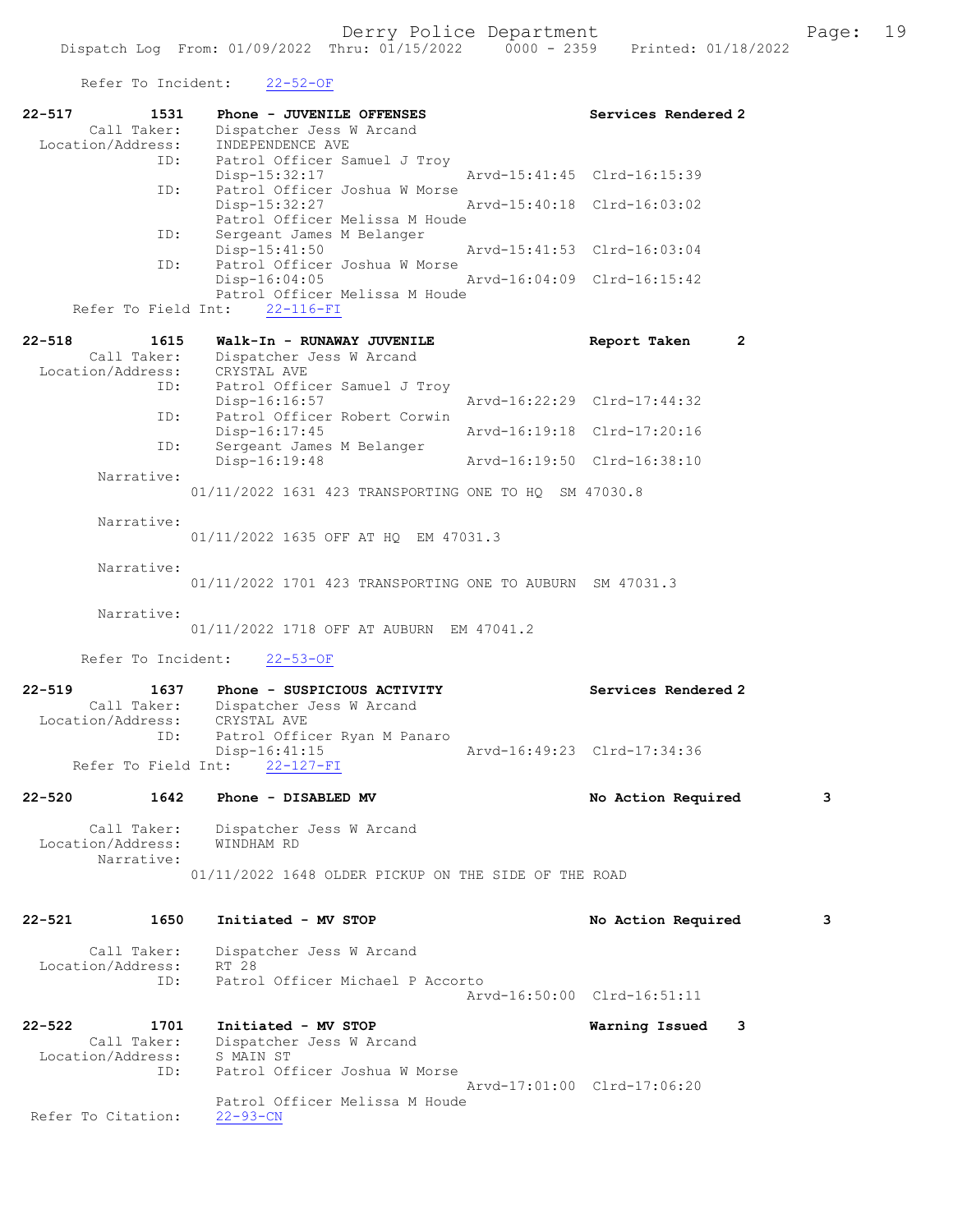Derry Police Department The Rage: 20

22-523 1745 Phone - ANIMAL COMPLAINT 1 No Action Required 1

 Call Taker: Patrol Officer Kevin L Davies Location/Address: MIDDLERIDGE RD ID: Patrol Officer Michael P Accorto Disp-17:48:21 Arvd-17:52:19 Clrd-17:55:16 22-524 1756 Radio - MV STOP Warning Issued 3 Call Taker: Patrol Officer Kevin L Davies Location/Address: S MAIN ST ID: Patrol Officer Joshua W Morse Disp-17:56:49 Arvd-17:56:51 Clrd-18:03:34 Patrol Officer Melissa M Houde Cleared By: Dispatcher Jess W Arcand Refer To Citation: 22-94-CN 22-525 1811 Radio - MV STOP Warning Issued 3 Call Taker: Patrol Officer Kevin L Davies Location/Address: TSIENNETO RD ID: Patrol Officer Joshua W Morse Disp-18:11:55 Arvd-18:11:57 Clrd-18:15:45 Patrol Officer Melissa M Houde Refer To Citation: 22-95-CN 22-526 1927 911 - WELFARE CHECK Services Rendered 2 Call Taker: Dispatcher Jess W Arcand Location/Address: HOPE HILL RD ID: Patrol Officer Ryan M Panaro Disp-19:28:00 Arvd-19:37:15 Clrd-19:50:02 ID: Patrol Officer Collin Kennedy Disp-19:28:02 Clrd-19:28:18 ID: Patrol Officer Joshua W Morse Disp-19:28:42 Arvd-19:37:16 Clrd-19:49:59 Patrol Officer Melissa M Houde ID: Sergeant James M Belanger<br>Disp-19:41:58 Disp-19:41:58 Arvd-19:42:00 Clrd-19:50:06 22-527 1947 Initiated - FOLLOW-UP No Action Required 2 Call Taker: Dispatcher Jess W Arcand Location/Address: MUNICIPAL DR ID: Patrol Officer Michael P Accorto Arvd-19:47:00 Clrd-20:38:38 Cleared By: Patrol Officer Kevin L Davies 22-528 2014 Initiated - MV STOP Warning Issued 3 Call Taker: Dispatcher Jess W Arcand Location/Address: CRYSTAL AVE ID: Patrol Officer Ryan M Panaro Arvd-20:14:00 Clrd-20:24:08 Refer To Citation: 22-96-CN 22-529 2027 Initiated - MV CHECK 2001 2012 Vehicle checked 1 Call Taker: Dispatcher Jess W Arcand Location/Address: CRYSTAL AVE ID: Patrol Officer Joshua W Morse Arvd-20:27:00 Clrd-20:29:54 Patrol Officer Melissa M Houde 22-530 2029 Initiated - MV STOP Warning Issued 3 Call Taker: Dispatcher Jess W Arcand Location/Address: CRYSTAL AVE ID: Patrol Officer Collin Kennedy Arvd-20:29:00 Clrd-20:35:29<br>22-97-CN Refer To Citation: 22-531 2030 Initiated - FOLLOW-UP No Action Required 2 Call Taker: Dispatcher Jess W Arcand

Location/Address: MUNICIPAL DR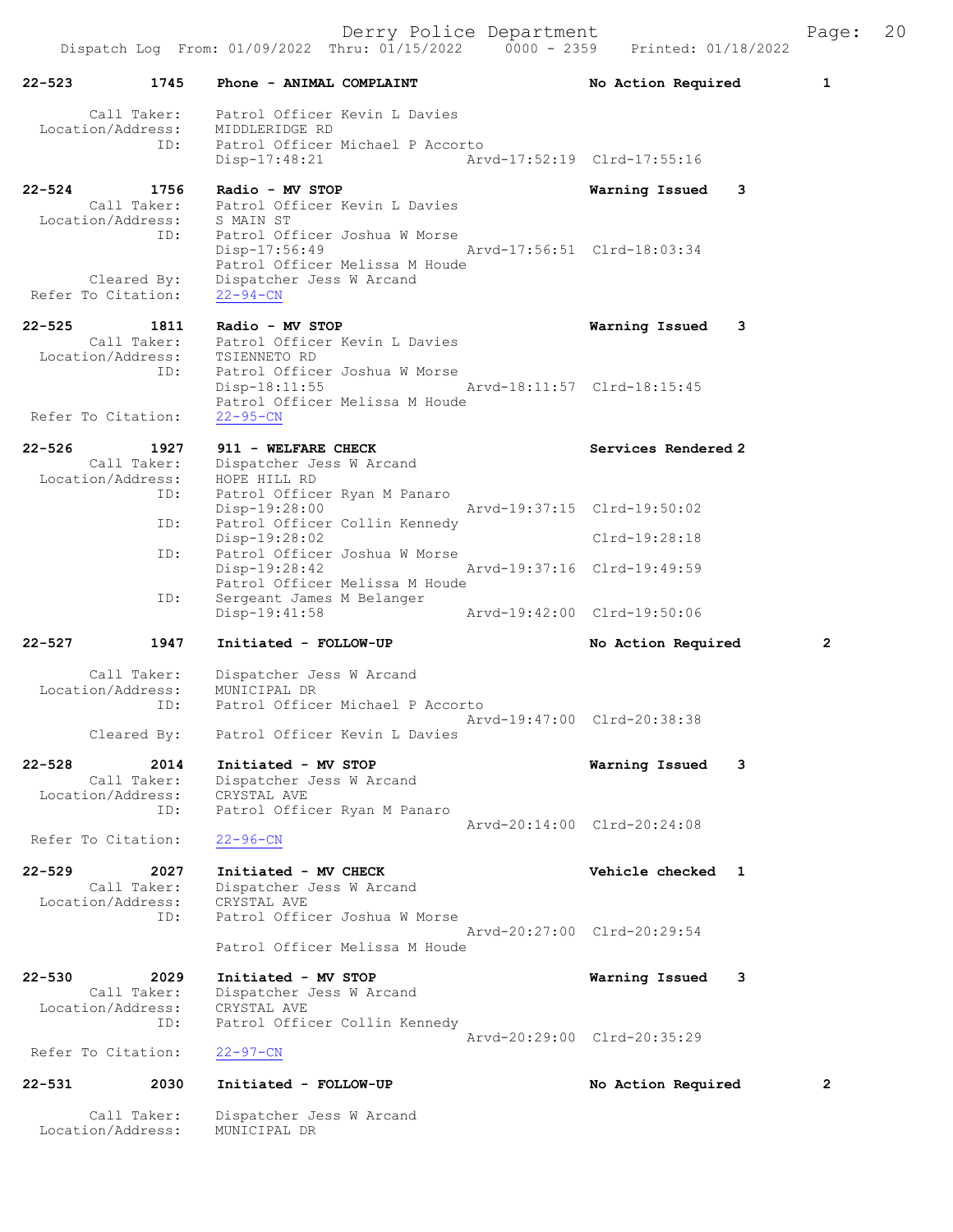|                                                                                                                                                                                                                                                                                               |                                                              | Dispatch Log From: 01/09/2022 Thru: 01/15/2022 | $0000 - 2359$<br>Printed: 01/18/2022     |
|-----------------------------------------------------------------------------------------------------------------------------------------------------------------------------------------------------------------------------------------------------------------------------------------------|--------------------------------------------------------------|------------------------------------------------|------------------------------------------|
| ID:                                                                                                                                                                                                                                                                                           | Patrol Officer Samuel J Troy                                 |                                                | Arvd-20:30:00 Clrd-20:53:58              |
| $22 - 532$<br>2037                                                                                                                                                                                                                                                                            | Phone - WELFARE CHECK                                        |                                                | Services Rendered 2                      |
| Call Taker:                                                                                                                                                                                                                                                                                   | Patrol Officer Kevin L Davies                                |                                                |                                          |
| Location/Address:<br>ID:                                                                                                                                                                                                                                                                      | PHILLIP RD                                                   |                                                |                                          |
|                                                                                                                                                                                                                                                                                               | Patrol Officer Michael P Accorto<br>$Disp-20:38:48$          |                                                | Arvd-20:45:31 Clrd-20:53:12              |
| Arrived By:                                                                                                                                                                                                                                                                                   | Dispatcher Jess W Arcand                                     |                                                |                                          |
| $\frac{1}{2}$ and $\frac{1}{2}$ and $\frac{1}{2}$ are $\frac{1}{2}$ and $\frac{1}{2}$ are $\frac{1}{2}$ are $\frac{1}{2}$ are $\frac{1}{2}$ are $\frac{1}{2}$ are $\frac{1}{2}$ are $\frac{1}{2}$ are $\frac{1}{2}$ are $\frac{1}{2}$ are $\frac{1}{2}$ are $\frac{1}{2}$ are $\frac{1}{2}$ a | Dispatcher Jess W Arcand                                     |                                                |                                          |
| ID:                                                                                                                                                                                                                                                                                           | Patrol Officer Collin Kennedy                                |                                                |                                          |
| Cleared By:                                                                                                                                                                                                                                                                                   | Disp-20:38:51<br>Dispatcher Jess W Arcand                    |                                                | Arvd-20:43:24 Clrd-20:53:10              |
| Refer To Field Int:                                                                                                                                                                                                                                                                           | $22 - 145 - FI$                                              |                                                |                                          |
|                                                                                                                                                                                                                                                                                               |                                                              |                                                |                                          |
| $22 - 533$<br>2134                                                                                                                                                                                                                                                                            | Phone - WELFARE CHECK                                        |                                                | Services Rendered 2                      |
| Call Taker:<br>Location/Address:                                                                                                                                                                                                                                                              | Dispatcher Jess W Arcand<br>HOPE HILL RD                     |                                                |                                          |
| ID:                                                                                                                                                                                                                                                                                           | Patrol Officer Ryan M Panaro                                 |                                                |                                          |
|                                                                                                                                                                                                                                                                                               | Disp-21:35:18                                                |                                                | Arvd-21:37:17 Clrd-21:57:20              |
| ID:                                                                                                                                                                                                                                                                                           | Patrol Officer Joshua W Morse                                |                                                |                                          |
|                                                                                                                                                                                                                                                                                               | Disp-21:35:20<br>Patrol Officer Melissa M Houde              |                                                | Arvd-21:37:15 Clrd-21:57:18              |
| ID:                                                                                                                                                                                                                                                                                           | Sergeant James M Belanger                                    |                                                |                                          |
|                                                                                                                                                                                                                                                                                               | Disp-21:35:28                                                |                                                | Arvd-21:38:19 Clrd-21:57:23              |
| Refer To Field Int:                                                                                                                                                                                                                                                                           | $22 - 126 - FI$                                              |                                                |                                          |
| $22 - 534$<br>2146                                                                                                                                                                                                                                                                            | Phone - WELFARE CHECK                                        |                                                | Services Rendered 2                      |
| Call Taker:                                                                                                                                                                                                                                                                                   | Dispatcher Jess W Arcand                                     |                                                |                                          |
| Location/Address:                                                                                                                                                                                                                                                                             | FOREST RIDGE RD                                              |                                                |                                          |
| ID:                                                                                                                                                                                                                                                                                           | Patrol Officer Samuel J Troy                                 |                                                |                                          |
| ID:                                                                                                                                                                                                                                                                                           | Disp-21:46:33<br>Patrol Officer Collin Kennedy               |                                                | Arvd-21:51:11 Clrd-22:11:53              |
|                                                                                                                                                                                                                                                                                               | $Disp-21:46:36$                                              |                                                | Arvd-21:51:13 Clrd-22:11:55              |
| Narrative:                                                                                                                                                                                                                                                                                    |                                                              |                                                |                                          |
|                                                                                                                                                                                                                                                                                               |                                                              |                                                |                                          |
|                                                                                                                                                                                                                                                                                               | 01/11/2022 2201 CHECKING ON CHILD REPORTEDLY LEFT UNATTENDED |                                                |                                          |
| Refer To Field Int:                                                                                                                                                                                                                                                                           | $22 - 146 - FI$                                              |                                                |                                          |
| $22 - 535$<br>2336                                                                                                                                                                                                                                                                            | Initiated - PROPERTY CHECK                                   |                                                | Services Rendered 2                      |
| Call Taker:                                                                                                                                                                                                                                                                                   | Dispatcher Christine D Carlson                               |                                                |                                          |
| Location/Address:<br>ID:                                                                                                                                                                                                                                                                      | PIERCE AVE<br>Patrol Officer Andrew R Kennedy                |                                                |                                          |
|                                                                                                                                                                                                                                                                                               |                                                              |                                                | Arvd-23:36:00 Clrd-23:37:04              |
|                                                                                                                                                                                                                                                                                               |                                                              |                                                |                                          |
| $22 - 536$<br>2345                                                                                                                                                                                                                                                                            | Initiated - MV STOP                                          |                                                | Warning Issued<br>3                      |
| Call Taker:<br>Location/Address:                                                                                                                                                                                                                                                              | Dispatcher Christine D Carlson<br>OAK ST                     |                                                |                                          |
| ID:                                                                                                                                                                                                                                                                                           | Patrol Officer Scott M Beegan                                |                                                |                                          |
|                                                                                                                                                                                                                                                                                               |                                                              | Arvd-23:45:00                                  | Clrd-01/12/2022 @ 00:05:56               |
| ID:                                                                                                                                                                                                                                                                                           | Patrol Officer Collin Kennedy<br>Disp-23:52:00               |                                                | Arvd-23:53:57 Clrd-01/12/2022 @ 00:05:54 |
| ID:                                                                                                                                                                                                                                                                                           | Sergeant Patrick H Dawson                                    |                                                |                                          |
| Narrative:                                                                                                                                                                                                                                                                                    | Disp-23:53:16                                                |                                                | Arvd-23:53:17 Clrd-01/12/2022 @ 00:05:52 |
|                                                                                                                                                                                                                                                                                               | 01/11/2022 2356 S7 advising checking sobriety at this time   |                                                |                                          |
| Narrative:                                                                                                                                                                                                                                                                                    |                                                              |                                                |                                          |
|                                                                                                                                                                                                                                                                                               | 01/12/2022 0004<br>Negative 19                               |                                                |                                          |
|                                                                                                                                                                                                                                                                                               |                                                              |                                                |                                          |
| 2359<br>$22 - 537$                                                                                                                                                                                                                                                                            | Initiated - MV STOP                                          |                                                | Warning Issued<br>3                      |
| Call Taker:                                                                                                                                                                                                                                                                                   | Dispatcher Christine D Carlson                               |                                                |                                          |
| Location/Address:                                                                                                                                                                                                                                                                             | E BROADWAY                                                   |                                                |                                          |
| ID:                                                                                                                                                                                                                                                                                           | Patrol Officer Andrew R Kennedy                              |                                                | Arvd-23:59:00 Clrd-01/12/2022 @ 00:07:16 |
| Refer To Citation:                                                                                                                                                                                                                                                                            | $22 - 98 - CN$                                               |                                                |                                          |

For Date: 01/12/2022 - Wednesday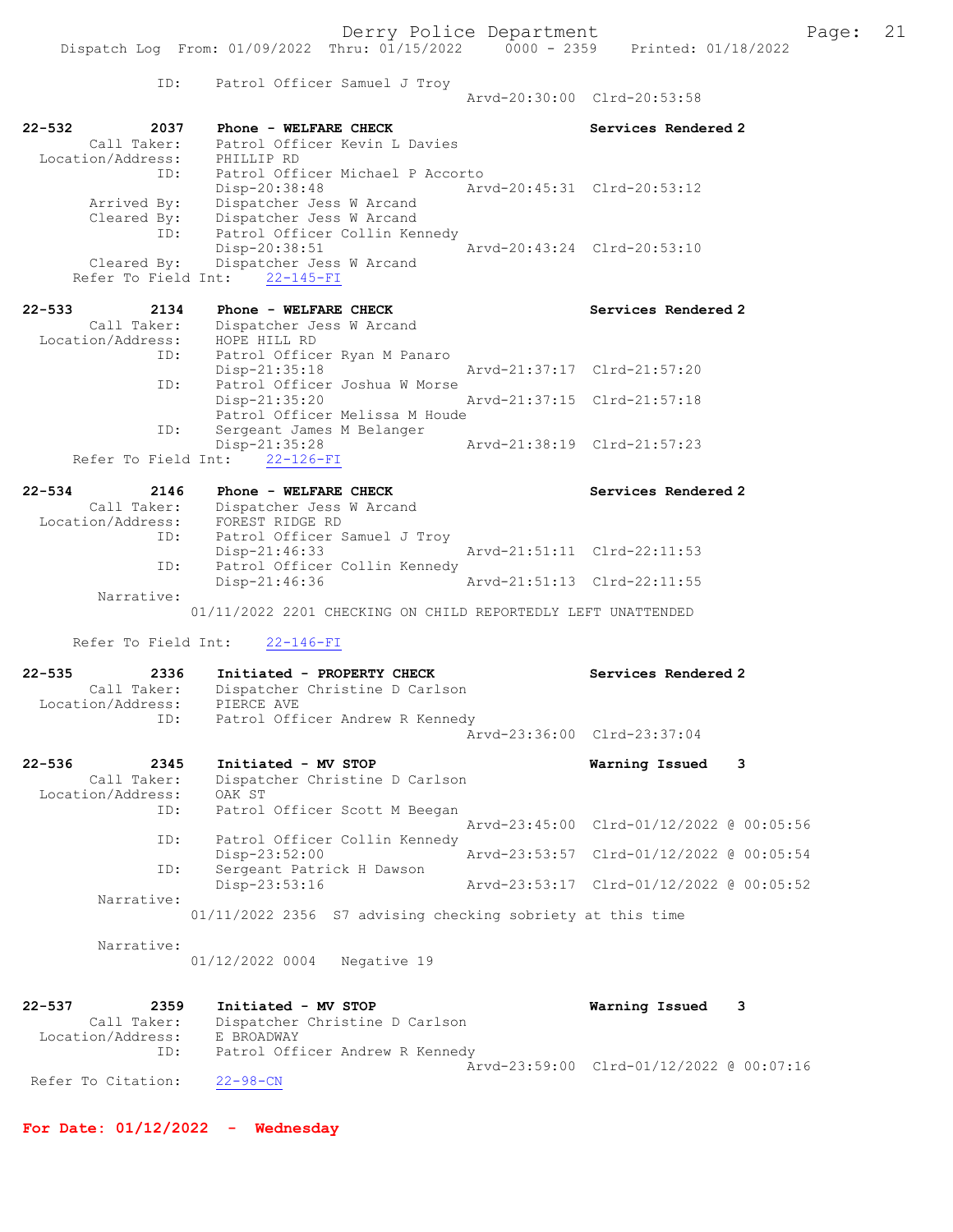| 22-538<br>0022<br>Call Taker:    | Initiated - Parking Enforcement<br>Dispatcher Christine D Carlson<br>CHESTER RD |               | Services Rendered 1         |              |
|----------------------------------|---------------------------------------------------------------------------------|---------------|-----------------------------|--------------|
| Location/Address:<br>ID:         | Patrol Officer Monica Ricci                                                     |               |                             |              |
|                                  |                                                                                 |               | Arvd-00:22:00 Clrd-00:22:52 |              |
| $22 - 539$<br>0059               | Phone - ALARM, BURGLAR                                                          |               | False Alarm                 | $\mathbf{1}$ |
| Call Taker:                      | Patrol Officer Kevin L Davies                                                   |               |                             |              |
| Location/Address:<br>ID:         | [DY 1278] EASTGATE RD<br>Patrol Officer Monica Ricci                            |               |                             |              |
|                                  | $Disp-01:01:14$                                                                 |               | Arvd-01:05:37 Clrd-01:13:55 |              |
| Arrived By:                      | Dispatcher Christine D Carlson                                                  |               |                             |              |
| Cleared By:                      | Dispatcher Christine D Carlson                                                  |               |                             |              |
| ID:                              | Patrol Officer Collin Kennedy                                                   |               |                             |              |
|                                  | $Disp-01:01:16$                                                                 |               | Arvd-01:04:54 Clrd-01:13:54 |              |
| Arrived By:                      | Dispatcher Christine D Carlson                                                  |               |                             |              |
| Cleared By:                      | Dispatcher Christine D Carlson                                                  |               |                             |              |
| Narrative:                       |                                                                                 |               |                             |              |
|                                  | corridor 282                                                                    |               |                             |              |
| Refer To Field Int:              | $22 - 132 - FI$                                                                 |               |                             |              |
| $22 - 540$<br>0101               | Phone - ALARM, BURGLAR                                                          |               | <b>False Alarm</b>          | $\mathbf{1}$ |
| Call Taker:                      | Dispatcher Christine D Carlson                                                  |               |                             |              |
| Location/Address:                | [DY 1625] CRYSTAL AVE                                                           |               |                             |              |
| ID:                              | Patrol Officer Andrew R Kennedy                                                 |               |                             |              |
|                                  | $Disp-01:02:17$                                                                 |               | Arvd-01:04:28 Clrd-01:04:42 |              |
| ID:                              | Patrol Officer Scott M Beegan                                                   |               |                             |              |
| ID:                              | Disp-01:02:20                                                                   |               | Arvd-01:03:25 Clrd-01:04:46 |              |
|                                  | Sergeant Patrick H Dawson<br>Disp-01:02:34                                      |               | Arvd-01:03:24 Clrd-01:04:45 |              |
| Refer To Field Int:              | $22 - 182 - FI$                                                                 |               |                             |              |
|                                  |                                                                                 |               |                             |              |
| $22 - 541$<br>0118               |                                                                                 |               | Services Rendered 2         |              |
| Call Taker:                      | Initiated - PROPERTY CHECK                                                      |               |                             |              |
| Location/Address:                | Dispatcher Christine D Carlson<br>ROLLINS ST                                    |               |                             |              |
| ID:                              | Patrol Officer Scott M Beegan                                                   |               |                             |              |
|                                  |                                                                                 |               | Arvd-01:18:00 Clrd-01:18:29 |              |
|                                  |                                                                                 |               |                             |              |
| $22 - 542$<br>0202               | Initiated - PROPERTY CHECK                                                      |               | Services Rendered 2         |              |
| Call Taker:<br>Location/Address: | Dispatcher Christine D Carlson<br>HUMPHREY RD                                   |               |                             |              |
| ID:                              | Patrol Officer Scott M Beegan                                                   |               |                             |              |
|                                  |                                                                                 |               | Arvd-02:02:00 Clrd-02:02:41 |              |
|                                  |                                                                                 |               |                             |              |
| $22 - 543$<br>0241               | Phone - UNATTENDED DEATH                                                        |               | Report Taken                | $\mathbf{2}$ |
| Call Taker:                      | Dispatcher Christine D Carlson                                                  |               |                             |              |
| Location/Address:                | HAMPSTEAD RD                                                                    |               |                             |              |
| ID:                              | Patrol Officer Monica Ricci                                                     |               | Arvd-02:48:38 Clrd-05:16:29 |              |
| ID:                              | Disp-02:42:05<br>Patrol Officer Scott M Beegan                                  |               |                             |              |
|                                  | Disp-02:42:06                                                                   |               | Arvd-02:48:39 Clrd-02:53:40 |              |
| ID:                              | Sergeant Patrick H Dawson                                                       |               |                             |              |
|                                  | Disp-02:43:59                                                                   |               | Arvd-02:48:40 Clrd-02:53:37 |              |
| ID:                              | Sergeant Patrick H Dawson                                                       |               |                             |              |
|                                  | Disp-03:06:29                                                                   |               | Arvd-03:12:42 Clrd-04:01:01 |              |
| ID:                              | Patrol Officer Scott M Beegan                                                   |               |                             |              |
|                                  | Disp-03:06:32                                                                   | Arvd-03:12:40 | $Clrd-04:01:02$             |              |
| ID:                              | Patrol Officer Andrew R Kennedy                                                 |               |                             |              |
|                                  | Disp-04:57:29                                                                   |               | Arvd-05:06:59 Clrd-05:16:27 |              |
| Narrative:                       |                                                                                 |               |                             |              |
|                                  | 01/12/2022 0342 M/E and County Atty requested at this time                      |               |                             |              |
| Narrative:                       |                                                                                 |               |                             |              |

Narrative:

01/12/2022 0346 J.Shea w/ M/E's office notified at this time - declined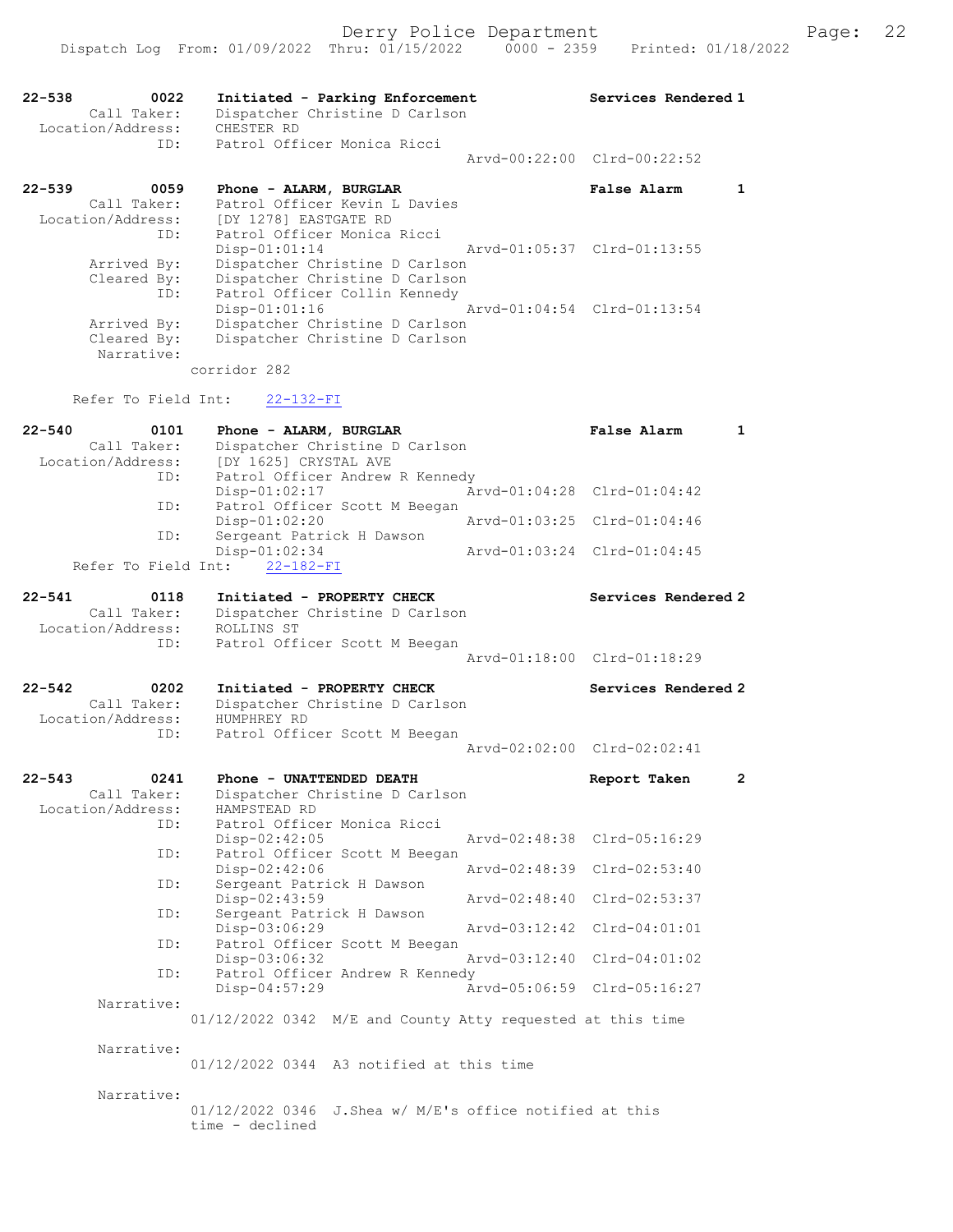|                                                               | Dispatch Log From: 01/09/2022 Thru: 01/15/2022 0000 - 2359                                                           | Printed: 01/18/2022                                             |   |
|---------------------------------------------------------------|----------------------------------------------------------------------------------------------------------------------|-----------------------------------------------------------------|---|
| Narrative:                                                    | 01/12/2022 0351 K.Vertani from Cty Atty office notified at<br>this time                                              |                                                                 |   |
| Narrative:                                                    | 01/12/2022 0404 Peabody's notified at this time                                                                      |                                                                 |   |
| Narrative:                                                    | $01/12/2022$ 0457 Peabody's on scene at this time                                                                    |                                                                 |   |
| Narrative:                                                    | $01/12/2022$ 0558 A2 notified at this time                                                                           |                                                                 |   |
| Narrative:                                                    | $01/12/2022$ 0558 A1 notified at this time                                                                           |                                                                 |   |
| Refer To Incident:                                            | $22 - 54 - OF$                                                                                                       |                                                                 |   |
| $22 - 544$<br>0250<br>Call Taker:<br>Location/Address: RT 121 | Phone - DEPARTMENT INFO<br>Dispatcher Christine D Carlson                                                            | Could Not Locate 3                                              |   |
| ID:                                                           | ID:<br>Patrol Officer Andrew R Kennedy<br>$Disp-02:50:33$<br>Patrol Officer Scott M Beegan                           | Clrd-02:53:46                                                   |   |
| ID:                                                           | Disp-02:53:43<br>Sergeant Patrick H Dawson                                                                           | Arvd-03:00:48 Clrd-03:06:19                                     |   |
| Narrative:                                                    | Disp-02:53:50                                                                                                        | Arvd-03:00:47 Clrd-03:00:54                                     |   |
|                                                               | 01/12/2022 0250 Checking area for Hampstead PD                                                                       |                                                                 |   |
| 22-545<br>0540<br>Call Taker:<br>Location/Address:<br>ID:     | Initiated - PAPER SERVICE<br>Dispatcher Christine D Carlson<br>PARKLAND DR<br>Patrol Officer Andrew R Kennedy        | Could Not Locate 3                                              |   |
|                                                               |                                                                                                                      | Arvd-05:40:00 Clrd-05:48:22                                     |   |
| 22-546<br>0751<br>Call Taker:<br>Location/Address:<br>ID:     | Phone - ROAD HAZARD<br>Dispatcher Jess W Arcand<br>PINGREE HILL RD<br>Patrol Officer Sara R Joyce<br>$Disp-07:51:42$ | $\overline{2}$<br>Removed Hazard<br>Arvd-07:58:46 Clrd-08:03:21 |   |
| Narrative:                                                    | 01/12/2022 0751 HOUSEHOLD TRASH IN THE ROAD                                                                          |                                                                 |   |
| 22-547<br>0827<br>Call Taker:<br>Location/Address:<br>ID:     | Initiated - MV STOP<br>Dispatcher Jess W Arcand<br>E DERRY RD<br>Patrol Officer Sara R Joyce                         | Warning Issued<br>3<br>Arvd-08:27:00 Clrd-08:31:36              |   |
| Refer To Citation:                                            | $22 - 99 - CN$                                                                                                       |                                                                 |   |
| 22-548<br>0834<br>Call Taker:<br>Location/Address:<br>ID:     | 911 - TRAFFIC CONTROL<br>Dispatcher Jess W Arcand<br>OLD CHESTER RD<br>Patrol Officer Sara R Joyce                   | Services Rendered 3                                             |   |
| ID:                                                           | Disp-08:34:39<br>Patrol Officer Charles L Doherty                                                                    | Arvd-08:37:24 Clrd-09:04:30                                     |   |
|                                                               | Disp-08:34:49                                                                                                        | Arvd-08:42:49 Clrd-08:44:42                                     |   |
| 22-549<br>0836                                                | Phone - FOLLOW-UP                                                                                                    | No Action Required                                              | 2 |
| Call Taker:<br>Location/Address:<br>ID:                       | Dispatcher Jess W Arcand<br>MANCHESTER RD<br>Patrol Officer Charles L Doherty<br>Disp-08:45:01                       | Clrd-08:52:28                                                   |   |

Disp-09:22:15 Arvd-09:27:43 Clrd-10:26:42

ID: Patrol Officer Charles L Doherty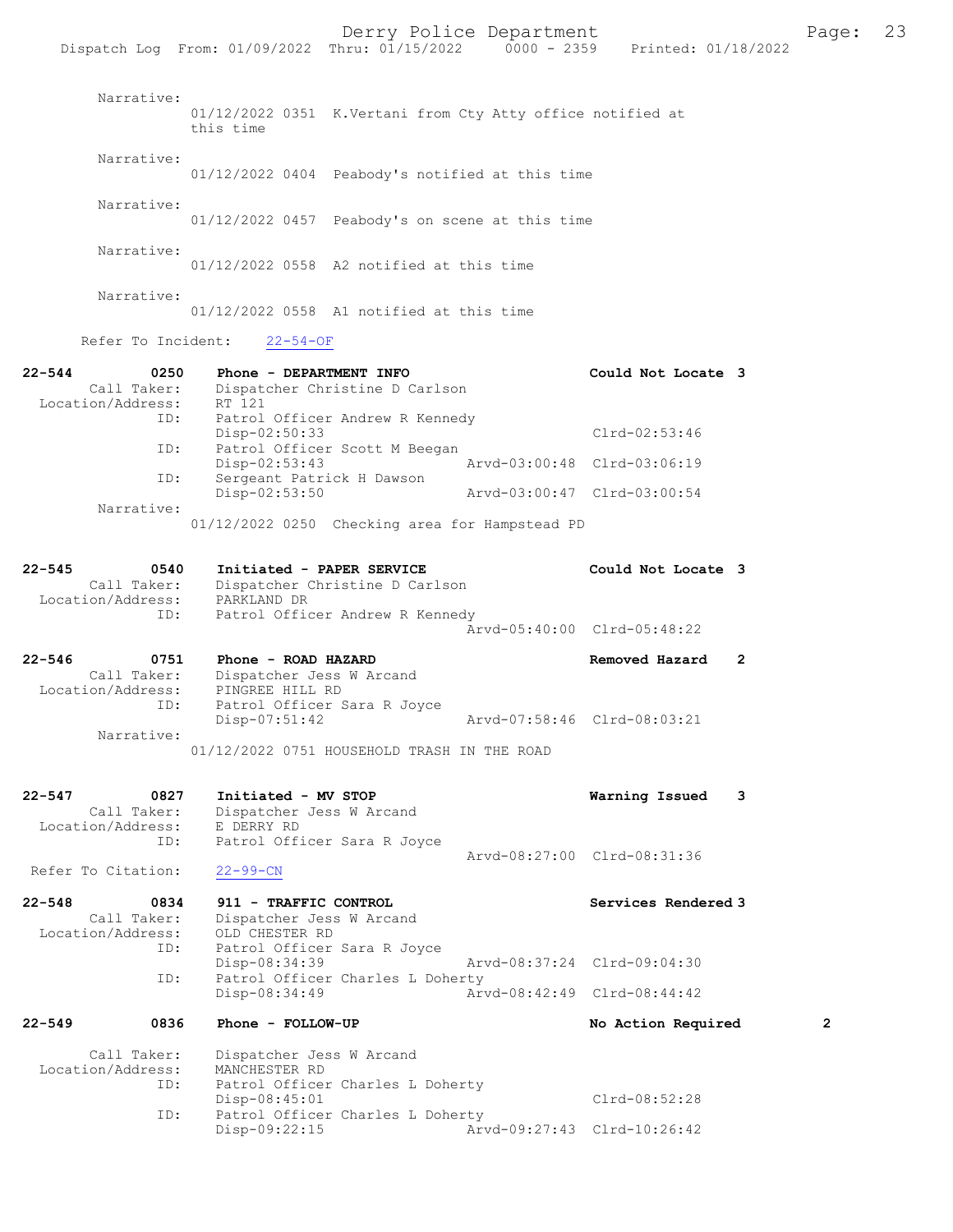| $22 - 550$<br>0851<br>Call Taker: | Phone - ATTEMPTED SUICIDE<br>Dispatcher Jess W Arcand       | $\overline{2}$<br>Report Taken |
|-----------------------------------|-------------------------------------------------------------|--------------------------------|
| Location/Address:<br>ID:          | ASHLEIGH DR<br>Patrol Officer Nicholas M Granville          |                                |
|                                   | Disp-08:52:17                                               | Arvd-08:53:03 Clrd-09:02:13    |
| ID:                               | Patrol Officer Charles L Doherty<br>Disp-08:52:28           | Arvd-08:53:01 Clrd-09:22:15    |
| ID:                               | Sergeant Seth Plumer<br>Disp-08:52:36                       | Arvd-08:52:54 Clrd-09:02:17    |
| ID:                               | Captain Vernon L Thomas<br>Disp-08:52:44                    | Arvd-08:52:56 Clrd-09:00:28    |
| Narrative:                        | 01/12/2022 0856 DFD ON SCENE                                |                                |
| Refer To Arrest:                  | $22 - 44 - AR$                                              |                                |
| $22 - 551$<br>0911                | Phone - Loose Dog Complaint                                 | Services Rendered 2            |
| Call Taker:                       | Dispatcher Jess W Arcand                                    |                                |
| Location/Address:<br>ID:          | MATTHEW DR<br>Patrol Officer Nicholas M Granville           |                                |
|                                   | Disp-09:12:26                                               | Arvd-09:18:29 Clrd-09:35:53    |
| Refer To Field Int:               | $22 - 151 - FI$                                             |                                |
| 22-552<br>0922                    | Initiated - MV STOP                                         | Warning Issued<br>3            |
| Call Taker:                       | Dispatcher Jess W Arcand                                    |                                |
| Location/Address:<br>ID:          | KENDALL POND RD<br>Patrol Officer Timothy J Underhill       |                                |
|                                   |                                                             | Aryd-09:22:00 Clrd-09:35:46    |
| Refer To Citation:                | $22 - 100 - CN$                                             |                                |
| $22 - 553$<br>1028                | Initiated - MV STOP                                         | Warning Issued<br>3            |
| Call Taker:                       | Dispatcher Jess W Arcand                                    |                                |
| Location/Address:<br>ID:          | WINDHAM RD + LILAC CT<br>Patrol Officer Timothy J Underhill |                                |
|                                   |                                                             | Arvd-10:28:00 Clrd-10:32:21    |
| Refer To Citation:                | $22 - 102 - CN$                                             |                                |
| $22 - 554$<br>1031                | Initiated - MV STOP                                         | Warning Issued<br>3            |
| Call Taker:                       | Dispatcher Jess W Arcand                                    |                                |
| Location/Address:<br>ID:          | HAMPSTEAD RD<br>Patrol Officer Sara R Joyce                 |                                |
|                                   |                                                             | Aryd-10:31:00 Clrd-10:35:16    |
| Refer To Citation:                | $22 - 101 - CN$                                             |                                |
| $22 - 555$<br>1034                | Initiated - MV STOP                                         | Warning Issued<br>3            |
| Call Taker:                       | Dispatcher Jess W Arcand                                    |                                |
| Location/Address:<br>ID:          | TSIENNETO RD<br>Patrol Officer Charles L Doherty            |                                |
|                                   |                                                             | Arvd-10:34:00 Clrd-11:03:03    |
| Refer To Citation:                | $22 - 103 - CN$                                             |                                |
| $22 - 556$<br>1036                | Phone - SUSPICIOUS ACTIVITY                                 | Services Rendered 2            |
| Call Taker:                       | Dispatcher Jess W Arcand                                    |                                |
| Location/Address:<br>ID:          | PARKLAND DR<br>Patrol Officer Timothy J Underhill           |                                |
|                                   | Disp-10:37:19                                               | Arvd-11:02:10 Clrd-11:04:28    |
| ID:                               | Patrol Officer Nicholas M Granville<br>Disp-10:37:25        | Arvd-10:38:18 Clrd-11:04:29    |
| ID:                               | Sergeant Seth Plumer<br>Disp-10:38:22                       | Arvd-10:38:25 Clrd-11:04:23    |
|                                   |                                                             |                                |
| $22 - 557$<br>1101                | Phone - DELIVER A MESSAGE                                   | Cancelled Prior to Arrival 1   |
| Call Taker:                       | Dispatcher Jess W Arcand                                    |                                |
| Location/Address:<br>ID:          | WINDHAM RD<br>Patrol Officer Timothy J Underhill            |                                |
|                                   | Disp-11:06:03                                               | $Clrd-11:06:07$                |
| Narrative:                        |                                                             |                                |

01/12/2022 1102 FOR LONDONDERRY PD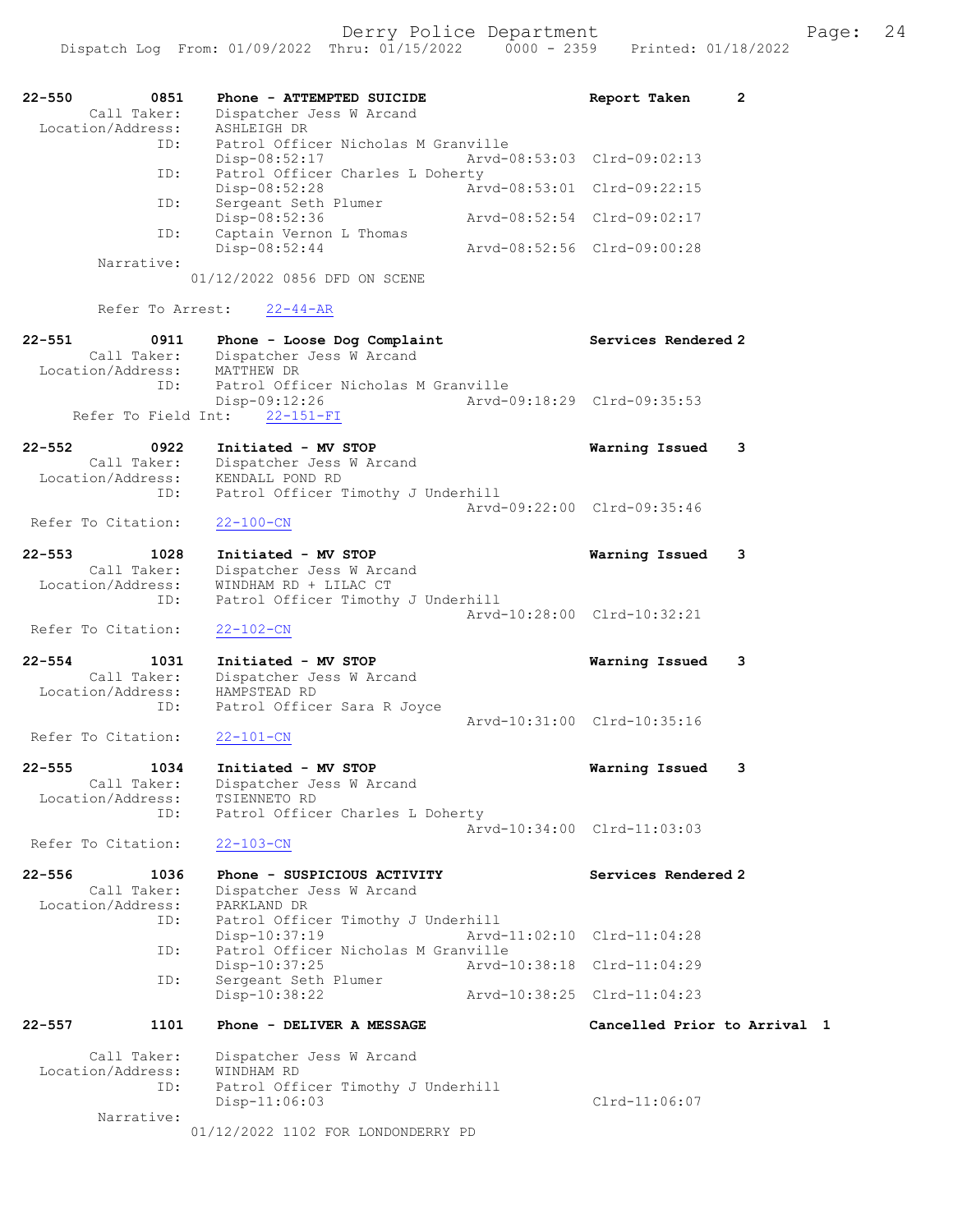22-558 1105 Initiated - FOLLOW-UP No Action Required 2 Call Taker: Dispatcher Jess W Arcand<br>.on/Address: BILL ST Location/Address:<br>ID: Detective Peter A Houlis Arvd-11:05:00 Clrd-11:40:16<br>ID: Detective Kevin G Ruppel Detective Kevin G Ruppel Disp-11:05:53 Arvd-11:10:46 Clrd-11:40:14 22-559 1118 Walk-In - WARRANT ARREST Arrest(s) Made 2 Call Taker: Dispatcher Jess W Arcand<br>ion/Address: MUNICIPAL DR Location/Address: ID: Patrol Officer Brendan S Holden Disp-11:18:51 Arvd-11:18:53 Clrd-12:48:04 Narrative: 01/12/2022 1118 SUBJECT IN THE LOBBY ON A DERRY WARRANT FOR STALKING Narrative: 01/12/2022 1135 IDENTIFIED AS: SANDRA CATERINA 179 HARRISON APT 3 MANCHESTER NH DOB 3/21/66 Narrative: 01/12/2022 1146 PLACED IN CELL 1 Narrative: 01/12/2022 1247 RELEASED ON PR BAIL WITH COURT 4/7/22 PER BC MENCIS Refer To Arrest: 22-45-AR 22-560 1125 Initiated - TRANSPORT TRANSPORTED 3 Call Taker: Dispatcher Jess W Arcand<br>ion/Address: PINKERTON ST Location/Address: ID: Patrol Officer Brian J Landry Arvd-11:25:00 Clrd-11:33:06 Narrative: 01/12/2022 1125 TRANSPORTING ONE TO DDC SM 104678 Narrative: 01/12/2022 1130 OFF AT PMC EM 104680 22-561 1140 Initiated - ASSAULT Report Taken 1 Call Taker: Dispatcher Jess W Arcand<br>ion/Address: PINKERTON ST Location/Address:<br>TD: Patrol Officer James M McClafferty Arvd-11:40:00 Clrd-11:52:34 22-562 1147 Initiated - FOLLOW-UP No Action Required 2 Call Taker: Dispatcher Jess W Arcand<br>.on/Address: FENWAY ST Location/Address: ID: Detective Kevin G Ruppel Arvd-11:47:00 Clrd-12:06:05<br>ID: Detective Peter A Houlis Detective Peter A Houlis<br>Disp-11:48:14 Arvd-11:48:16 Clrd-12:06:07 22-563 1148 Initiated - Unlicensed Dog Report Taken 2<br>Call Taker: Dispatcher Jess W Arcand Dispatcher Jess W Arcand<br>N HIGH ST Location/Address: ID: Civilian Robin Bordonaro Arvd-11:48:00 Clrd-11:49:16<br>22-55-OF Refer To Incident: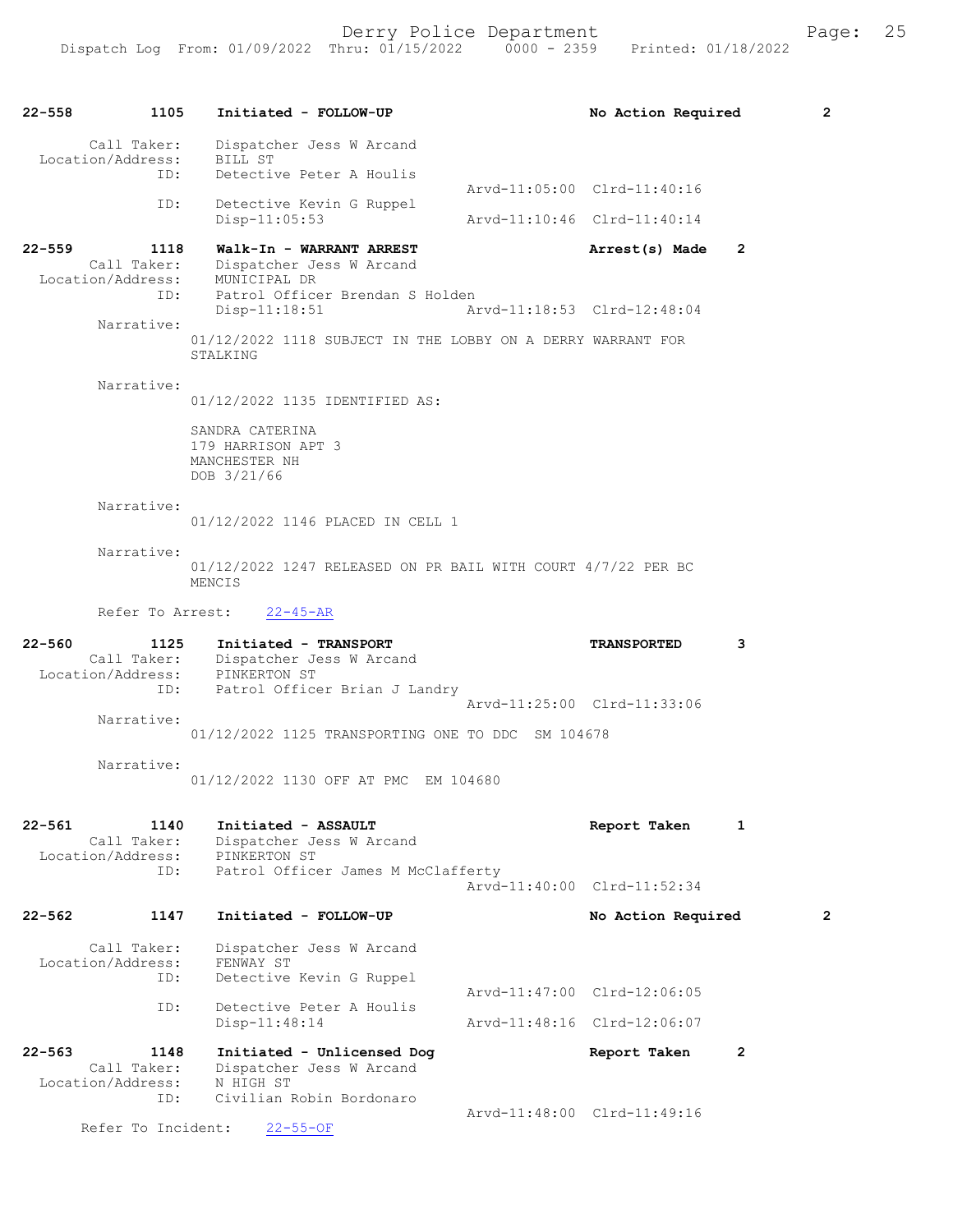Dispatch Log From: 01/09/2022 Thru: 01/15/2022 0000 - 2359 Printed: 01/18/2022

| 22-564     | 1159                             | Initiated - WELFARE CHECK                       | Services Rendered 2         |              |
|------------|----------------------------------|-------------------------------------------------|-----------------------------|--------------|
|            | Call Taker:                      | Dispatcher Jess W Arcand                        |                             |              |
|            | Location/Address:                | MATTHEW DR                                      |                             |              |
|            | ID:                              | Patrol Officer Nicholas M Granville             |                             |              |
|            |                                  |                                                 | Arvd-11:59:00 Clrd-12:17:33 |              |
|            | Refer To Field Int:              | $22 - 152 - FI$                                 |                             |              |
| $22 - 565$ | 1208                             | Initiated - THEFT                               | Report Taken                | 2            |
|            | Call Taker:                      | Dispatcher Jess W Arcand                        |                             |              |
|            | Location/Address:                | PINKERTON ST                                    |                             |              |
|            | ID:                              | Patrol Officer Brian J Landry                   |                             |              |
|            |                                  |                                                 | Arvd-12:08:00 Clrd-12:09:21 |              |
|            | Narrative:                       |                                                 |                             |              |
|            |                                  | 01/12/2022 1209 THEFT OF A LAPTOP               |                             |              |
|            | Refer To Incident:               | $22 - 57 - OF$                                  |                             |              |
| $22 - 566$ | 1312                             | Initiated - FOLLOW-UP                           | No Action Required          | 2            |
|            |                                  |                                                 |                             |              |
|            | Call Taker:                      | Dispatcher Jess W Arcand                        |                             |              |
|            | Location/Address:                | CRYSTAL AVE                                     |                             |              |
|            | ID:                              | Patrol Officer Sara R Joyce                     |                             |              |
|            |                                  |                                                 | Arvd-13:12:00 Clrd-13:16:22 |              |
| 22-567     | 1320                             | Other - ACO Follow Up                           | Report Taken                | $\mathbf{2}$ |
|            | Call Taker:                      | Dispatcher Jess W Arcand                        |                             |              |
|            | Location/Address:                | HAMPSTEAD RD                                    |                             |              |
|            | ID:                              | Civilian Robin Bordonaro                        |                             |              |
|            |                                  | Disp-13:21:30                                   | Arvd-13:21:34 Clrd-13:22:15 |              |
|            | Refer To Incident:               | $22 - 58 - OF$                                  |                             |              |
|            |                                  |                                                 |                             |              |
| $22 - 568$ | 1329                             | 911 - MV ACCIDENT                               | Report Taken                | 1            |
|            | Call Taker:<br>Location/Address: | Dispatcher Jess W Arcand                        |                             |              |
|            | ID:                              | S MAIN ST<br>Patrol Officer Sara R Joyce        |                             |              |
|            |                                  | $Disp-13:30:03$                                 | Arvd-13:31:15 Clrd-14:25:01 |              |
|            | ID:                              | Patrol Officer Charles L Doherty                |                             |              |
|            |                                  | Disp-13:30:08                                   | Arvd-13:31:18 Clrd-14:25:03 |              |
|            | ID:                              | Sergeant Seth Plumer                            |                             |              |
|            |                                  | $Disp-13:30:12$                                 | Arvd-13:31:20 Clrd-14:25:06 |              |
|            | Refer To Citation:               | $22 - 104 - CN$                                 |                             |              |
|            | Narrative:                       |                                                 |                             |              |
|            |                                  | 01/12/2022 1435 REPORTABLE. DELAND VS FLEMING   |                             |              |
|            | Refer To Accident:               | $22 - 14 - AC$                                  |                             |              |
|            |                                  |                                                 |                             |              |
| 22-569     | 1330                             | Initiated - MV STOP                             | Summons Issued              | 3            |
|            | Call Taker:                      | Dispatcher Jess W Arcand                        |                             |              |
|            | Location/Address:<br>ID:         | W BROADWAY<br>Captain Vernon L Thomas           |                             |              |
|            |                                  |                                                 | Arvd-13:30:00 Clrd-13:44:00 |              |
|            | ID:                              | Patrol Officer Nicholas M Granville             |                             |              |
|            |                                  | Disp-13:40:32                                   | Arvd-13:40:35 Clrd-13:45:00 |              |
|            |                                  |                                                 |                             |              |
| $22 - 570$ | 1518                             | Phone - DISTURBANCE                             | SENT ON THEIR WAY 1         |              |
|            | Call Taker:                      | Dispatcher Christina L Power                    |                             |              |
|            | Location/Address:                | ASHLEIGH DR                                     |                             |              |
|            | ID:                              | Patrol Officer Nathan S Lavoie<br>Disp-15:19:39 | Clrd-15:36:31               |              |
|            | ID:                              | Patrol Officer Charles L Doherty                |                             |              |
|            |                                  | $Disp-15:19:41$                                 | $Clrd-15:19:44$             |              |
|            | ID:                              | Patrol Officer Samuel J Troy                    |                             |              |
|            |                                  | $Disp-15:19:42$                                 | Arvd-15:21:46 Clrd-15:49:54 |              |
|            | ID:                              | Sergeant Jeffrey M Dawe                         |                             |              |
|            |                                  | Disp-15:21:15                                   | Arvd-15:25:31 Clrd-15:49:55 |              |
|            | Narrative:                       |                                                 |                             |              |
|            |                                  | male causing a disturbance                      |                             |              |

Refer To Field Int: 22-138-FI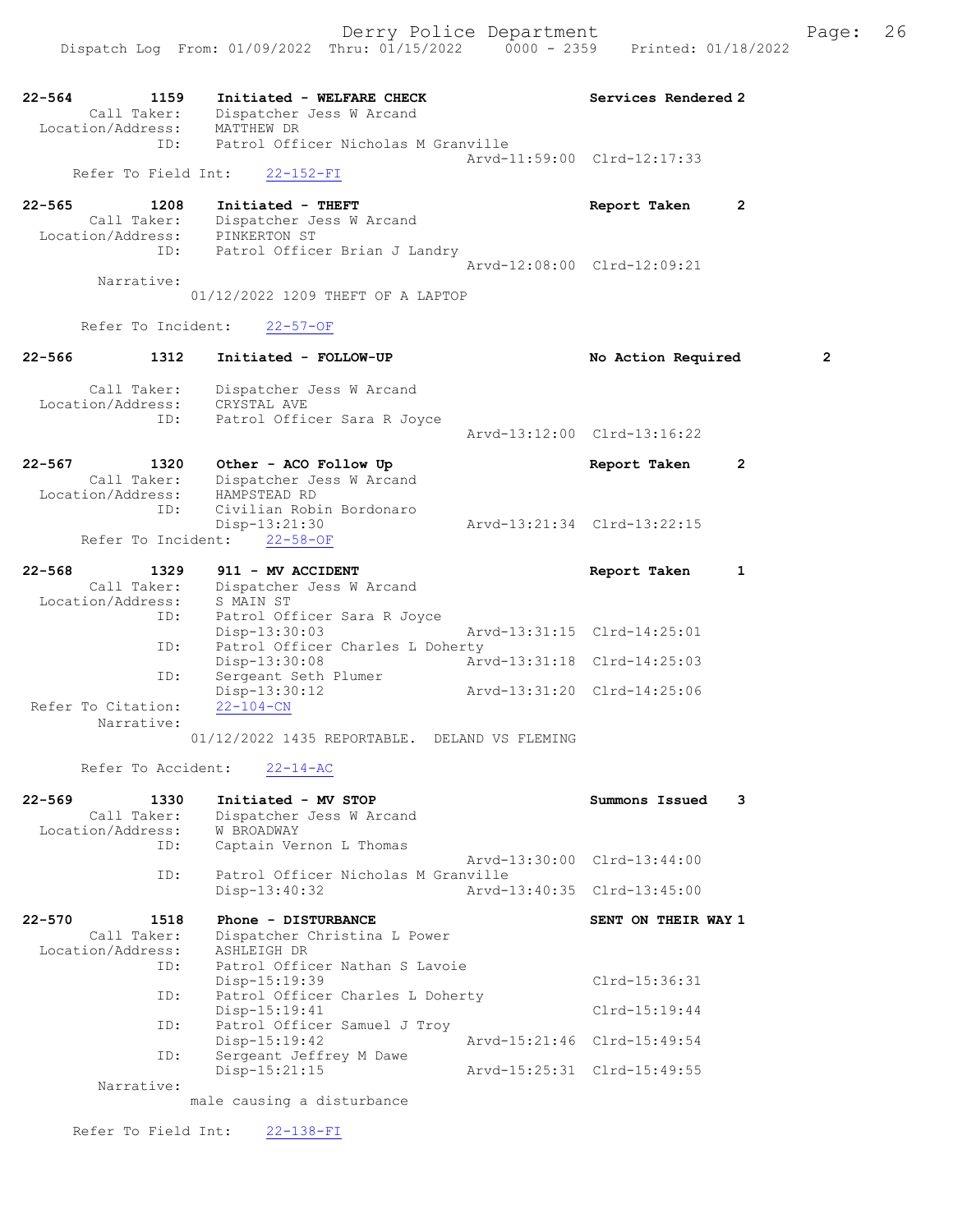22-571 1550 Initiated - MV STOP Warning Issued 3 Call Taker: Dispatcher Christina L Power Location/Address: MANCHESTER RD ID: Patrol Officer Charles L Doherty Arvd-15:50:00 Clrd-15:58:30 Refer To Citation: 22-106-CN 22-572 1558 Initiated - MV STOP Warning Issued 3 Call Taker: Dispatcher Christina L Power Location/Address: BERRY RD ID: Patrol Officer Michael P Accorto Arvd-15:58:00 Clrd-16:02:33<br>22-107-CN Refer To Citation: 22-573 1604 Phone - MV REPO 10 No Action Required 1 Call Taker: Dispatcher Christina L Power Location/Address: FAIRWAY DR ID: Dispatcher Christina L Power Disp-16:05:15 Arvd-16:05:17 Clrd-16:05:51 Narrative: 2014 FORD EDGE 22-574 1640 Radio - WELFARE CHECK 10 Report Taken 2 Call Taker: Dispatcher Christina L Power Location/Address: MT PLEASANT ST ID: Patrol Officer Charles L Doherty Disp-16:43:17 Arvd-16:43:25 Clrd-16:55:47 ID: Sergeant Jeffrey M Dawe Disp-16:43:22 Arvd-16:43:24 Clrd-16:50:55 Refer To Incident: 22-59-OF 22-575 1642 Initiated - MV STOP Warning Issued 3 Call Taker: Dispatcher Christina L Power Location/Address: BYPASS 28 ID: Patrol Officer Nathan S Lavoie Arvd-16:42:00 Clrd-16:51:13 Refer To Citation: 22-108-CN 22-576 1645 Phone - DOMESTIC DISTURBANCE Verbal in Nature 1 Call Taker: Dispatcher Christina L Power Location/Address: OLD AUBURN RD ID: Patrol Officer Michael P Accorto<br>Disp-16:49:55 Arv Arvd-16:50:01 Clrd-17:00:06 ID: Patrol Officer Samuel J Troy Disp-16:49:59 Arvd-16:53:46 Clrd-17:00:04 ID: Sergeant Jeffrey M Dawe Disp-16:51:05 Arvd-16:53:50 Clrd-17:00:03 Refer To Field Int: 22-143-FI 22-577 1706 Initiated - SUBPOENA DELIVERY Served 1 Call Taker: Dispatcher Christina L Power Location/Address: E DERRY RD ID: Patrol Officer Samuel J Troy Arvd-17:06:00 Clrd-17:13:49 22-578 1726 Initiated - FOLLOW-UP Cleared 2 Call Taker: Dispatcher Christina L Power Location/Address: MT PLEASANT ST ID: Patrol Officer Charles L Doherty Arvd-17:26:00 Clrd-17:45:24 ID: Sergeant Jeffrey M Dawe<br>Disp-17:29:23 Disp-17:29:23 Arvd-17:29:25 Clrd-17:45:21 22-579 1732 Initiated - MV STOP Warning Issued 3 Call Taker: Dispatcher Christina L Power Location/Address: A ST ID: Patrol Officer Samuel J Troy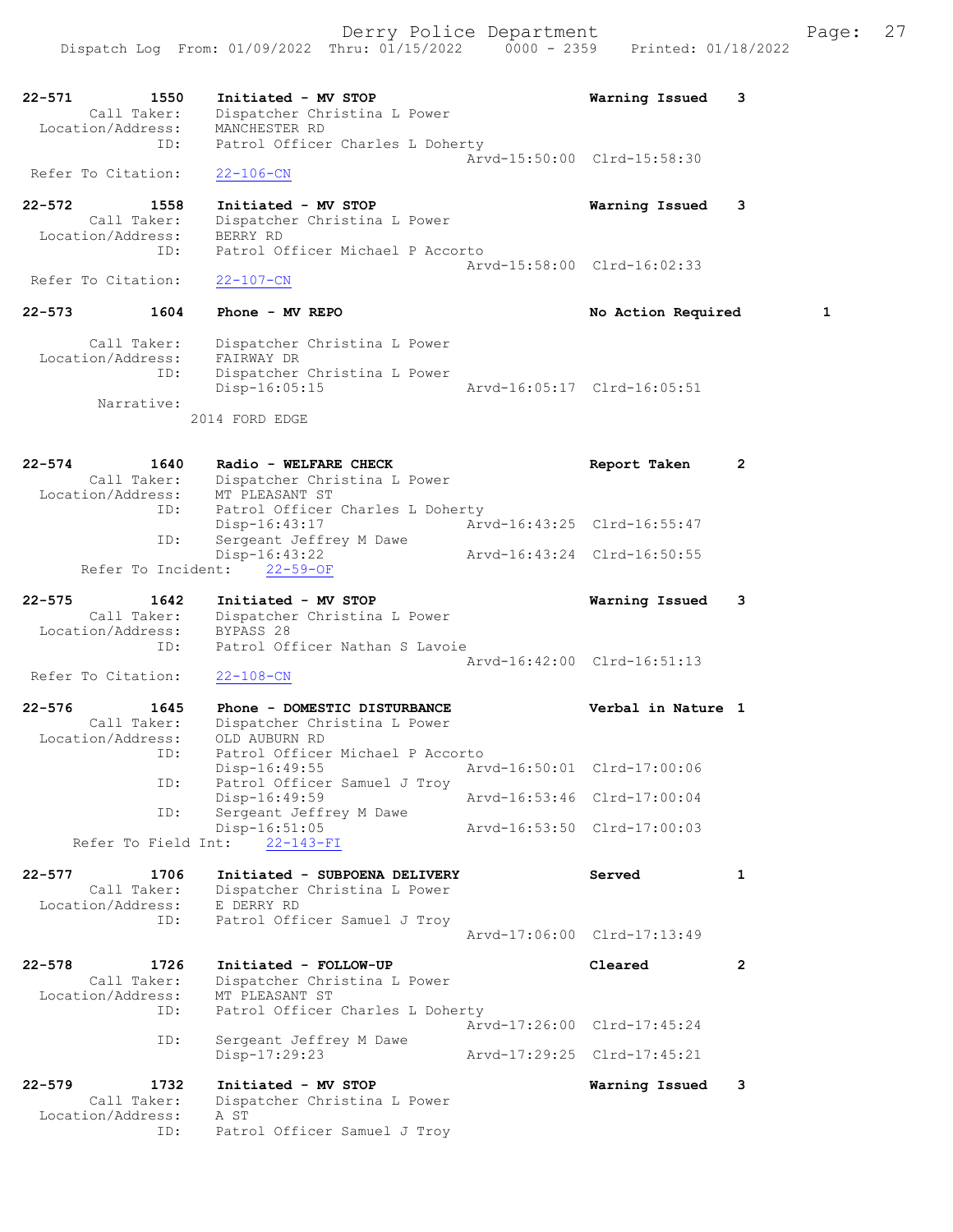Refer To Citation: 22-109-CN

Arvd-17:32:00 Clrd-17:54:03

22-580 1745 Phone - ERRATIC OPERATION Summons Issued 2 Call Taker: Dispatcher Christina L Power Location/Address: W BROADWAY ID: Patrol Officer Charles L Doherty Disp-17:46:56 Arvd-17:48:53 Clrd-18:10:34 Cleared By: Patrol Officer Robert Corwin ID: Sergeant Jeffrey M Dawe Disp-17:46:59 Arvd-17:51:14 Clrd-17:59:28 ID: Patrol Officer Michael P Accorto Disp-17:48:18 Narrative: stopping on Kendall and Fordway Narrative: 01/12/2022 1759 next on the list requested, LBP assigned Narrative: 01/12/2022 1821 wrecker on scene Refer To Summons: 22-46-AR 22-581 1815 Phone - STRUCK ANIMAL 1815 Report Taken 2 Call Taker: Dispatcher Christina L Power Location/Address: FLOYD RD ID: Patrol Officer Kevin L Davies Disp-18:20:15 Arvd-18:24:33 Clrd-18:33:17 Narrative: 01/12/2022 1832 Zajac vs deer full report Refer To Accident: 22-15-AC 22-582 1815 Phone - RESTRAINING ORDER VIOLATION Report Taken 2 Call Taker: Dispatcher Christina L Power Location/Address: HIGHLAND AVE ID: Patrol Officer Charles L Doherty Disp-18:16:33 Arvd-18:19:50 Clrd-20:02:48 ID: Patrol Officer Kevin L Davies Disp-18:16:38 Clrd-18:19:52 22-583 2003 Initiated - FOLLOW-UP Cleared 2 Call Taker: Dispatcher Christina L Power Location/Address: MUNICIPAL DR ID: Patrol Officer Charles L Doherty Arvd-20:03:00 Clrd-21:05:08 22-584 2105 Initiated - FOLLOW-UP Cleared 2 Call Taker: Dispatcher Christina L Power Location/Address: HIGHLAND AVE ID: Patrol Officer Charles L Doherty Arvd-21:05:00 Clrd-21:49:33 22-585 2151 Phone - ARREST 2008 Arrest(s) Made 2 Call Taker: Dispatcher Christina L Power Location/Address: MUNICIPAL DR ID: Patrol Officer Charles L Doherty<br>Disp-21:54:34 Arv Disp-21:54:34 <br>
D: Sergeant Jeffrey M Dawe <br>  $\bar{Arvd}$ -21:54:38 Clrd-22:44:09 Sergeant Jeffrey M Dawe Disp-21:54:36 Arvd-21:54:40 Clrd-22:44:21 ID: Patrol Officer Kevin L Davies<br>Disp-21:54:37 Disp-21:54:37 Arvd-21:54:39 Clrd-01/13/2022 @ 01:07:57 Cleared By: Dispatcher Christine D Carlson ID: Patrol Officer Michael P Accorto<br>Disp-22:25:52 Art Disp-22:25:52 Arvd-22:27:59 Clrd-22:44:07<br>TD: Patrol Officer Michael P Accorto ID: Patrol Officer Michael P Accorto Disp-22:44:17 Arvd-22:44:19 Clrd-01/13/2022 @ 01:07:56<br>Cleared By: Dispatcher Christine D Carlson Dispatcher Christine D Carlson Narrative: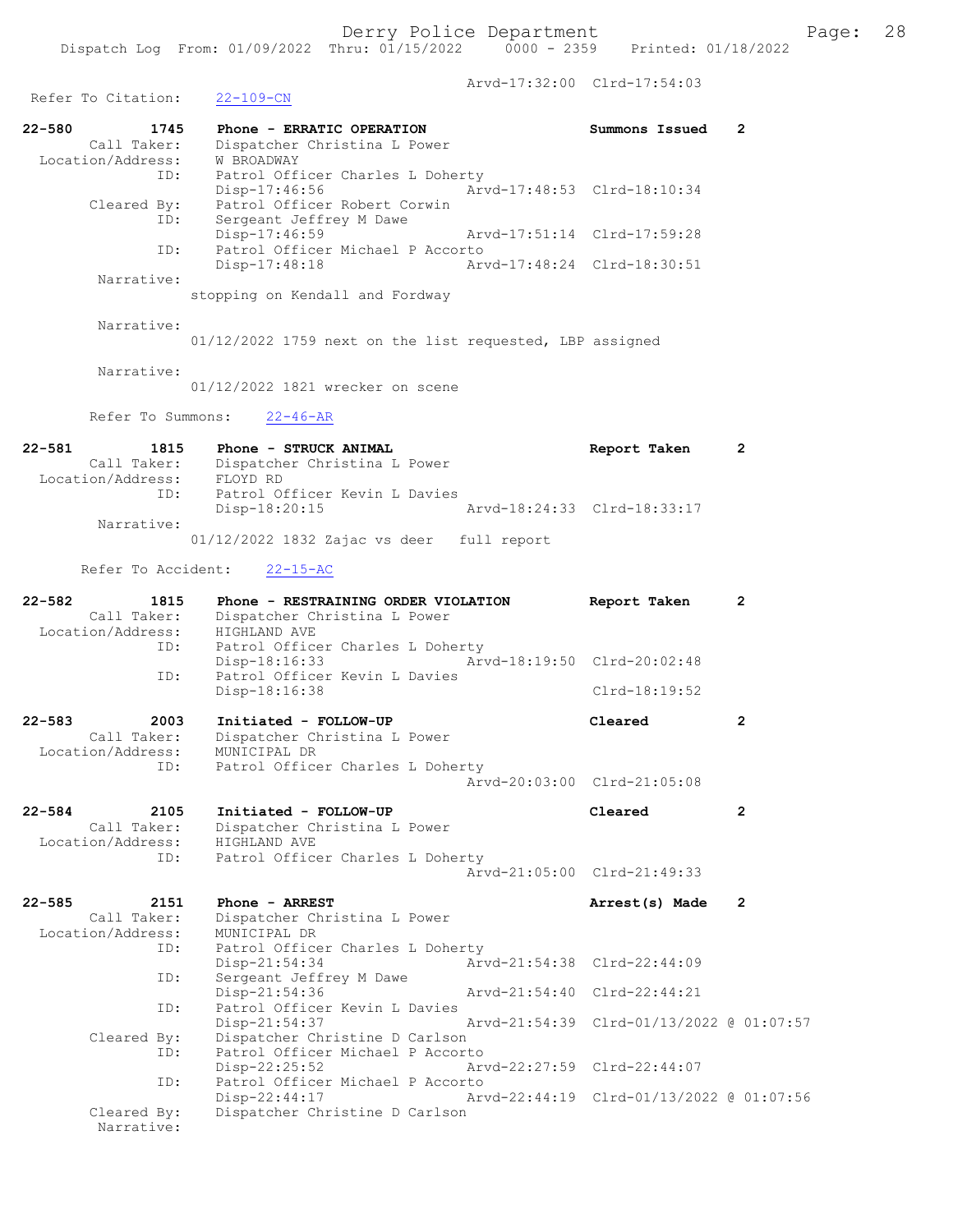Dispatch Log From: 01/09/2022 Thru: 01/15/2022

subject in custody for violation of a restraining order. Narrative: Mattews, David 5 Avery Rd Londonderry, NH dob 032669 Narrative: 01/12/2022 2205 next on the list requested for NH reg 5044921, Birch St collision assigned Narrative: 01/12/2022 2214 held on no bail Narrative: 01/12/2022 2228 wrecker on scene Narrative: 01/12/2022 2247 enroute to RCJ s/m 37972.6 Narrative: 01/12/2022 2312 720 off at Brentwood, s/m: 37994 Narrative: 01/12/2022 2346 Units off at Exeter Hosp. e/m: 38,002.1 Narrative: 01/13/2022 0043 Units enroute back to Brentwood, s/m: 38,002.1 Narrative: 01/13/2022 0053 Units off at Brentwood, e/m: 38,010.5 Narrative: 01/13/2022 0107 Units clear of Brentwood Refer To Arrest: 22-47-AR 22-586 2343 Initiated - MV CHECK SENT ON THEIR WAY 1 Call Taker: Dispatcher Christine D Carlson Location/Address: ROLLINS ST

 ID: Patrol Officer Andrew R Kennedy Arvd-23:43:00 Clrd-23:57:49 ID: Patrol Officer Nicholas M Granville<br>Disp-23:46:11 Arvd-2 -23:46:11 Arvd-23:46:12 Clrd-23:57:47<br>22-181-FI Refer To Field Int:

#### For Date: 01/13/2022 - Thursday

| 0118<br>$22 - 587$           | Initiated - MV CHECK                      |                             | SENT ON THEIR WAY 1            |
|------------------------------|-------------------------------------------|-----------------------------|--------------------------------|
| Call Taker:                  | Dispatcher Christine D Carlson            |                             |                                |
|                              | Location/Address: [DY 2468] MANCHESTER RD |                             |                                |
| ID:                          | Sergeant Patrick H Dawson                 |                             |                                |
|                              |                                           |                             | Arvd-01:18:00 Clrd-01:21:46    |
| ID:                          | Patrol Officer Monica Ricci               |                             |                                |
|                              | $Disp-01:20:44$                           |                             | Arvd-01:20:45 Clrd-01:21:41    |
|                              | Refer To Field Int: 22-144-FI             |                             |                                |
|                              |                                           |                             |                                |
| $22 - 588$<br>0132           | Phone - DOMESTIC DISTURBANCE              |                             | Arrest(s) Made<br>$\mathbf{1}$ |
| Call Taker:                  | Dispatcher Christine D Carlson            |                             |                                |
| Location/Address: SUNSET CIR |                                           |                             |                                |
|                              | ID: Patrol Officer Andrew R Kennedy       |                             |                                |
|                              | $Disp-01:33:15$                           | Arvd-01:34:38 Clrd-03:36:02 |                                |
| ID:                          | Patrol Officer Nicholas M Granville       |                             |                                |
|                              | Disp-01:33:16                             |                             |                                |
| ID:                          | Sergeant Patrick H Dawson                 |                             |                                |
|                              | Disp-01:33:33                             | Arvd-01:36:12 Clrd-02:06:38 |                                |
| ID:                          | Patrol Officer Monica Ricci               |                             |                                |
|                              | $Disp-01:46:11$                           |                             | Arvd-01:51:14 Clrd-02:13:55    |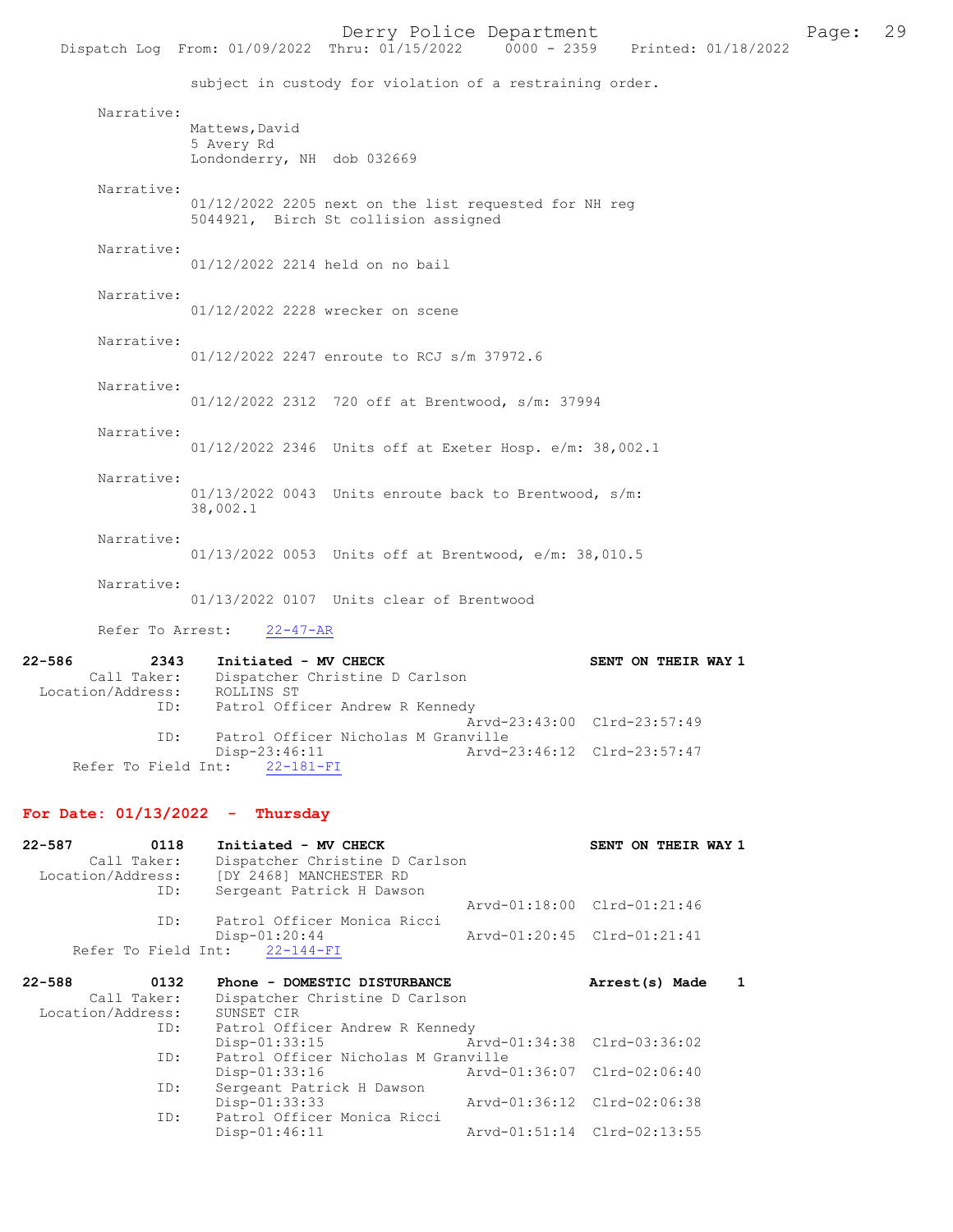|                                                           |                                      | Derry Police Department                                               | Dispatch Log From: 01/09/2022 Thru: 01/15/2022 0000 - 2359 Printed: 01/18/2022 |   | Page: | 30 |
|-----------------------------------------------------------|--------------------------------------|-----------------------------------------------------------------------|--------------------------------------------------------------------------------|---|-------|----|
| Narrative:                                                |                                      | 01/13/2022 0154 S7 advising one in custody at this time               |                                                                                |   |       |    |
| Narrative:                                                |                                      | 01/13/2022 0200 335 transporting one to HQ, e/m: 43,573.3             |                                                                                |   |       |    |
| Narrative:                                                |                                      | 01/13/2022 0205 335 off at HQ, e/m: 43,575.1                          |                                                                                |   |       |    |
| Narrative:                                                | s/m: 62,947.7                        |                                                                       | 01/13/2022 0207 129 transporting one female to 7 Railroad,                     |   |       |    |
| Narrative:                                                |                                      | 01/13/2022 0211 129 off on Railroad, e/m: 62,948.6                    |                                                                                |   |       |    |
| Narrative:                                                |                                      | Raymond Lemay<br>1A Sunset Circle<br>Derry NH<br>DOB: 11/24/69        | 01/13/2022 0223 Subject information (DV - simple assault):                     |   |       |    |
| Narrative:                                                |                                      | 01/13/2022 0236 B/C called at this time                               |                                                                                |   |       |    |
| Narrative:                                                |                                      | 01/13/2022 0241 Subject placed in cell 3                              |                                                                                |   |       |    |
| Narrative:                                                | b/c Mencis                           | 01/13/2022 0323 Court date of 4/07/22 given to subject by             |                                                                                |   |       |    |
| Narrative:                                                | Circle, s/m: 43,575.1                | 01/13/2022 0327 335 transporting subject to 1A Sunset                 |                                                                                |   |       |    |
| Narrative:                                                |                                      | 01/13/2022 0333 335 off on Sunset, e/m: 43,576.9                      |                                                                                |   |       |    |
| Narrative:                                                |                                      | 01/13/2022 0335 Subject released to sober party                       |                                                                                |   |       |    |
| Refer To Arrest:                                          | $22 - 48 - AR$                       |                                                                       |                                                                                |   |       |    |
| 22-589<br>0559                                            | Phone - ALARM, BURGLAR               |                                                                       | No Action Required                                                             |   | 1     |    |
| Call Taker:<br>Location/Address:<br>ID:                   | [DY 1176] ROCKINGHAM RD              | Dispatcher Christine D Carlson<br>Patrol Officer Monica Ricci         |                                                                                |   |       |    |
| ID:                                                       | Disp-06:00:21                        | Patrol Officer Andrew R Kennedy                                       | $Clrd-06:02:10$                                                                |   |       |    |
| Narrative:                                                | Disp-06:00:22                        | 01/13/2022 0600 Showroom motion                                       | $Clrd-06:02:08$                                                                |   |       |    |
| 22-590<br>0653<br>Call Taker:<br>Location/Address:<br>ID: | Initiated - FOLLOW-UP<br>PARKLAND DR | Dispatcher Christine D Carlson<br>Patrol Officer Nicholas M Granville | Cleared                                                                        | 2 |       |    |
| Cleared By:                                               |                                      | Patrol Officer Charles L Doherty                                      | Arvd-06:53:00 Clrd-07:05:08                                                    |   |       |    |
| 22-591<br>0757<br>Call Taker:                             | Radio - MV STOP                      | Patrol Officer Charles L Doherty                                      | Warning Issued                                                                 | 3 |       |    |

 Call Taker: Patrol Officer Charles L Doherty Location/Address: TSIENNETO RD ID: Patrol Officer Sara R Joyce Disp-07:58:10 Arvd-07:58:12 Clrd-08:01:44 Refer To Citation: 22-110-CN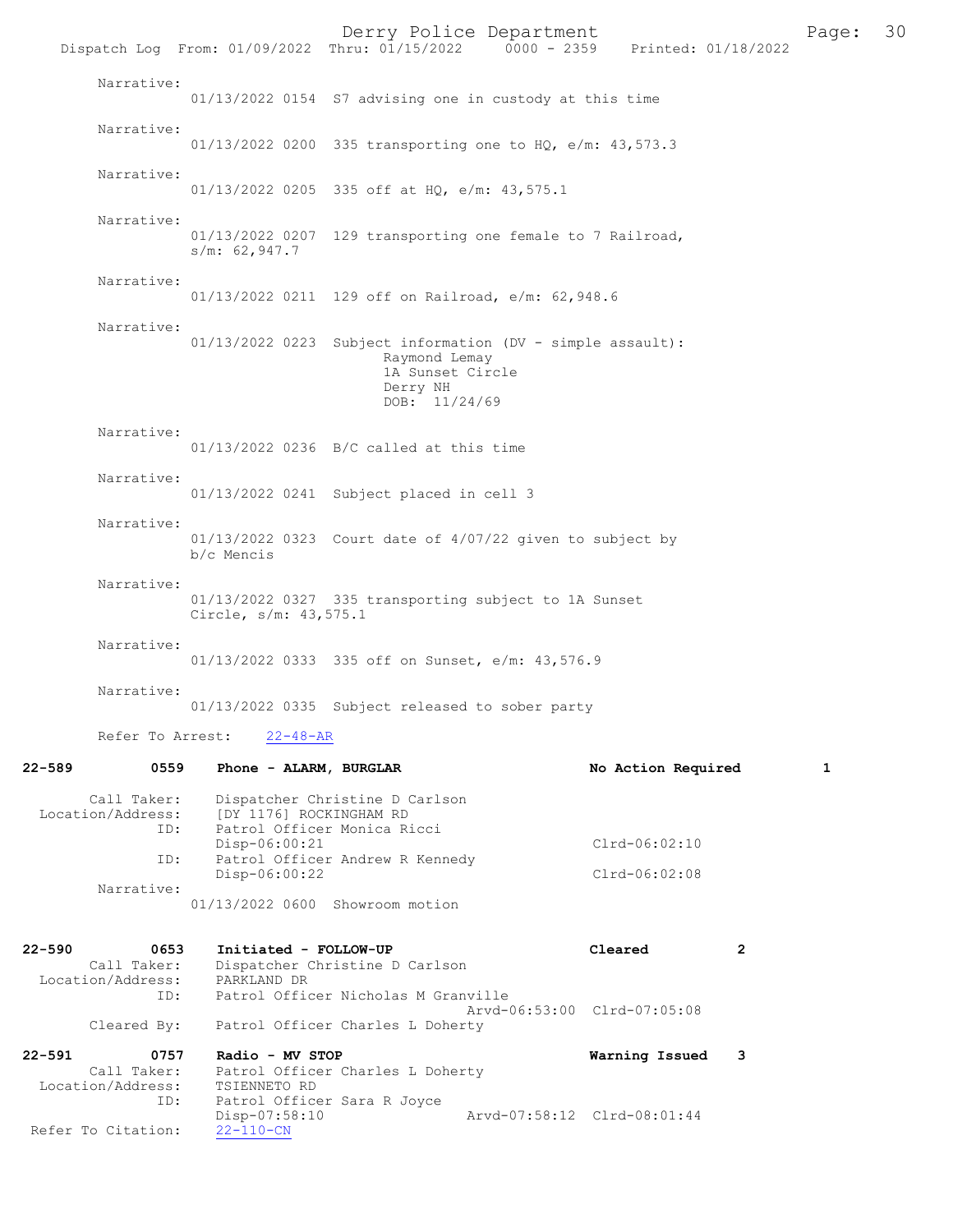5046225

| $22 - 592$<br>$\sim$ 0806<br>Call Taker:<br>Location/Address:<br>ID:<br>Refer To Citation:<br>Narrative: | Radio - MV STOP<br>Patrol Officer Charles L Doherty<br>WINDHAM RD<br>Sergeant Seth Plumer<br>Arvd-08:06:39 Clrd-08:16:01<br>Disp-08:06:37<br>22-816-008001<br>4510153                                                                             | Summons Issued                                | 3 |
|----------------------------------------------------------------------------------------------------------|---------------------------------------------------------------------------------------------------------------------------------------------------------------------------------------------------------------------------------------------------|-----------------------------------------------|---|
| $22 - 593$<br>0811<br>Refer To Citation:<br>Narrative:                                                   | Radio - MV STOP<br>Call Taker: Patrol Officer Charles L Doherty<br>Location/Address: HAMPSTEAD RD<br>ID: Patrol Officer Sara R Joyce<br>Patrol Officer Sara R Joyce<br>Aryd-08:12:16 Clrd-08:14:06<br>Disp-08:12:13<br>$22 - 112 - CN$<br>4741231 | Warning Issued                                | 3 |
| $22 - 594$<br>Location/Address:<br>ID:<br>Refer To Citation:                                             | 0815<br>Radio - MV STOP<br>Call Taker: Patrol Officer Charles L Doherty<br>RT 28<br>Patrol Officer Blake A Martineau<br>Arvd-08:15:58 Clrd-08:19:13<br>Disp-08:15:56<br>$22 - 111 - CN$                                                           | Warning Issued                                | 3 |
| $22 - 595$<br>0816<br>Call Taker:<br>Location/Address:<br>ID:<br>Refer To Citation:<br>Narrative:        | Radio - MV STOP<br>Patrol Officer Charles L Doherty<br>E DERRY RD<br>Patrol Officer Sara R Joyce<br>Disp-08:16:37<br>$22 - 113 - CN$<br>3291136                                                                                                   | Warning Issued<br>Arvd-08:16:39 Clrd-08:21:11 | 3 |

22-596 0852 Radio - MV STOP Warning Issued 3 Call Taker: Patrol Officer Charles L Doherty Location/Address: CRYSTAL AVE ID: Patrol Officer Samuel J Troy Disp-08:53:20 Arvd-08:53:22 Clrd-08:57:35 Refer To Citation: 22-114-CN Narrative: 3685331

| $22 - 597$                      | 0909                       | Other - FOLLOW-UP                                                                                                           | No Action Required          | $\overline{2}$ |
|---------------------------------|----------------------------|-----------------------------------------------------------------------------------------------------------------------------|-----------------------------|----------------|
| Location/Address:               | Call Taker:                | Patrol Officer Charles L Doherty<br>MUNICIPAL DR                                                                            |                             |                |
| $22 - 598$<br>Location/Address: | 1002<br>Call Taker:<br>ID: | Phone - ASSIST OTHER AGENCY<br>Patrol Officer Charles L Doherty<br>E BROADWAY<br>Patrol Officer Nicholas M Granville        | Cleared                     | 3              |
|                                 | Cleared By:                | $Disp-10:03:26$<br>Detective Victoria M Kidd                                                                                |                             |                |
| $22 - 599$                      | 1050<br>Call Taker:<br>ID: | Initiated - FOLLOW-UP<br>Detective Victoria M Kidd<br>Location/Address: [DY 167] CRYSTAL AVE<br>Patrol Officer Sara R Joyce | Cleared                     | 2              |
|                                 |                            |                                                                                                                             | Arvd-10:50:00 Clrd-10:57:40 |                |
| $22 - 600$                      | 1057                       | Initiated - FOLLOW-UP                                                                                                       | Cleared                     | 2              |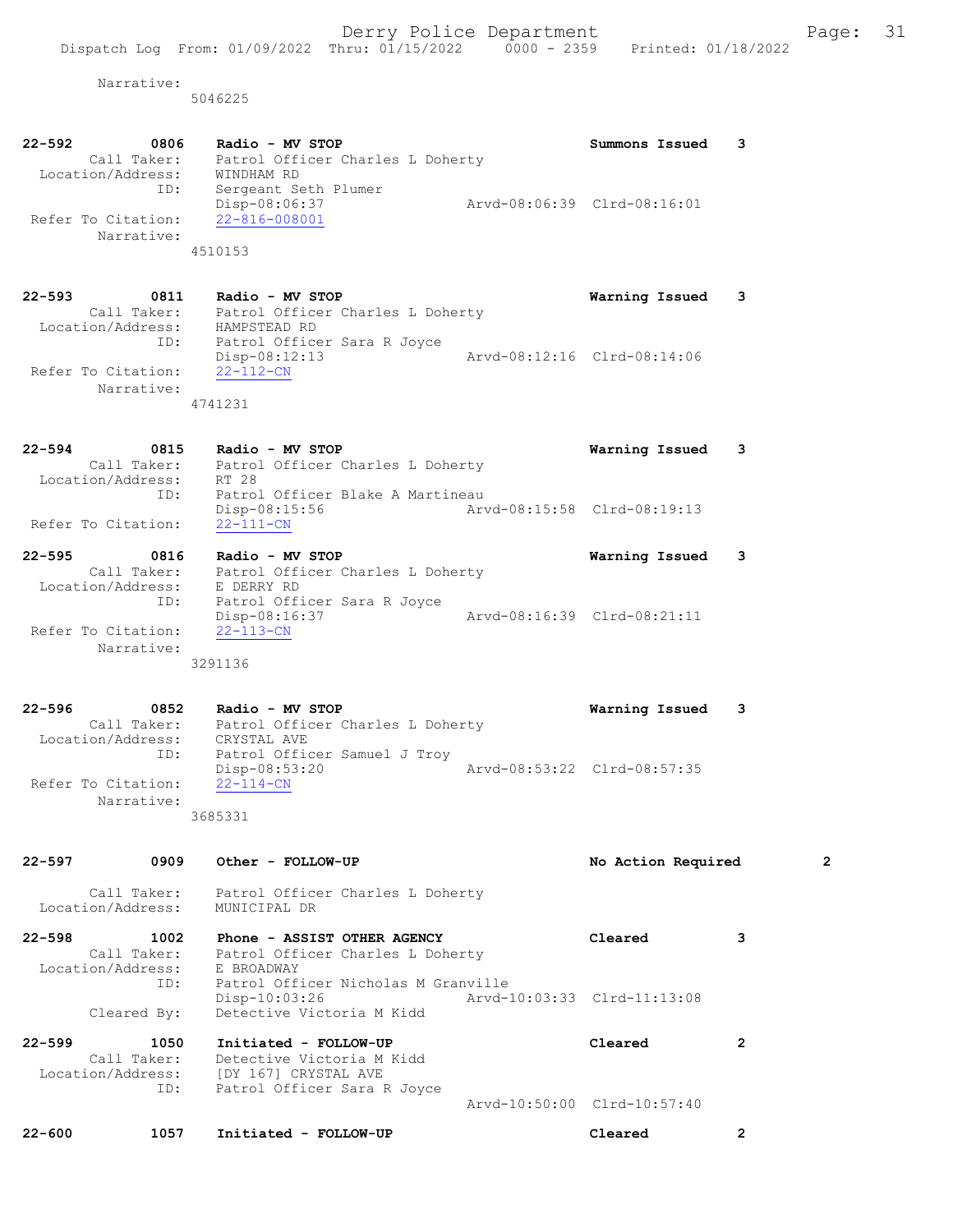|                                                        | Dispatch Log From: 01/09/2022 Thru: 01/15/2022 0000 - 2359 Printed: 01/18/2022                    | Derry Police Department |                             |                      | Page: | 32 |
|--------------------------------------------------------|---------------------------------------------------------------------------------------------------|-------------------------|-----------------------------|----------------------|-------|----|
| Call Taker:<br>ID:                                     | Detective Victoria M Kidd<br>Location/Address: [DY 2] MUNICIPAL DR<br>Patrol Officer Sara R Joyce |                         |                             |                      |       |    |
|                                                        |                                                                                                   |                         | Arvd-10:57:00 Clrd-11:20:47 |                      |       |    |
| $22 - 601$<br>1112<br>Call Taker:                      | Initiated - DRUG VIOLATION<br>Detective Victoria M Kidd                                           |                         | Arrest(s) Made              | 2                    |       |    |
| ID:                                                    | Location/Address: [DY 250] PINKERTON ST<br>Patrol Officer Brian J Landry                          |                         | Arvd-11:12:00 Clrd-11:13:47 |                      |       |    |
| $22 - 602$<br>1138                                     | Phone - MV ACCIDENT                                                                               |                         | Report Taken                | 1                    |       |    |
| Call Taker:<br>Location/Address:                       | Detective Victoria M Kidd<br>TIGERTAIL CIR                                                        |                         |                             |                      |       |    |
| ID:                                                    | Patrol Officer Blake A Martineau<br>$Disp-11:42:08$                                               |                         | $Clrd-11:46:52$             |                      |       |    |
| ID:                                                    | Patrol Officer Nicholas M Granville<br>Disp-11:46:19                                              |                         | Arvd-12:00:05 Clrd-12:29:59 |                      |       |    |
| ID:<br>Refer To Citation:                              | Patrol Officer Blake A Martineau<br>$Disp-12:12:17$<br>$22 - 130 - CN$                            |                         | Arvd-12:12:20 Clrd-12:29:43 |                      |       |    |
| Narrative:                                             |                                                                                                   |                         |                             |                      |       |    |
|                                                        | Williams v Speed Limit Sign. Full Report.                                                         |                         |                             |                      |       |    |
| Refer To Accident:                                     | $22 - 16 - AC$                                                                                    |                         |                             |                      |       |    |
| $22 - 603$<br>1140                                     | Initiated - MV STOP                                                                               |                         | No Action Required          |                      | 3     |    |
| Call Taker:<br>Location/Address:                       | Detective Victoria M Kidd<br>[DY 2258] E BROADWAY                                                 |                         |                             |                      |       |    |
| ID:                                                    | Patrol Officer Samuel J Troy                                                                      |                         | Arvd-11:40:00 Clrd-11:42:35 |                      |       |    |
| $22 - 604$<br>1203<br>Call Taker:<br>Location/Address: | Phone - Loose Dog Complaint<br>Detective Victoria M Kidd<br>[DY 189] MAXWELL DR                   |                         | Gone on Arrival 2           |                      |       |    |
| ID:<br>ID:                                             | Civilian Robin Bordonaro<br>Disp-12:04:37<br>Patrol Officer Samuel J Troy                         |                         | Arvd-12:29:22 Clrd-12:29:25 |                      |       |    |
|                                                        | $Disp-12:04:54$                                                                                   |                         | Arvd-12:06:17 Clrd-12:06:20 |                      |       |    |
| $22 - 605$<br>1245<br>Call Taker:                      | Initiated - FOLLOW-UP<br>Detective Victoria M Kidd                                                |                         | Cleared                     | $\overline{2}$       |       |    |
| Location/Address:<br>ID:                               | HOOD RD<br>Patrol Officer Blake A Martineau                                                       |                         | Arvd-12:45:00 Clrd-13:00:41 |                      |       |    |
| $22 - 606$<br>1315                                     | Initiated - FOLLOW-UP                                                                             |                         | Cleared                     | $\mathbf{2}$         |       |    |
| Call Taker:<br>Location/Address:                       | Detective Victoria M Kidd<br>[DY 2] MUNICIPAL DR                                                  |                         |                             |                      |       |    |
| ID:                                                    | Patrol Officer Samuel J Troy                                                                      |                         | Arvd-13:15:00 Clrd-13:26:29 |                      |       |    |
| 22-607<br>1320<br>Call Taker:                          | Initiated - FOLLOW-UP<br>Detective Victoria M Kidd                                                |                         | Cleared                     | $\mathbf{2}^{\circ}$ |       |    |
| ID:                                                    | Location/Address: [DY 2] MUNICIPAL DR<br>Patrol Officer Sara R Joyce                              |                         | Arvd-13:20:00 Clrd-13:26:38 |                      |       |    |
| $22 - 608$<br>1326                                     | 911 - MV ACCIDENT                                                                                 |                         | Report Taken                | 1                    |       |    |
| Call Taker:<br>Location/Address:                       | Detective Victoria M Kidd<br>PINKERTON ST + NESMITH ST                                            |                         |                             |                      |       |    |
| ID:<br>ID:                                             | Patrol Officer Samuel J Troy<br>Disp-13:27:37<br>Patrol Officer Sara R Joyce                      |                         | Arvd-13:29:18 Clrd-14:03:24 |                      |       |    |
| ID:                                                    | Disp-13:27:39<br>Sergeant Seth Plumer                                                             |                         | Arvd-13:29:23 Clrd-14:03:11 |                      |       |    |
| Narrative:                                             | Disp-13:29:29                                                                                     |                         | Arvd-13:29:31 Clrd-14:02:44 |                      |       |    |
|                                                        | 01/13/2022 1336 Next on the list requested for 4285992.                                           |                         |                             |                      |       |    |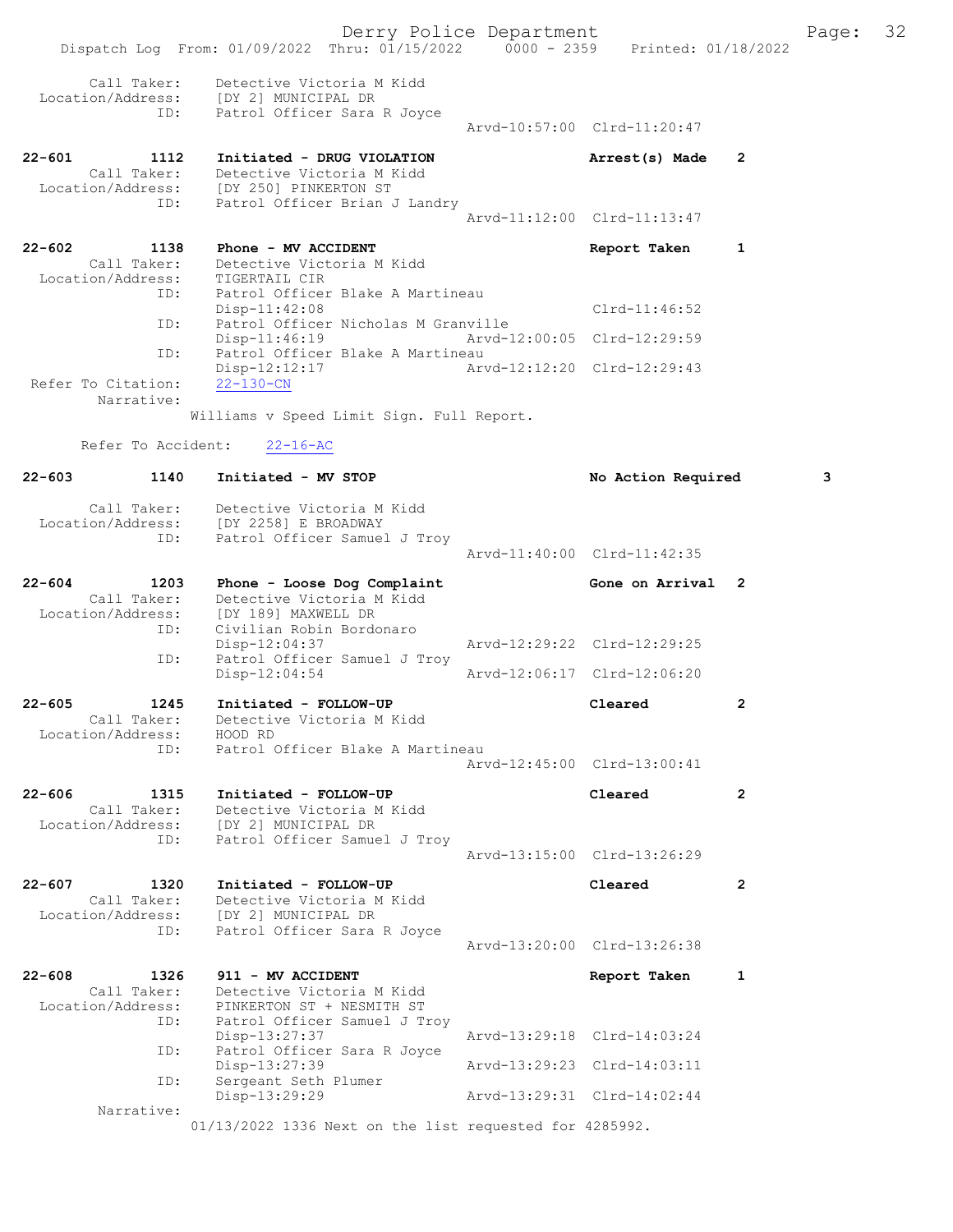Derry Police Department<br>hru:  $01/15/2022$  0000 - 2359 Printed:  $01/18/2022$ Dispatch Log From: 01/09/2022 Thru: 01/15/2022 Spacetown contacted and responding. Narrative: 01/13/2022 1349 Spacetown on scene. Narrative: 01/13/2022 1403 Josephson v Desmarias v Lavigne. Full Report. Refer To Accident: 22-17-AC 22-609 1339 Phone - ERRATIC OPERATION Could Not Locate 2 Call Taker: Detective Victoria M Kidd<br>ion/Address: MANCHESTER RD Location/Address:<br>ID: Patrol Officer Nicholas M Granville Disp-13:40:33 Arvd-13:42:09 Clrd-13:48:11 22-610 1408 Walk-In - CRIMINAL TRESPASS SENT ON THEIR WAY 2 Call Taker: Detective Victoria M Kidd<br>ion/Address: CRYSTAL AVE Location/Address:<br>ID: Patrol Officer Samuel J Troy<br>Disp-14:09:39 Disp-14:09:39 Arvd-14:10:57 Clrd-14:24:32<br>TD: Sergeant Seth Plumer Sergeant Seth Plumer Disp-14:09:42 Arvd-14:14:29 Clrd-14:24:29 Refer To Field Int: 22-149-FI 22-611 1420 911 - MV ACCIDENT Report Taken 1 Call Taker: Detective Victoria M Kidd<br>Location/Address: PINKERTON ST + HOODKROFT D ess: PINKERTON ST + HOODKROFT DR<br>ID: Patrol Officer Nicholas M G ID: Patrol Officer Nicholas M Granville Disp-14:21:43 Arvd-14:23:42 Clrd-14:51:35<br>Cleared By: Dispatcher Christina L Power Dispatcher Christina L Power ID: Patrol Officer Blake A Martineau<br>Disp-14:21:47 Arw Disp-14:21:47 Arvd-14:24:16 Clrd-14:44:09 Cleared By: Dispatcher Christina L Power<br>
ID: Sergeant Seth Plumer Sergeant Seth Plumer<br>Disp-14:25:31 Disp-14:25:31 Arvd-14:25:34 Clrd-14:44:13<br>Cleared By: Dispatcher Christina L Power By: Dispatcher Christina L Power<br>ID: Patrol Officer Samuel J Troy Patrol Officer Samuel J Troy Disp-14:25:47 Arvd-14:25:51 Clrd-14:44:18<br>Cleared By: Dispatcher Christina L Power Dispatcher Christina L Power Narrative: 01/13/2022 1425 DFD on scene. Narrative: 01/13/2022 1425 Next on the list requested for 4586776. Recovery Solutions assigned and responding. Narrative: 01/13/2022 1431 Recovery Solutions on scene. Narrative: 01/13/2022 1434 Next on the list requested for 4382654. LBP assigned and responding. Narrative: 01/13/2022 1442 LBP on scene Narrative: motherway vs catton, full report Refer To Accident: 22-18-AC 22-612 1446 Initiated - FOLLOW-UP Cleared 2 Call Taker: Dispatcher Christina L Power<br>ion/Address: ROCKINGHAM RD Location/Address:<br>TD: Detective Peter A Houlis Arvd-14:46:00 Clrd-14:53:49 22-613 1534 Phone - TRAFFIC CONTROL Services Rendered 3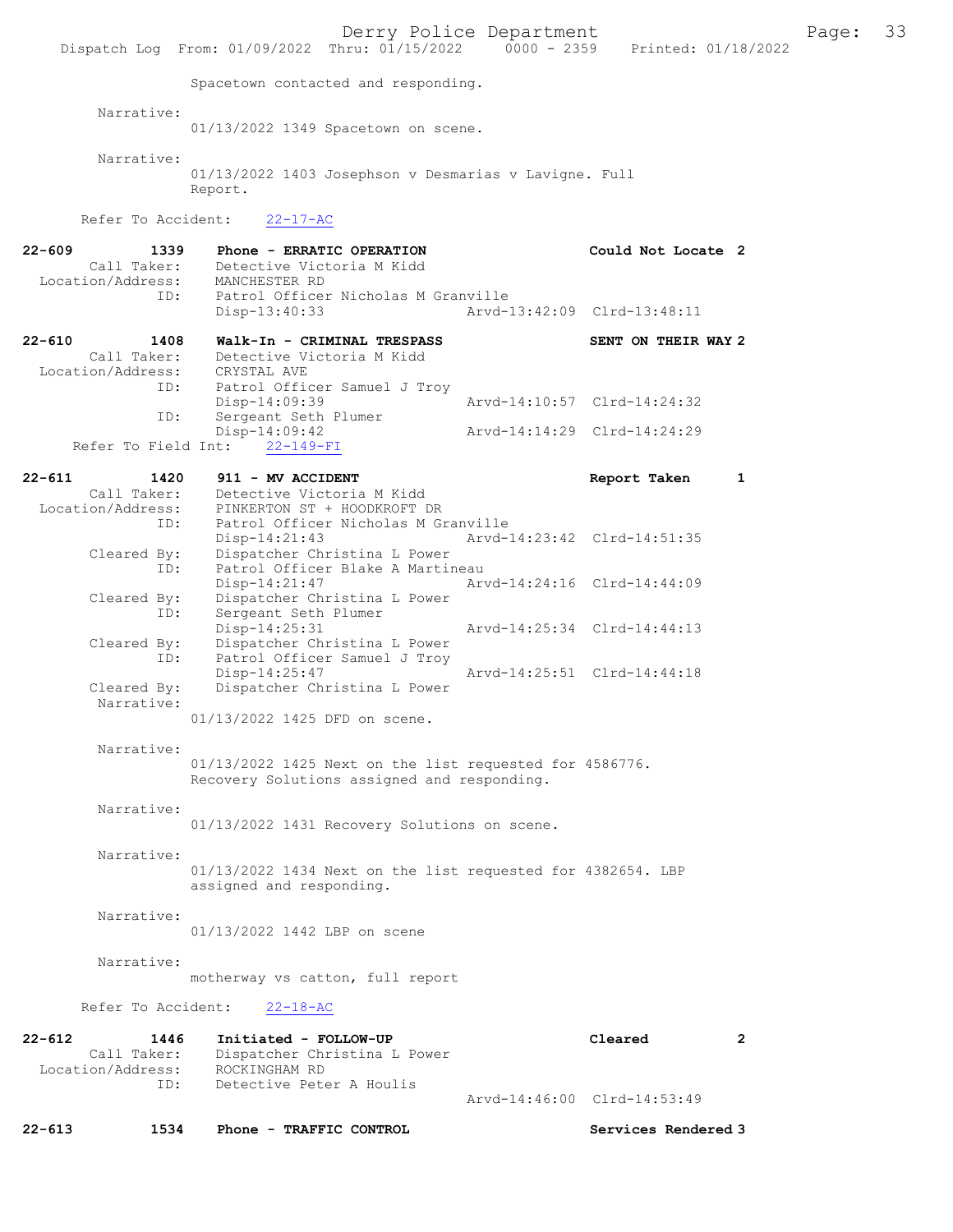Derry Police Department Fage: 34 Dispatch Log From: 01/09/2022 Thru: 01/15/2022 0000 - 2359 Printed: 01/18/2022 Call Taker: Dispatcher Christina L Power Location/Address: TSIENNETO RD ID: Patrol Officer Samuel J Troy Disp-15:34:49 Arvd-15:38:27 Clrd-15:40:46 Narrative: checked and no issues. 22-614 1550 Radio - FOLLOW-UP Cleared 2 Call Taker: Dispatcher Christina L Power Location/Address: SHELDON RD ID: Detective Daniel J McCarthy<br>Disp-15:51:01 Disp-15:51:01 Arvd-15:51:18 Clrd-16:58:33 ID: Detective Scott A Tompkins Disp-15:51:16 Arvd-15:51:19 Clrd-16:58:34 ID: Detective Scott A Tompkins<br>Disp-15:51:16 1551 Phone - WELFARE CHECK 22-615 Services Rendered 2 Call Taker: Dispatcher Christina L Power Location/Address: POND RD ID: Patrol Officer Nathan S Lavoie Disp-15:54:05 Arvd-16:13:02 Clrd-16:13:04 Narrative: checking subject walking across the ice Narrative: checked and all appeared in order. 22-616 1554 Phone - DOMESTIC DISTURBANCE Report Taken 1 Call Taker: Dispatcher Christina L Power Location/Address: N MAIN ST ID: Patrol Officer Casey J Noyes Disp-15:55:25 Arvd-15:59:21 Clrd-16:26:14 ID: Patrol Officer Jack Stafford<br>Disp-15:55:28 Disp-15:55:28 Arvd-15:59:22 Clrd-16:26:12 ID: Sergeant Jeffrey M Dawe Disp-15:59:29 Arvd-15:59:30 Clrd-16:26:10 Narrative: mother/son Refer To Incident: 22-61-OF 22-617 1555 Initiated - FOLLOW-UP Cleared 2 Call Taker: Dispatcher Christina L Power Location/Address: MUNICIPAL DR ID: Patrol Officer Samuel J Troy Arvd-15:55:00 Clrd-16:32:30 22-618 1606 Other - Drop Box Maintenance Cleared 3 Call Taker: Dispatcher Christina L Power 22-619 1612 Initiated - FOLLOW-UP Cleared 2 Call Taker: Dispatcher Christina L Power Location/Address: KENDALL POND RD ID: Detective Victoria M Kidd Arvd-16:12:00 Clrd-16:29:33 22-620 1638 Initiated - MV STOP Warning Issued 3 Call Taker: Dispatcher Christina L Power Location/Address: OLD CHESTER RD ID: Patrol Officer Nathan S Lavoie Arvd-16:38:00 Clrd-16:49:03<br>22-117-CN Refer To Citation: 22-621 1640 Initiated - MV STOP **Warning Issued 3**<br>Call Taker: Dispatcher Christina L Power Call Taker: Dispatcher Christina L Power Location/Address: N HIGH ST ID: Patrol Officer Samuel J Troy Arvd-16:40:00 Clrd-16:48:13 Refer To Citation: 22-118-CN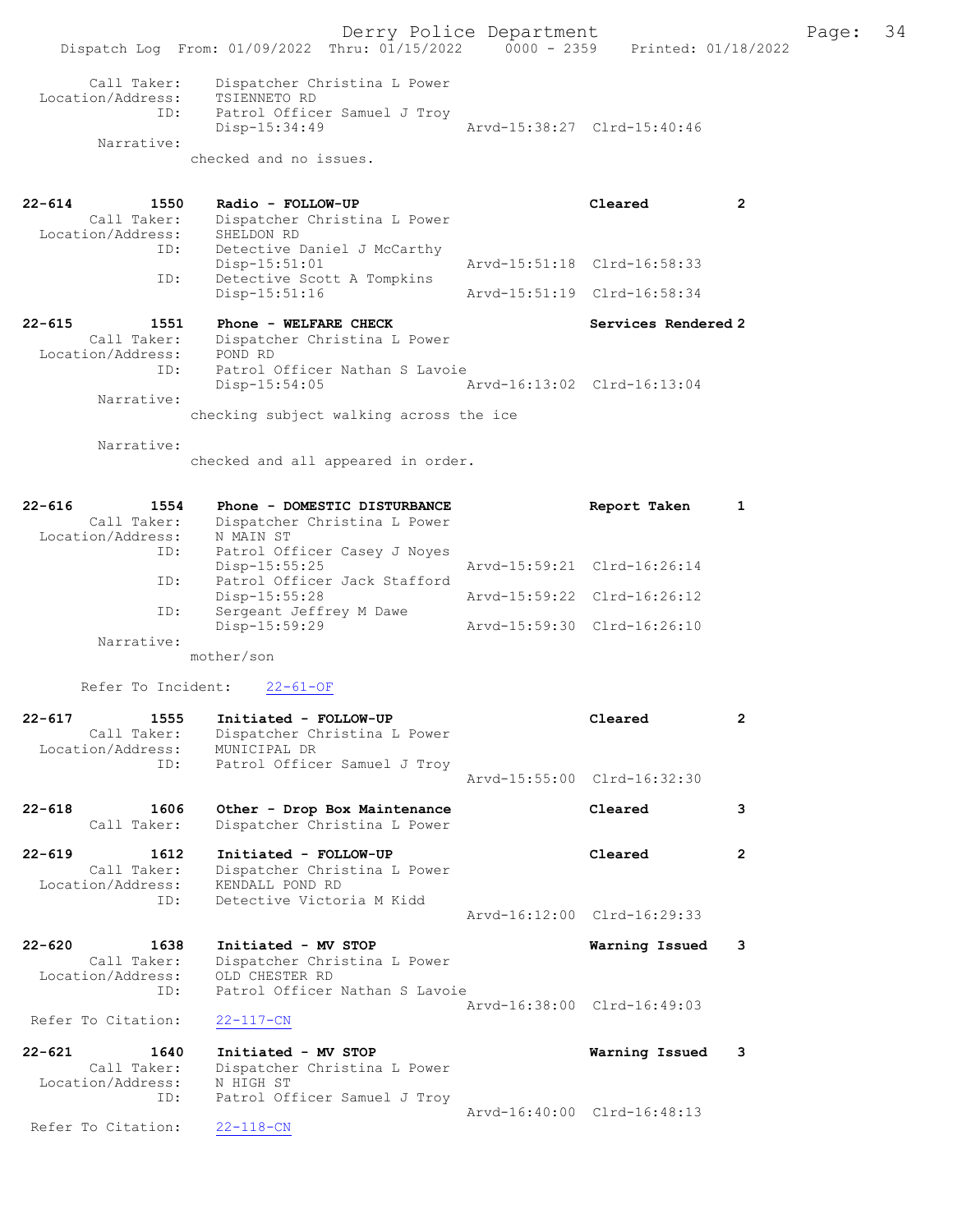22-622 1651 Initiated - MV STOP Warning Issued 3 Call Taker: Dispatcher Christina L Power Location/Address: OLD CHESTER RD ID: Patrol Officer Nathan S Lavoie Arvd-16:51:00 Clrd-16:58:02 Refer To Citation: 22-119-CN 22-623 1721 Initiated - MV STOP Warning Issued 3 Call Taker: Dispatcher Christina L Power Location/Address: S MAIN ST ID: Patrol Officer Samuel J Troy Arvd-17:21:00 Clrd-17:27:08<br>22-120-CN Refer To Citation: 22-624 1738 Radio - SERVE RESTRAINING ORDER Not Served 2 Call Taker: Dispatcher Christina L Power Location/Address: BIRCH ST ID: Patrol Officer Jack Stafford<br>Disp-17:39:06 Disp-17:39:06 Arvd-17:40:40 Clrd-17:46:29 ID: Patrol Officer Casey J Noyes<br>Disp-17:39:09 Disp-17:39:09 Arvd-17:40:38 Clrd-17:46:30 22-625 1740 Phone - KEEP THE PEACE Services Rendered 2 Call Taker: Dispatcher Christina L Power Location/Address: BROOKVIEW DR ID: Patrol Officer Nathan S Lavoie Disp-17:48:52 Arvd-17:57:20 Clrd-18:11:38 22-626 1757 Initiated - MV STOP Warning Issued 3 Call Taker: Dispatcher Christina L Power Location/Address: KENDALL POND RD ID: Patrol Officer Casey J Noyes Arvd-17:57:00 Clrd-18:02:10 Refer To Citation: 22-121-CN 22-627 1810 Phone - DISABLED MV Gone on Arrival 3 Call Taker: Patrol Officer Robert Corwin Location/Address: TSIENNETO RD ID: Patrol Officer Kevin L Davies Disp-18:11:55 Arvd-18:18:21 Clrd-18:20:16 Dispatched By: Dispatcher Christina L Power Arrived By: Dispatcher Christina L Power Cleared By: Dispatcher Christina L Power Narrative: Chevy T/C 22-628 1821 Phone - ATTEMPTED PAPER SERVICE Arrest(s) Made 2 Call Taker: Dispatcher Christina L Power Location/Address: LINLEW DR ID: Patrol Officer Nathan S Lavoie<br>Disp-18:22:04 Mrvd-18:26:26 Clrd-18:52:52 Disp-18:22:04 Arvd-18:26:26 Clrd-18:52:52 ID: Patrol Officer Kevin L Davies Disp-18:22:06 Arvd-18:26:27 Clrd-18:36:33 Narrative: 01/13/2022 1831 one in custody on a DPD warrant for indecent exposure. Choe, Soochang 24 Linlew dr Derry, NH dob 031768 Narrative: 01/13/2022 1835 enroute to hq's s/m 63077.0 Narrative: 01/13/2022 1838 off at hq's e/m 63078.0 Narrative: 01/13/2022 1857 BC notified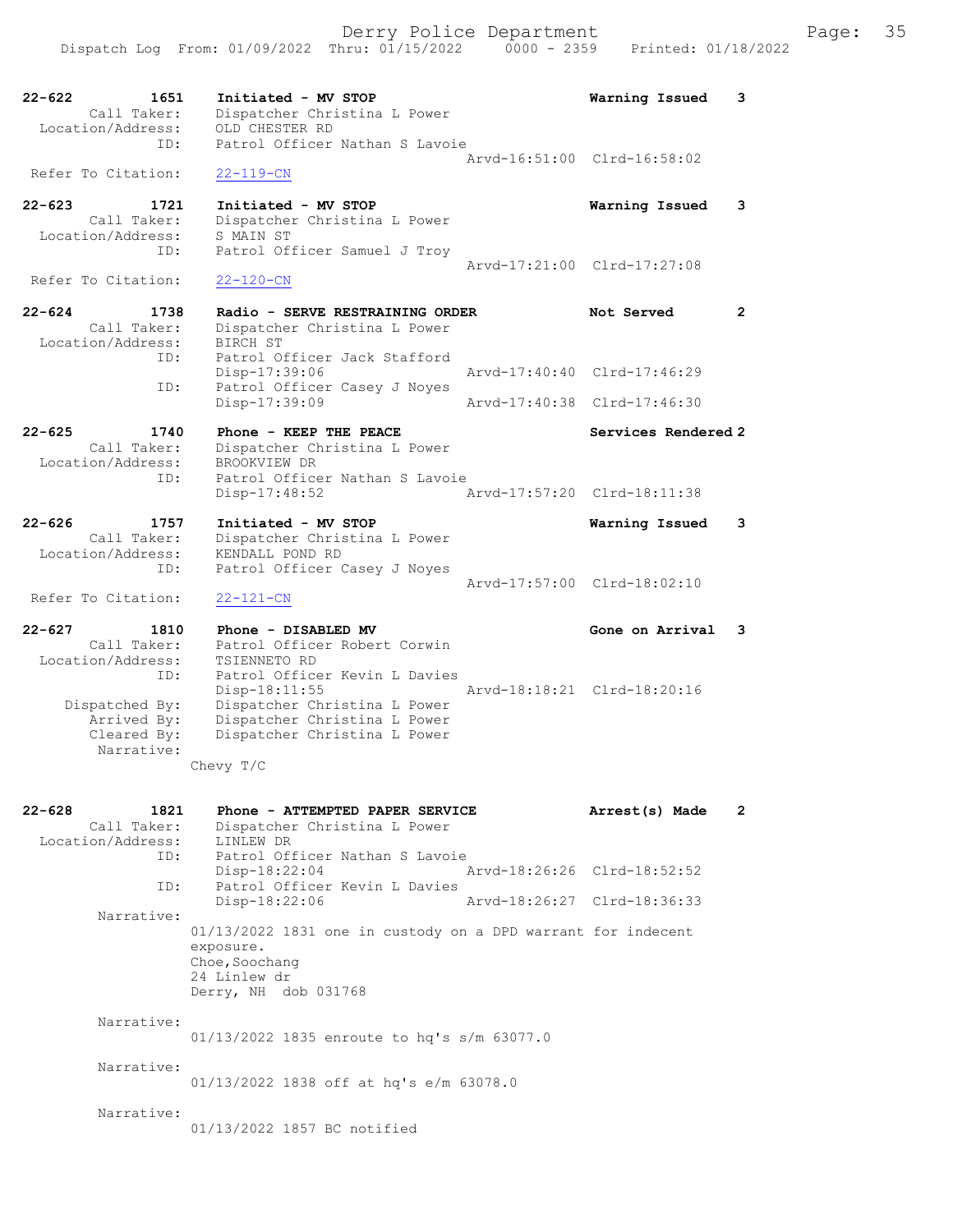Derry Police Department Fage: 36 Dispatch Log From: 01/09/2022 Thru: 01/15/2022 0000 - 2359 Printed: 01/18/2022 Narrative: 01/13/2022 1904 placed in cell # 3 Narrative: 01/13/2022 2008 released on PR bail with a court date of 4/7 Refer To Arrest: 22-50-AR 22-629 1826 Initiated - SERVE RESTRAINING ORDER Served Call Taker: Dispatcher Christina L Power Call Taker: Dispatcher Christina L Power Location/Address: [DY 2] MUNICIPAL DR ID: Patrol Officer Jack Stafford Arvd-18:26:00 Clrd-18:36:26 22-630 1848 Initiated - MV STOP **Warning Issued 3**<br>Call Taker: Dispatcher Christina L Power Dispatcher Christina L Power<br>CRYSTAL AVE Location/Address: ID: Patrol Officer Kevin L Davies Arvd-18:48:00 Clrd-18:53:12 Refer To Citation: 22-122-CN 22-631 1853 Phone - STRUCK ANIMAL 22-631 Services Rendered 2<br>Call Taker: Dispatcher Christina L Power Dispatcher Christina L Power<br>STARK RD Location/Address: ID: Patrol Officer Casey J Noyes<br>Disp-18:53:51 Disp-18:53:51 Arvd-18:56:15 Clrd-19:03:00 Narrative: deer Narrative: no damage, deer was fine 22-632 1911 Phone - SUSPICIOUS ACTIVITY No Action Required 2 Call Taker: Patrol Officer Robert Corwin<br>.on/Address: GARVIN RD Location/Address:<br>ID: Patrol Officer Nathan S Lavoie<br>Disp-19:12:20 Disp-19:12:20 Arvd-19:18:35 Clrd-19:32:05<br>Dispatched By: Dispatcher Christina L Power patched By: Dispatcher Christina L Power<br>Arrived By: Dispatcher Christina L Power Dispatcher Christina L Power By: Disparence Contraction<br>
ID: Patrol Officer Kevin L Davies<br>
Disp-19:12:24 Disp-19:12:24 Arvd-19:27:53 Clrd-19:32:06<br>Dispatched By: Dispatcher Christina L Power Dispatcher Christina L Power Arrived By: Dispatcher Christina L Power<br>ID: Sergeant Jeffrey M Dawe Sergeant Jeffrey M Dawe<br>Disp-19:23:43 Disp-19:23:43 Arvd-19:23:51 Clrd-19:32:08<br>Dispatched By: Dispatcher Christina L Power Dispatcher Christina L Power Arrived By: Dispatcher Christina L Power ID: Patrol Officer Jack Stafford Disp-19:23:46 Clrd-19:27:57<br>Dispatcher Christina L Power<br>Present Clrd-19:27:57 Dispatcher Christina L Power Cleared By: Dispatcher Christina L Power ID: Patrol Officer Samuel J Troy Disp-19:23:50 Clrd-19:27:59<br>Dispatched By: Dispatcher Christina L Power patched By: Dispatcher Christina L Power<br>Cleared By: Dispatcher Christina L Power Dispatcher Christina L Power Narrative: people inside vacnt residence Narrative: new buyers checking out property Refer To Field Int: 22-188-FI 22-633 1946 Initiated - MV STOP Warning Issued 3 Call Taker: Dispatcher Christina L Power Location/Address: MANNING ST<br>ID: Patrol Off: Patrol Officer Jack Stafford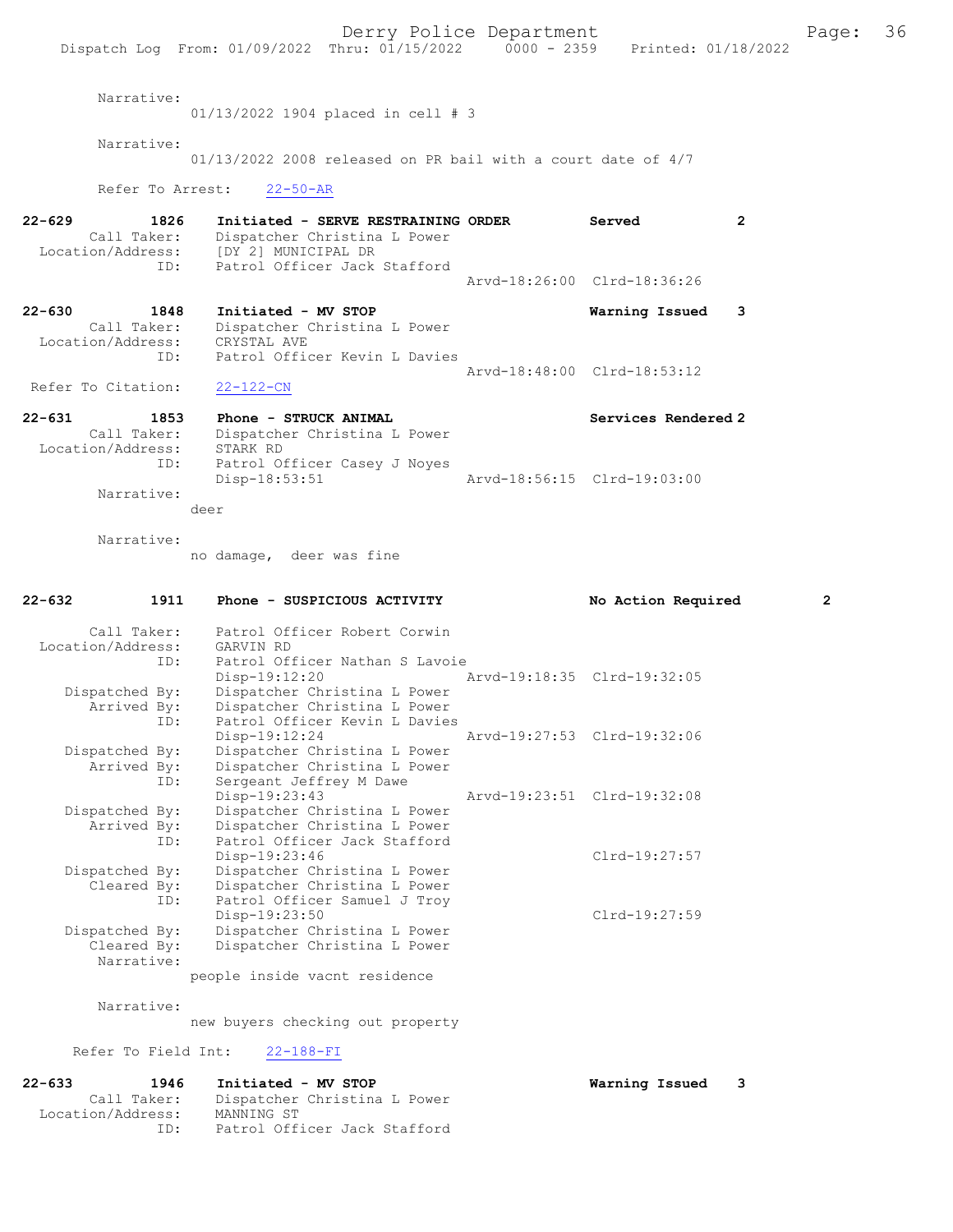Dispatch Log From: 01/09/2022 Thru: 01/15/2022 0000 - 2359 Printed: 01/18/2022

| Refer To Citation:                                            | $22 - 123 - CN$                                                                                                                                      |                             | Arvd-19:46:00 Clrd-19:56:00 |              |
|---------------------------------------------------------------|------------------------------------------------------------------------------------------------------------------------------------------------------|-----------------------------|-----------------------------|--------------|
| $22 - 634$<br>1956<br>Call Taker:<br>Location/Address:        | Initiated - SUBPOENA DELIVERY<br>Dispatcher Christina L Power<br>MUNICIPAL DR                                                                        |                             | Served                      | $\mathbf{1}$ |
| ID:                                                           | Sergeant Jeffrey M Dawe                                                                                                                              |                             | Arvd-19:56:00 Clrd-20:07:45 |              |
| $22 - 635$<br>2014<br>Call Taker:<br>Location/Address:<br>ID: | Initiated - MV STOP<br>Dispatcher Christina L Power<br>ELM ST<br>Patrol Officer Jack Stafford                                                        |                             | ADVICE GIVEN                | 3            |
| Refer To Citation:                                            | $22 - 124 - CN$                                                                                                                                      |                             | Arvd-20:14:00 Clrd-20:24:18 |              |
| $22 - 636$<br>2055                                            | Phone - MV ACCIDENT                                                                                                                                  |                             | Report Taken                | $\mathbf{1}$ |
| Call Taker:<br>Location/Address:<br>ID:                       | Dispatcher Christina L Power<br>KILREA RD + GULF RD<br>Patrol Officer Casey J Noyes                                                                  |                             | Arvd-21:02:45 Clrd-22:54:24 |              |
| Cleared By:<br>ID:                                            | Disp-20:56:08<br>Patrol Officer Robert Corwin<br>Patrol Officer Kevin L Davies                                                                       |                             |                             |              |
| Cleared By:<br>Narrative:                                     | Disp-20:56:10<br>Patrol Officer Robert Corwin                                                                                                        |                             | Aryd-21:07:42 Clrd-22:54:22 |              |
|                                                               | 01/13/2022 2122 AAA requested                                                                                                                        |                             |                             |              |
| Narrative:                                                    | 01/13/2022 2208 wrecker on scene                                                                                                                     |                             |                             |              |
| Refer To Accident:                                            | $22 - 19 - AC$                                                                                                                                       |                             |                             |              |
| $22 - 637$<br>Location/Address: CRYSTAL AVE                   | 2111 Initiated - DISPERSE A GROUP<br>Call Taker: Dispatcher Christina L Power                                                                        |                             | SENT ON THEIR WAY 2         |              |
| ID:                                                           | Patrol Officer Samuel J Troy                                                                                                                         |                             | Arvd-21:11:00 Clrd-21:18:06 |              |
| For Date: $01/14/2022 -$ Friday                               |                                                                                                                                                      |                             |                             |              |
| $22 - 638$<br>0042<br>Location/Address:                       | Initiated - MV STOP<br>Call Taker: Patrol Officer Casey J Noyes<br>ROCKINGHAM RD                                                                     |                             | Warning Issued              | 3            |
| Refer To Citation: 22-125-CN                                  | ID: Patrol Officer Andrew R Kennedy                                                                                                                  |                             | Arvd-00:42:00 Clrd-00:48:39 |              |
| 22-639<br>0126<br>Call Taker:<br>Location/Address:            | Initiated - MV STOP<br>Patrol Officer Casey J Noyes<br>ROCKINGHAM RD                                                                                 |                             | Warning Issued              | 3            |
| ID:                                                           | Patrol Officer Andrew R Kennedy                                                                                                                      |                             | Arvd-01:26:00 Clrd-01:35:38 |              |
| ID:<br>Refer To Citation:                                     | Patrol Officer Kevin L Davies<br>$Disp-01:27:24$<br>$22 - 126 - CN$                                                                                  | Arvd-01:27:27 Clrd-01:29:46 |                             |              |
| $22 - 640$<br>0231                                            | Phone - ASSIST OTHER AGENCY                                                                                                                          |                             | Transported to Hospital     | 3            |
| Location/Address:<br>ID:                                      | Call Taker: Patrol Officer Casey J Noyes<br>PINKERTON ST<br>Patrol Officer Monica Ricci                                                              |                             |                             |              |
|                                                               | $Disp-02:32:47$                                                                                                                                      |                             | Arvd-02:35:02 Clrd-02:35:40 |              |
| $22 - 642$<br>0611<br>ID:                                     | Phone - ALARM, BURGLAR<br>Call Taker: Patrol Officer Casey J Noyes<br>Location/Address: [DY 3351] KENDALL POND RD<br>Patrol Officer Andrew R Kennedy |                             | <b>False Alarm</b>          | 1            |
|                                                               | $Disp-06:31:08$                                                                                                                                      |                             | Arvd-06:34:56 Clrd-06:41:42 |              |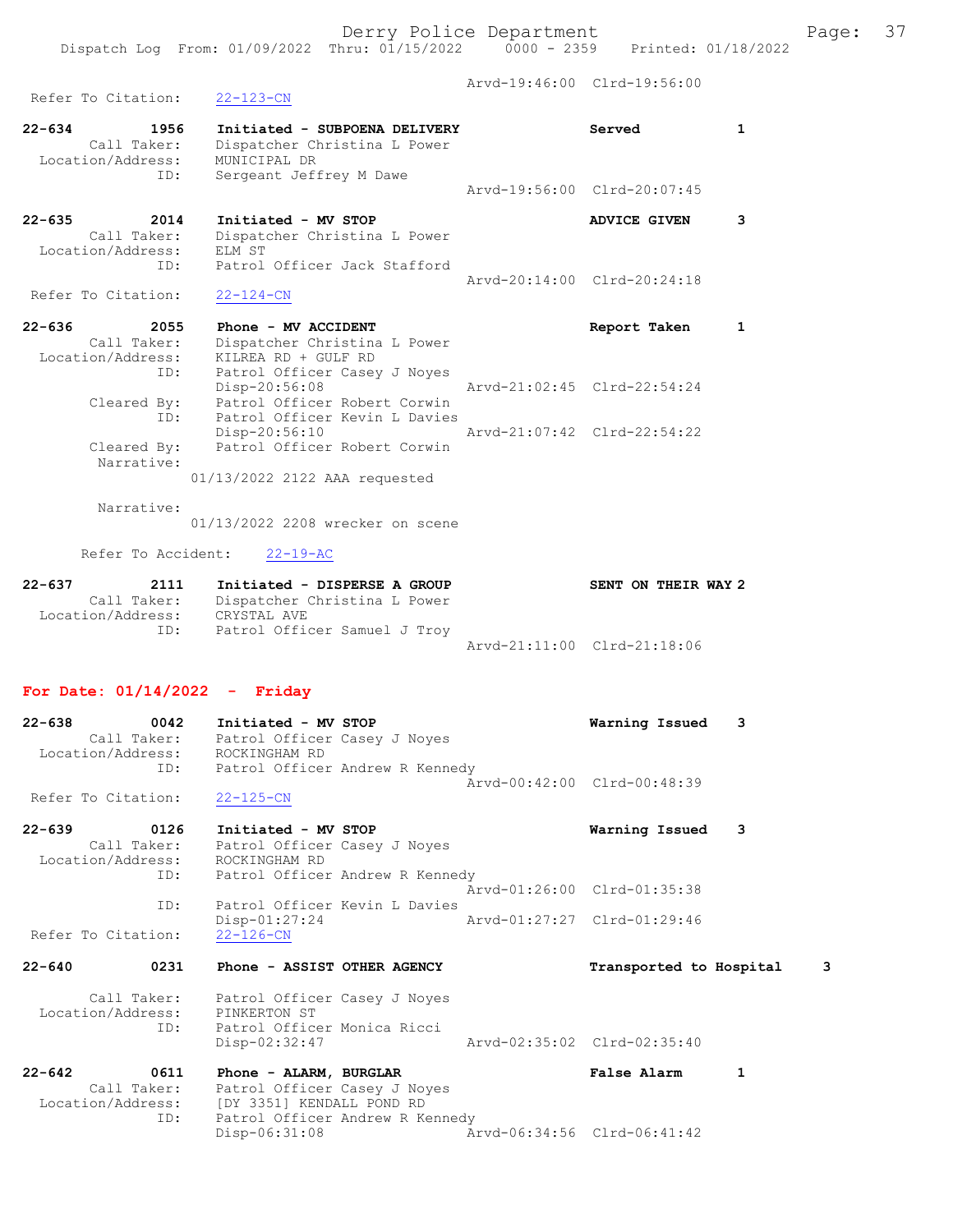|        |                                                                     | Dispatch Log From: 01/09/2022 Thru: 01/15/2022 0000 - 2359 Printed: 01/18/2022                                          | Derry Police Department     |                             |              | Page:          | 38 |
|--------|---------------------------------------------------------------------|-------------------------------------------------------------------------------------------------------------------------|-----------------------------|-----------------------------|--------------|----------------|----|
|        | Dispatched By:<br>Arrived By:<br>Cleared By:<br>Refer To Field Int: | Dispatcher Jess W Arcand<br>Dispatcher Jess W Arcand<br>Dispatcher Jess W Arcand<br>$22 - 180 - FI$                     |                             |                             |              |                |    |
| 22-641 | 0612<br>Location/Address:<br>ID:                                    | 911 - DOMESTIC DISTURBANCE<br>Call Taker: Patrol Officer Casey J Noyes<br>GARVIN RD<br>Patrol Officer Blake A Martineau |                             | Report Taken                | $\mathbf{1}$ |                |    |
|        | Arrived By:<br>Cleared By:<br>ID:                                   | Disp-06:13:28<br>Dispatcher Jess W Arcand<br>Dispatcher Jess W Arcand<br>Patrol Officer Monica Ricci                    | Arvd-06:30:36 Clrd-06:50:49 |                             |              |                |    |
|        | Cleared By:                                                         | $Disp-06:13:31$<br>Dispatcher Jess W Arcand<br>Refer To Incident: 22-62-OF                                              |                             | Arvd-06:19:51 Clrd-06:50:51 |              |                |    |
| 22-643 | 0716                                                                | Initiated - FOLLOW-UP                                                                                                   |                             | No Action Required          |              | $\overline{2}$ |    |
|        | Call Taker:<br>Location/Address:<br>ID:                             | Dispatcher Jess W Arcand<br>PARKLAND DR<br>Patrol Officer Nicholas M Granville                                          |                             |                             |              |                |    |
|        |                                                                     |                                                                                                                         |                             | Arvd-07:16:00 Clrd-07:24:41 |              |                |    |
| 22-644 | 0748<br>Call Taker:<br>Location/Address:                            | Initiated - MV STOP<br>Dispatcher Jess W Arcand<br>TSIENNETO RD                                                         |                             | Warning Issued              | 3            |                |    |
|        | ID:<br>Refer To Citation:                                           | Patrol Officer Sara R Joyce<br>$22 - 127 - CN$                                                                          |                             | Arvd-07:48:00 Clrd-07:52:41 |              |                |    |
| 22-645 | 0755<br>Call Taker:<br>Location/Address:                            | Initiated - MV STOP<br>Dispatcher Jess W Arcand<br>MANCHESTER RD                                                        |                             | Warning Issued              | 3            |                |    |
|        | ID:<br>Refer To Citation:                                           | Patrol Officer Sara R Joyce<br>$22 - 128 - CN$                                                                          |                             | Arvd-07:55:00 Clrd-08:02:41 |              |                |    |
| 22-646 | 0800<br>Call Taker:<br>Location/Address:<br>ID:                     | 911 - ERRATIC OPERATION<br>Dispatcher Jess W Arcand<br>HAMPSTEAD RD + FLOYD RD<br>Patrol Officer Blake A Martineau      |                             | Could Not Locate 2          |              |                |    |
|        |                                                                     | $Disp-08:00:26$                                                                                                         | Arvd-08:02:39 Clrd-08:09:24 |                             |              |                |    |
| 22-647 | 0812<br>Call Taker:<br>Location/Address:                            | Phone - WELFARE CHECK<br>Dispatcher Jess W Arcand<br>LINLEW DR                                                          |                             | Services Rendered 2         |              |                |    |
|        | ID:<br>ID:                                                          | Patrol Officer Sara R Joyce<br>Disp-08:16:04<br>Sergeant Seth Plumer                                                    |                             | Arvd-08:18:48 Clrd-08:24:13 |              |                |    |
|        | Refer To Field Int:                                                 | Disp-08:19:13<br>$22 - 173 - FI$                                                                                        |                             | Arvd-08:19:15 Clrd-08:24:11 |              |                |    |
| 22-648 | 0812<br>Call Taker:<br>Location/Address:                            | Phone - HIT AND RUN<br>Dispatcher Jess W Arcand<br>E DERRY RD                                                           |                             | Report Taken                | $\mathbf{2}$ |                |    |
|        | ID:<br>Refer To Field Int:<br>Refer To Incident:                    | Patrol Officer Sara R Joyce<br>Disp-08:24:31<br>$22 - 172 - FI$<br>$22 - 63 - OF$                                       |                             | Arvd-08:31:25 Clrd-08:37:16 |              |                |    |
| 22-649 | 0830<br>Call Taker:<br>Location/Address:                            | Initiated - PARKING COMPLAINT<br>Dispatcher Jess W Arcand<br>BIRCH ST                                                   |                             | Vehicle Moved               | 1            |                |    |
|        | ID:<br>Refer To Field Int:                                          | Sergeant Seth Plumer<br>$22 - 156 - FI$                                                                                 |                             | Arvd-08:30:00 Clrd-08:34:29 |              |                |    |

22-650 0855 Initiated - FOLLOW-UP No Action Required 2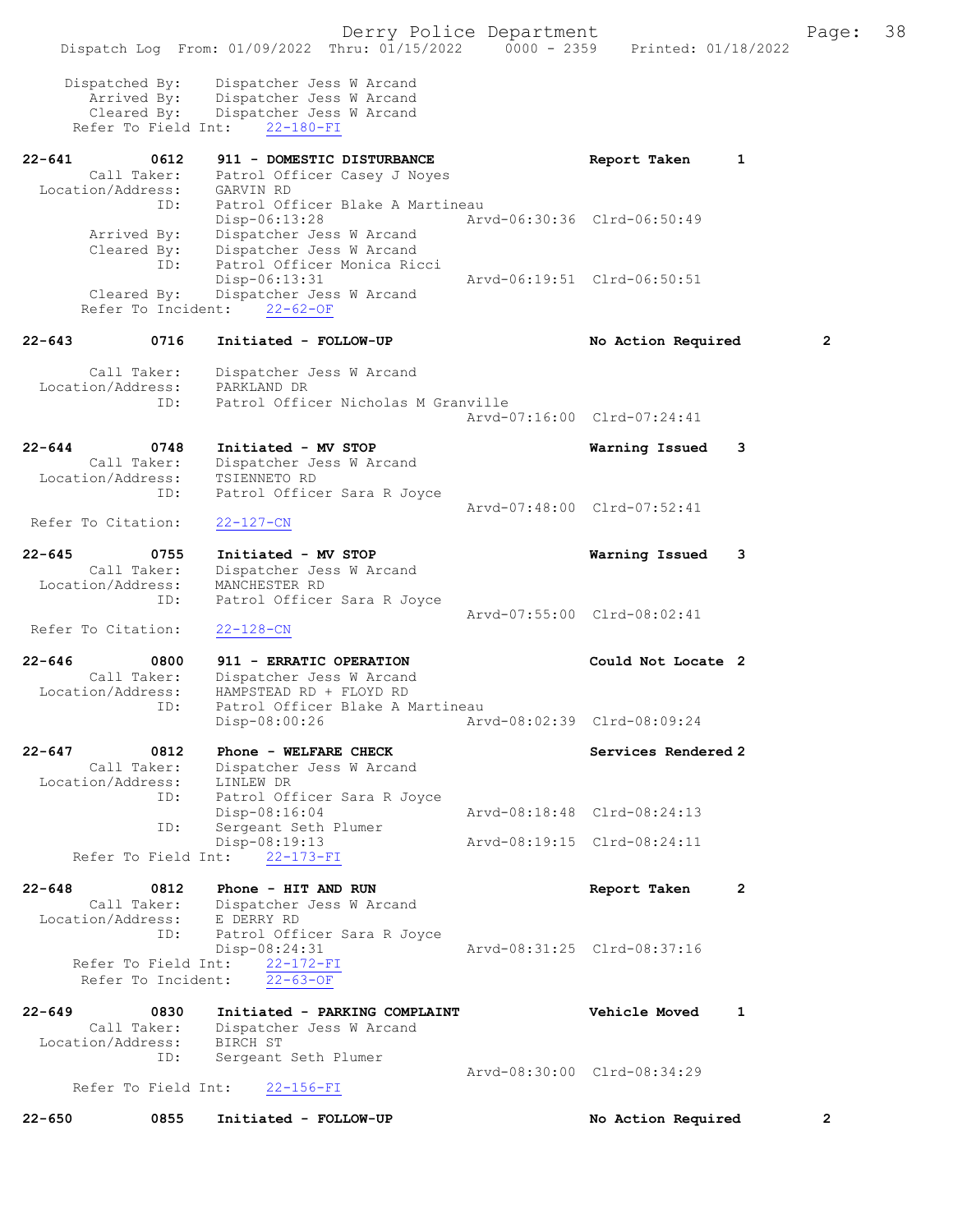|            |                          | Derry Police Department<br>Dispatch Log From: 01/09/2022 Thru: 01/15/2022 0000 - 2359 Printed: 01/18/2022 |                                | Page:          | 39 |
|------------|--------------------------|-----------------------------------------------------------------------------------------------------------|--------------------------------|----------------|----|
|            | Call Taker:              | Dispatcher Jess W Arcand                                                                                  |                                |                |    |
|            | ID:                      | Location/Address: MANNING ST<br>Patrol Officer Nicholas M Granville                                       | Arvd-08:55:00 Clrd-09:00:50    |                |    |
| $22 - 651$ | 0914                     | Initiated - FOLLOW-UP                                                                                     | No Action Required             | $\overline{2}$ |    |
|            | Call Taker:              | Dispatcher Jess W Arcand                                                                                  |                                |                |    |
|            | Location/Address:<br>ID: | HOOD RD<br>Patrol Officer Blake A Martineau                                                               |                                |                |    |
|            |                          |                                                                                                           | Arvd-09:14:00 Clrd-09:19:54    |                |    |
| $22 - 652$ | 0922                     | Initiated - FOLLOW-UP                                                                                     | No Action Required             | $\overline{2}$ |    |
|            | Call Taker:              | Dispatcher Jess W Arcand                                                                                  |                                |                |    |
|            | Location/Address:        | SCOBIE POND RD                                                                                            |                                |                |    |
|            | ID:                      | Patrol Officer Sara R Joyce                                                                               | Arvd-09:22:00 Clrd-09:33:33    |                |    |
|            |                          |                                                                                                           |                                |                |    |
| $22 - 653$ | 1021                     | Phone - ALARM (OTHER)                                                                                     | No Action Required             | $\mathbf{2}$   |    |
|            | Call Taker:              | Dispatcher Jess W Arcand                                                                                  |                                |                |    |
|            |                          | Location/Address: PARKLAND DR                                                                             |                                |                |    |
|            | ID:                      | Patrol Officer Nicholas M Granville<br>$Disp-10:22:14$                                                    | Clrd-10:24:32                  |                |    |
|            | Refer To Field Int:      | $22 - 177 - FI$                                                                                           |                                |                |    |
|            |                          |                                                                                                           |                                |                |    |
| $22 - 654$ | 1030                     | Initiated - DELIVER A MESSAGE<br>Call Taker: Dispatcher Jess W Arcand                                     | Services Rendered 1            |                |    |
|            | Location/Address:        | FORDWAY EXT                                                                                               |                                |                |    |
|            | ID:                      | Patrol Officer Nicholas M Granville                                                                       | Arvd-10:30:00 Clrd-10:48:55    |                |    |
| $22 - 655$ | 1049                     | Phone - DELIVER A MESSAGE                                                                                 | Not Served<br>1                |                |    |
|            |                          | Call Taker: Dispatcher Jess W Arcand                                                                      |                                |                |    |
|            | Location/Address:        | DANIEL RD<br>Patrol Officer Brendan S Holden                                                              |                                |                |    |
|            | ID:                      | Disp-10:49:32                                                                                             | Arvd-10:59:43 Clrd-11:09:19    |                |    |
|            | Narrative:               |                                                                                                           |                                |                |    |
|            |                          | 01/14/2022 1049 FOR CHESTER POLICE                                                                        |                                |                |    |
|            | Narrative:               |                                                                                                           |                                |                |    |
|            |                          | 01/14/2022 1109 NO ANSWER                                                                                 |                                |                |    |
| $22 - 656$ | 1057                     | Initiated - MV STOP                                                                                       | Warning Issued<br>3            |                |    |
|            | Call Taker:              | Dispatcher Jess W Arcand                                                                                  |                                |                |    |
|            | Location/Address:        | MANCHESTER RD                                                                                             |                                |                |    |
|            | ID:                      | Patrol Officer Sara R Joyce                                                                               | Arvd-10:57:00 Clrd-11:01:46    |                |    |
|            | Refer To Citation:       | $22 - 131 - CN$                                                                                           |                                |                |    |
| $22 - 657$ | 1126                     | Initiated - FOLLOW-UP                                                                                     | No Action Required             | $\overline{2}$ |    |
|            | Call Taker:              | Dispatcher Jess W Arcand                                                                                  |                                |                |    |
|            | Location/Address:        | SCOBIE POND RD                                                                                            |                                |                |    |
|            | ID:                      | Patrol Officer Sara R Joyce                                                                               |                                |                |    |
|            |                          |                                                                                                           | Arvd-11:26:00 Clrd-11:49:47    |                |    |
| $22 - 658$ | 1137                     | 911 - UNATTENDED DEATH                                                                                    | Report Taken<br>$\overline{2}$ |                |    |
|            | Call Taker:              | Dispatcher Jess W Arcand                                                                                  |                                |                |    |
|            | Location/Address:        | <b>BOWERS RD</b>                                                                                          |                                |                |    |
|            | ID:                      | Patrol Officer Blake A Martineau<br>Disp-11:38:13                                                         | Arvd-11:45:34 Clrd-12:38:03    |                |    |
|            | ID:                      | Patrol Officer Brendan S Holden                                                                           |                                |                |    |
|            |                          | $Disp-11:38:21$                                                                                           | Arvd-11:44:28 Clrd-14:02:22    |                |    |
|            | ID:                      | Sergeant Seth Plumer<br>Disp-12:02:26                                                                     | Arvd-12:02:28 Clrd-14:02:20    |                |    |
|            | Narrative:               |                                                                                                           |                                |                |    |
|            |                          | 01/14/2022 1236 A1, A2 AND A3 NOTIFIED                                                                    |                                |                |    |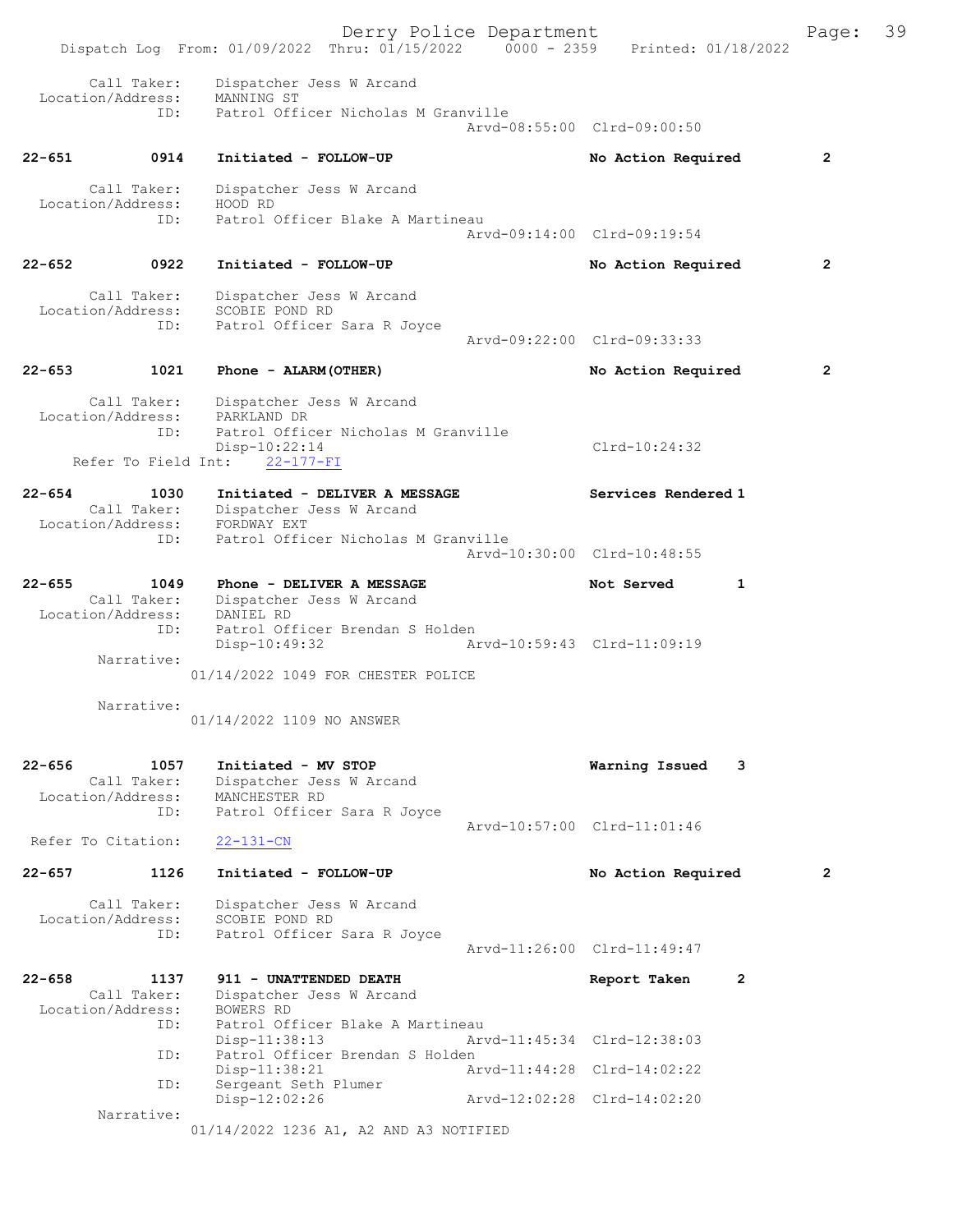Narrative: 01/14/2022 1237 RCSD NOTIFIED TO PAGE M.E. Narrative: 01/14/2022 1246 M.E. FREDERICK NOTIFIED Narrative: 01/14/2022 1343 PEABODY'S NOTIFIED AND ON SCENE Refer To Incident: 22-64-OF 22-659 1149 Phone - MEDICAL EMERGENCY Services Rendered 1 Call Taker: Dispatcher Jess W Arcand<br>Location/Address: CRYSTAL AVE Location/Address: CRYSTAL AVE ID: Patrol Officer Nicholas M Granville Disp-11:49:42 Arvd-11:52:37 Clrd-12:54:18<br>TD: Patrol Officer Sara R Joyce Patrol Officer Sara R Joyce<br>Disp-11:49:58 Arvd-11:52:53 Clrd-12:33:49 Narrative: 01/14/2022 1155 ON A PED CHECK AT RITE AID Narrative: 01/14/2022 1235 DFD transporting male down to PMC Narrative: 01/14/2022 1235 off at PMC Refer To Field Int: 22-170-FI 22-660 1214 Phone - WELFARE CHECK Services Rendered 2<br>Call Taker: Dispatcher Jess W Arcand Dispatcher Jess W Arcand Location/Address: W BROADWAY ID: Patrol Officer Sara R Joyce Disp-12:34:25 Arvd-12:49:47 Clrd-12:59:19<br>ID: Patrol Officer Blake A Martineau Patrol Officer Blake A Martineau<br>Disp-12:38:20 Arv Disp-12:38:20 Arvd-12:42:44 Clrd-12:59:21 Refer To Field Int: 22-176-FI 22-661 1254 911 - ABANDONED 911 Services Rendered 1 Call Taker: Dispatcher Jess W Arcand Location/Address: HOOD RD<br>ID: Patrol ( Patrol Officer Nicholas M Granville<br>Disp-12:54:47 Arvd-1 Disp-12:54:47 Arvd-12:58:56 Clrd-13:19:33 22-662 1259 Phone - TRANSPORT TRANSPORTED 3 Call Taker: Dispatcher Jess W Arcand Location/Address: CRYSTAL AVE ID: Patrol Officer Sara R Joyce Disp-13:00:09 Arvd-13:03:22 Clrd-13:10:54 Narrative: 01/14/2022 1307 TRANSPORTING ONE TO LARAWAY CT SM 47276.9 Narrative: 01/14/2022 1309 OFF AT LARAWAY CT EM 47277.4 Refer To Field Int: 22-175-FI 22-663 1333 Phone - ALARM, BURGLAR False Alarm 1 Call Taker: Dispatcher Jess W Arcand Location/Address: [DY 2622] MANCHESTER RD<br>ID: Patrol Officer Nicholas Patrol Officer Nicholas M Granville<br>Disp-13:33:34 Arvd-1 Disp-13:33:34 Arvd-13:40:10 Clrd-13:48:22 Refer To Field Int: 22-178-FI

| 22-664<br>1353    | Phone - PARKING COMPLAINT   | Services Rendered 1         |
|-------------------|-----------------------------|-----------------------------|
| Call Taker:       | Dispatcher Jess W Arcand    |                             |
| Location/Address: | HOODKROFT DR                |                             |
| ID:               | Patrol Officer Sara R Joyce |                             |
|                   | Disp-13:53:14               | Arvd-13:54:01 Clrd-14:00:35 |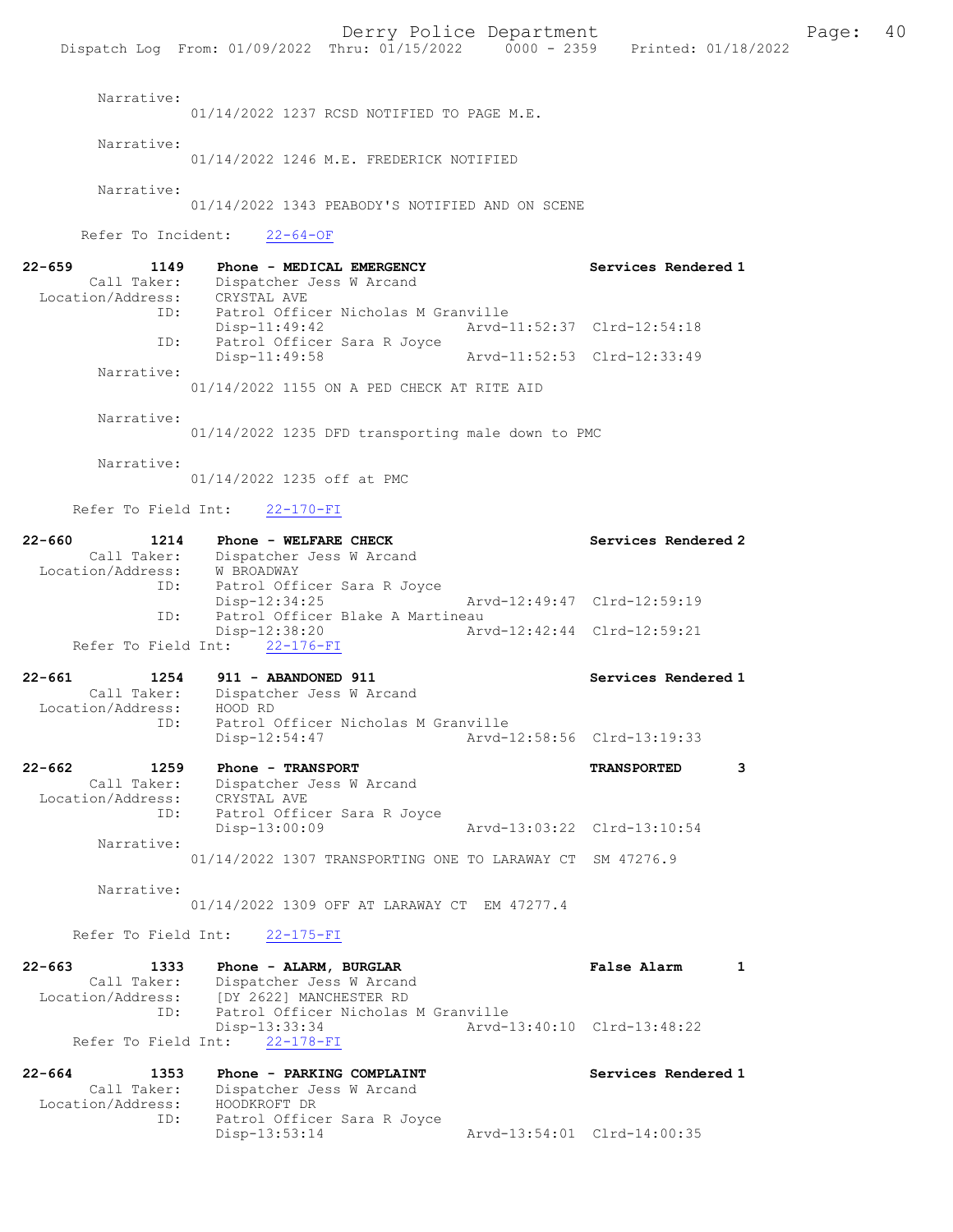22-665 1404 Phone - ASSIST OTHER AGENCY Assistance Rendered 3 Call Taker: Dispatcher Jess W Arcand Location/Address: SCOBIE POND RD ID: Patrol Officer Nicholas M Granville<br>Disp-14:04:29 Mrvd-14:12:18 Clrd-16:40:23 Disp-14:04:29 Arvd-14:12:18 Clrd-16:40:23 Cleared By: Dispatcher Christina L Power ID: Sergeant Seth Plumer Disp-14:04:32 Arvd-14:18:04 Clrd-14:39:14 ID: Sergeant Jeffrey M Dawe Disp-15:30:37 Arvd-15:49:15 Clrd-15:50:01 Dispatched By: Dispatcher Christina L Power Arrived By: Dispatcher Christina L Power Cleared By: Dispatcher Christina L Power Narrative: 01/14/2022 1420 OFF WITH NH 4569334 Narrative: vehicle towed via MPD Narrative: 01/14/2022 1526 MPD on scene 22-666 1406 Initiated - FOLLOW-UP No Action Required 2 Call Taker: Dispatcher Jess W Arcand Location/Address: E DERRY RD ID: Patrol Officer Sara R Joyce Arvd-14:06:00 Clrd-14:06:26 22-667 1459 Phone - MV ACCIDENT Report Taken 1 Call Taker: Dispatcher Christina L Power Location/Address: PINKERTON ST ID: Patrol Officer Nathan S Lavoie<br>Disp-15:00:42 Arvd-15:05:19 Clrd-15:23:39 Disp-15:00:42<br>22-132-CN Refer To Citation: Narrative: Reportable: Dumais v. Rench Refer To Accident: 22-20-AC 22-668 1503 Initiated - MV STOP Warning Issued 3 Call Taker: Dispatcher Christina L Power Location/Address: CRYSTAL AVE ID: Patrol Officer Brian J Landry Arvd-15:03:00 Clrd-15:07:08 22-669 1533 Phone - WARRANT ARREST 2008 Arrest(s) Made 2 Call Taker: Dispatcher Christina L Power<br>Location/Address: [PTB] PITTSFIELD Location CHILSE<br>SS: [PTB] PITTSFIELD<br>ID: Patrol Officer Br Patrol Officer Brian J Landry<br>Disp-15:39:03 Arvd-16:23:50 Clrd-17:29:30 ID: Patrol Officer Scott M Beegan<br>Disp-18:39:45 Disp-18:39:45 Arvd-18:39:46 Clrd-19:17:23 Narrative: enroute for a DPD arrest warrant Narrative: 01/14/2022 1635 one in custody and enroute to hq's s/m 19152 Narrative: 01/14/2022 1723 off at hq's e/m 19987.9 with; Young, Joseph 61 Maplewood Circle Center Tuftonboro NH dob 121196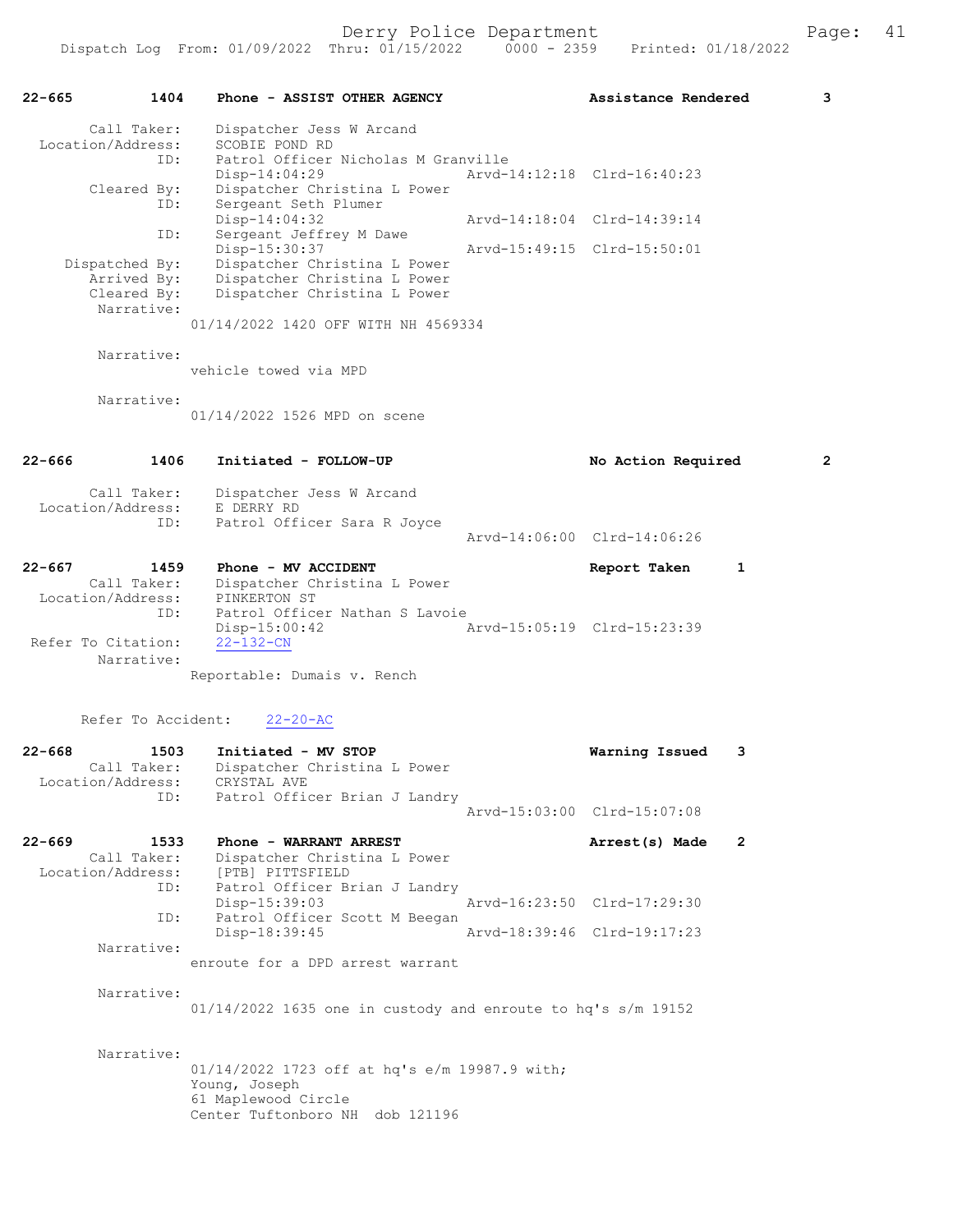Derry Police Department Fage: 42 Dispatch Log From: 01/09/2022 Thru: 01/15/2022 0000 - 2359 Printed: 01/18/2022 Narrative: 01/14/2022 1840 released on PR bail with a SC date of 2/3. Held on Manchester PD warrant for forgery, enroute to MPD s/m 19990.1 Narrative: 01/14/2022 1859 off at MPD e/m 20001.1 Narrative: 01/14/2022 1917 released to MPD Refer To Arrest: 22-51-AR 22-670 1548 Walk-In - LARCENY /FORGERY/ FRAUD Report Taken 2 Call Taker: Dispatcher Christina L Power Location/Address: PEMBROKE DR ID: Patrol Officer Collin Kennedy Disp-15:49:35 Arvd-15:49:37 Clrd-15:49:48 Refer To Incident: 22-65-OF 22-671 1600 Initiated - FOUND/LOST PROPERTY Services Rendered 3 Call Taker: Dispatcher Christina L Power Location/Address: ASHLEIGH DR ID: Sergeant Jeffrey M Dawe Arvd-16:00:00 Clrd-16:06:14 22-672 1610 Initiated - FOLLOW-UP Cleared 2 Call Taker: Dispatcher Christina L Power Location/Address: HARVEST DR ID: Patrol Officer Nathan S Lavoie Arvd-16:10:00 Clrd-16:19:39 22-673 1625 Phone - IDENTITY THEFT Report Taken 2 Call Taker: Dispatcher Christina L Power Location/Address: COLLETTES GROVE RD ID: Patrol Officer Casey J Noyes Disp-16:51:20 Arvd-17:23:09 Clrd-18:04:55 Narrative: . Refer To Incident: 22-66-OF 22-674 1640 Phone - NOISE COMPLAINT Cleared 2 Call Taker: Dispatcher Christina L Power Location/Address: RAILROAD AVE ID: Patrol Officer Nicholas M Granville Disp-16:41:48 Arvd-16:47:08 Clrd-16:50:44 ID: Patrol Officer Casey J Noyes Disp-16:41:51 Arvd-16:47:07 Clrd-16:50:47 ID: Disp-16:41:51<br>
ID: Sergeant Jeffrey M Dawe<br>
Disp-16:47:13 Disp-16:47:13 Arvd-16:47:15 Clrd-16:50:42 Narrative: kids playing, quieted on request 22-675 1804 Walk-In - ASSIST CITIZEN ADVICE GIVEN 3 Call Taker: Dispatcher Christina L Power Location/Address: MUNICIPAL DR ID: Patrol Officer Collin Kennedy Disp-18:04:42 Arvd-18:08:10 Clrd-18:16:39 22-676 1815 Phone - ROAD HAZARD Removed Hazard 2 Call Taker: Dispatcher Christina L Power Location/Address: BIRCH ST ID: Patrol Officer Nicholas M Granville Disp-18:16:05 Arvd-18:16:44 Clrd-18:25:04 Narrative: large tarp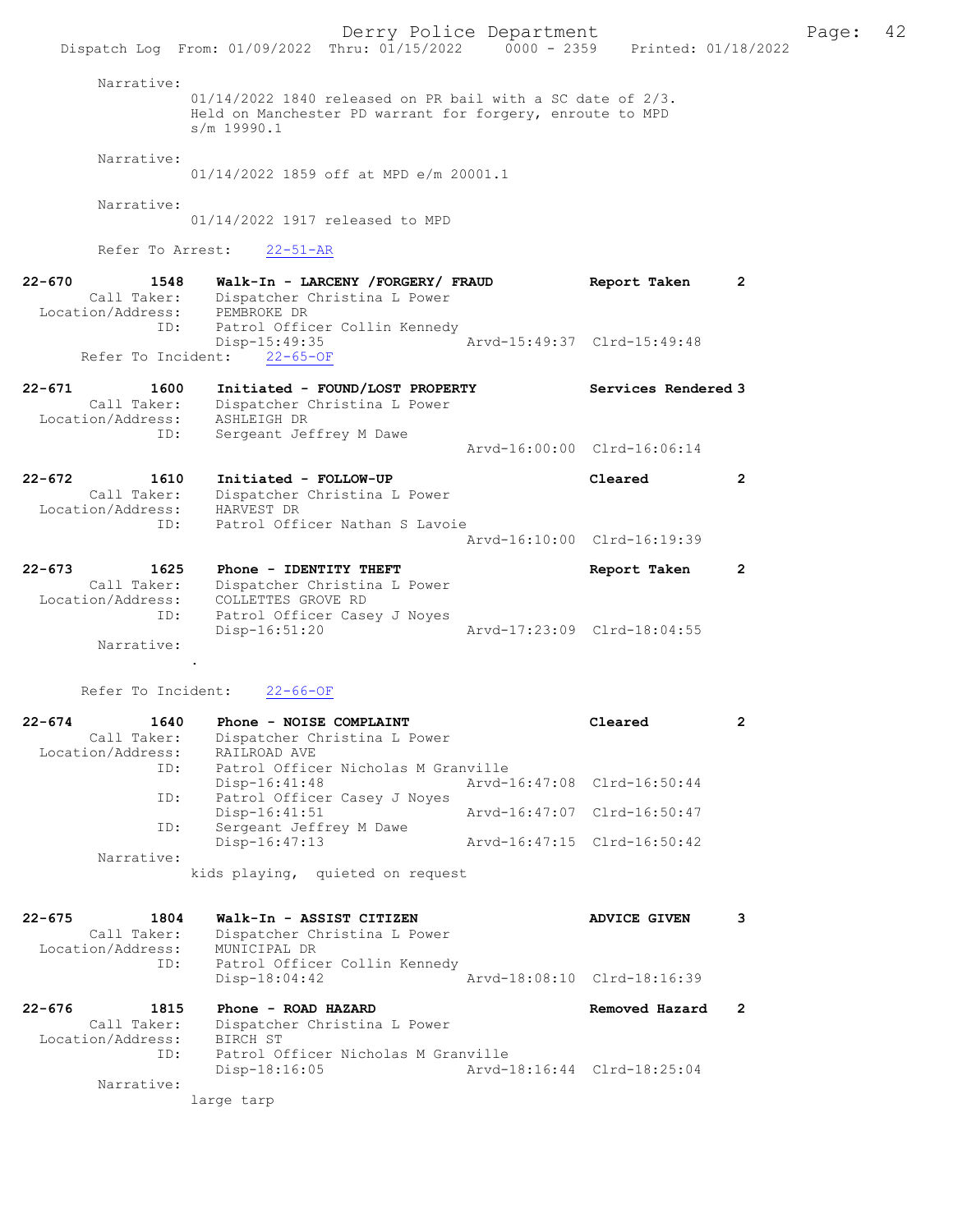Derry Police Department Fage: 43 Dispatch Log From: 01/09/2022 Thru: 01/15/2022 0000 - 2359 Printed: 01/18/2022 22-677 1816 Initiated - DISPERSE A GROUP SENT ON THEIR WAY 2 Call Taker: Dispatcher Christina L Power Location/Address: CRYSTAL AVE ID: Patrol Officer Nathan S Lavoie Arvd-18:16:00 Clrd-18:24:48 22-678 1919 Phone - NOISE COMPLAINT Quieted on Request 2 Call Taker: Dispatcher Christina L Power Location/Address: FAIRWAY DR UD: Patrol Officer Nathan S Lavoie<br>Disp-19:19:52 Disp-19:19:52 Arvd-19:27:05 Clrd-19:37:09 ID: Patrol Officer Nicholas M Granville Disp-19:19:53 Arvd-19:25:37 Clrd-19:37:10 Narrative: loud music Refer To Field Int: 22-192-FI 22-679 1948 Initiated - FOLLOW-UP Cleared 2 Call Taker: Dispatcher Christina L Power Location/Address: MUNICIPAL DR ID: Patrol Officer Collin Kennedy Arvd-19:48:00 Clrd-20:33:18 22-680 2051 Initiated - MV STOP Warning Issued 3 Call Taker: Dispatcher Christina L Power Location/Address: CRYSTAL AVE ID: Patrol Officer Scott M Beegan Arvd-20:51:00 Clrd-21:01:05<br>22-133-CN Refer To Citation: 22-681 2107 Phone - ASSIST OTHER AGENCY Assistance Rendered 3 Call Taker: Dispatcher Christina L Power Location/Address: MANCHESTER RD ID: Patrol Officer Scott M Beegan Disp-21:08:22 Arvd-21:15:53 Clrd-21:29:48 Refer To Field Int: 22-179-FI 22-682 2245 Phone - HIT AND RUN Report Taken 2 Call Taker: Dispatcher Christina L Power Location/Address: CENTRAL ST ID: Patrol Officer Scott M Beegan Disp-22:46:05 Arvd-22:50:48 Clrd-23:33:04 Cleared By: Patrol Officer Jeffrey R Pike ID: Sergeant Patrick H Dawson Disp-23:05:53 Arvd-23:05:54 Clrd-23:15:35 Dispatched By: Patrol Officer Jeffrey R Pike Arrived By: Patrol Officer Jeffrey R Pike Cleared By: Patrol Officer Jeffrey R Pike ID: Patrol Officer Monica Ricci Disp-23:05:58 Arvd-23:05:59 Clrd-23:15:33 Dispatched By: Patrol Officer Jeffrey R Pike Arrived By: Patrol Officer Jeffrey R Pike Cleared By: Patrol Officer Jeffrey R Pike ID: Patrol Officer Michael Carnazzo Disp-23:06:02 Arvd-23:06:03 Clrd-23:15:32 Dispatched By: Patrol Officer Jeffrey R Pike Arrived By: Patrol Officer Jeffrey R Pike Cleared By: Patrol Officer Jeffrey R Pike Refer To Incident: 22-67-OF 22-683 2333 Initiated - MV CHECK No Action Required 1 Call Taker: Patrol Officer Jeffrey R Pike Location/Address: E BROADWAY ID: Patrol Officer Scott M Beegan

Arvd-23:33:00 Clrd-23:36:59<br>TD: Patrol Officer Michael Carnazzo

Patrol Officer Michael Carnazzo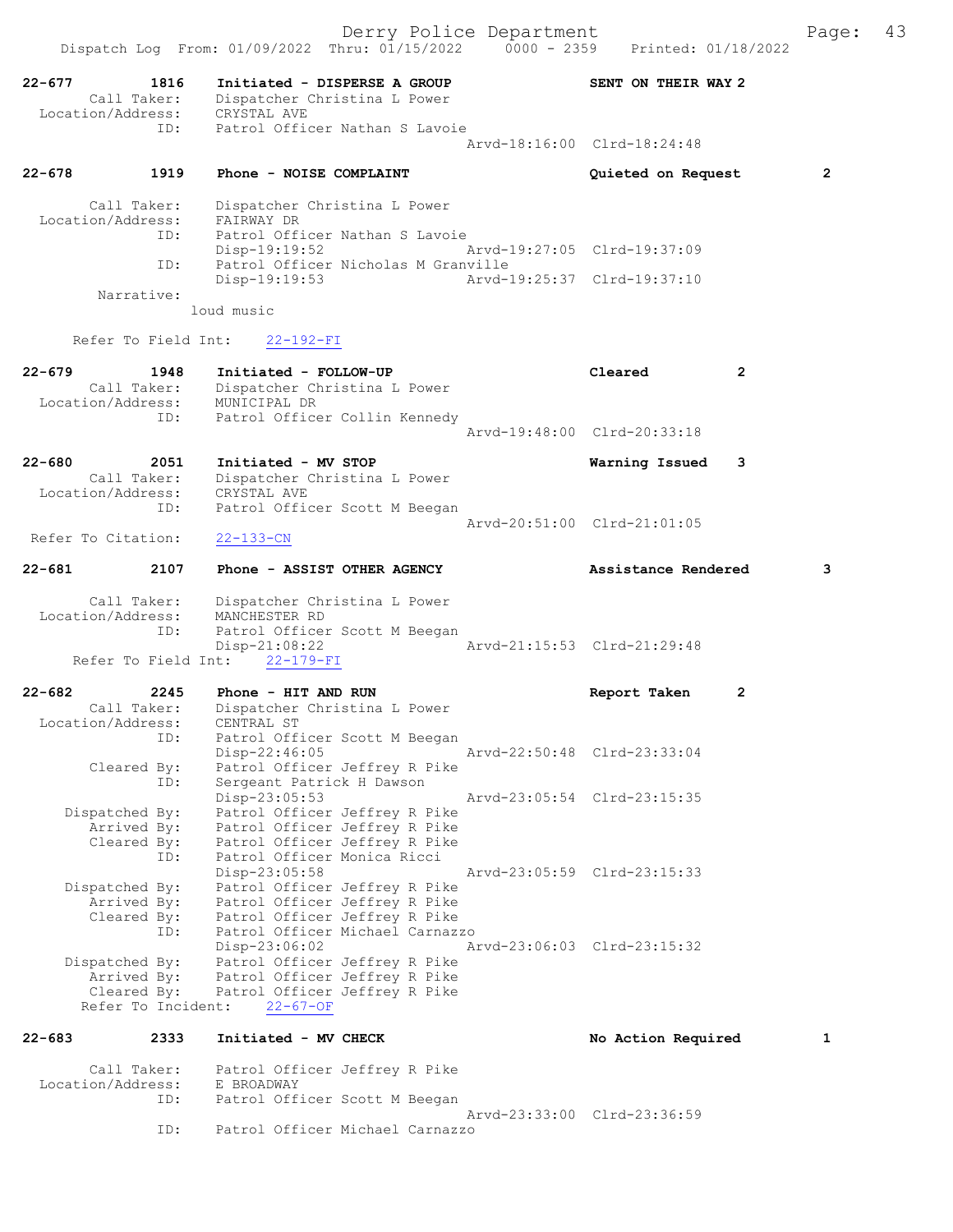|                   | Dispatch Log From: 01/09/2022 Thru: 01/15/2022 0000 - 2359 Printed: 01/18/2022 |                             |                                          |   |
|-------------------|--------------------------------------------------------------------------------|-----------------------------|------------------------------------------|---|
|                   | Disp-23:34:17                                                                  | Arvd-23:34:18 Clrd-23:36:58 |                                          |   |
| $22 - 684$        | 2351<br>911 - MV ACCIDENT                                                      |                             | Report Taken                             | 1 |
| Call Taker:       | Patrol Officer Jeffrey R Pike                                                  |                             |                                          |   |
| Location/Address: | RT 111                                                                         |                             |                                          |   |
| ID:               | Patrol Officer Sara R Joyce                                                    |                             |                                          |   |
| ID:               | Disp-23:52:15<br>Patrol Officer Scott M Beegan                                 |                             | Arvd-00:01:01 Clrd-01/15/2022 @ 01:03:17 |   |
|                   | Disp-23:52:18                                                                  |                             | Arvd-00:02:59 Clrd-01/15/2022 @ 01:03:19 |   |
| ID:               | Sergeant Patrick H Dawson                                                      |                             |                                          |   |
|                   | Disp-23:52:20                                                                  |                             | Arvd-00:03:26 Clrd-01/15/2022 @ 00:29:03 |   |
| Narrative:        | NH # TANZI                                                                     |                             |                                          |   |
| Narrative:        | 01/15/2022 0015 NEXT ON LIST REQUESTED                                         |                             |                                          |   |
| Narrative:        |                                                                                |                             |                                          |   |
|                   | 01/15/2022 0015 BIRCH ST CONTACTED AND RESPONDING                              |                             |                                          |   |
|                   |                                                                                |                             |                                          |   |
| Narrative:        | 01/15/2022 0042 BIRCH STREET COLLISION ON SCENE                                |                             |                                          |   |
| Narrative:        | BATTISTELLI VS SIGN                                                            |                             |                                          |   |
|                   | Refer To Accident: 22-21-AC                                                    |                             |                                          |   |

# For Date: 01/15/2022 - Saturday

| $22 - 685$ | 0045                                     | Initiated - MV CHECK                                                                                                                    | No Action Required                    | $\mathbf{1}$   |
|------------|------------------------------------------|-----------------------------------------------------------------------------------------------------------------------------------------|---------------------------------------|----------------|
|            | Call Taker:<br>Location/Address:<br>ID:  | Patrol Officer Jeffrey R Pike<br>S MAIN ST<br>Sergeant Patrick H Dawson                                                                 | Arvd-00:45:00 Clrd-00:47:11           |                |
|            |                                          |                                                                                                                                         |                                       |                |
| $22 - 686$ | 0717<br>Call Taker:<br>ID:               | Phone - SUSPICIOUS ACTIVITY<br>Dispatcher Jess W Arcand<br>Location/Address: CRYSTAL AVE + LENOX RD<br>Patrol Officer Blake A Martineau | $\overline{2}$<br><b>ADVICE GIVEN</b> |                |
|            |                                          | Disp-07:17:53                                                                                                                           | Arvd-07:19:55 Clrd-07:48:36           |                |
|            |                                          | Refer To Field Int: 22-197-FI                                                                                                           |                                       |                |
| $22 - 687$ | 0946<br>Call Taker:                      | Phone - SUSPICIOUS ACTIVITY<br>Dispatcher Jess W Arcand                                                                                 | Services Rendered 2                   |                |
|            | Location/Address:                        | FAIRWAY DR                                                                                                                              |                                       |                |
|            | ID:                                      | Patrol Officer Timothy J Underhill<br>Disp-09:48:34                                                                                     | Arvd-09:48:36 Clrd-10:10:01           |                |
|            | Narrative:                               |                                                                                                                                         |                                       |                |
|            |                                          | 01/15/2022 0947 SMOKE IN THE HALLWAY                                                                                                    |                                       |                |
|            |                                          |                                                                                                                                         |                                       |                |
| $22 - 688$ | 1004                                     | 911 - MEDICAL EMERGENCY                                                                                                                 | Assistance Rendered                   | $\mathbf{1}$   |
|            | Call Taker:<br>Location/Address: GULF RD | Dispatcher Jess W Arcand                                                                                                                |                                       |                |
|            | ID:                                      | Patrol Officer Brendan S Holden                                                                                                         |                                       |                |
|            |                                          | Disp-10:04:47                                                                                                                           | Arvd-10:13:32 Clrd-10:26:17           |                |
|            | ID:                                      | Sergeant Seth Plumer<br>Disp-10:10:23                                                                                                   | Arvd-10:12:27 Clrd-10:26:19           |                |
|            | Refer To Field Int:                      | $22 - 174 - FI$                                                                                                                         |                                       |                |
| $22 - 689$ | 1023                                     | Initiated - FOLLOW-UP                                                                                                                   | No Action Required                    | $\overline{2}$ |
|            | Call Taker:                              | Dispatcher Jess W Arcand                                                                                                                |                                       |                |
|            | Location/Address:                        | MUNICIPAL DR                                                                                                                            |                                       |                |
|            | ID:                                      | Patrol Officer Sara R Joyce                                                                                                             | Arvd-10:23:00 Clrd-11:33:39           |                |
|            |                                          |                                                                                                                                         |                                       |                |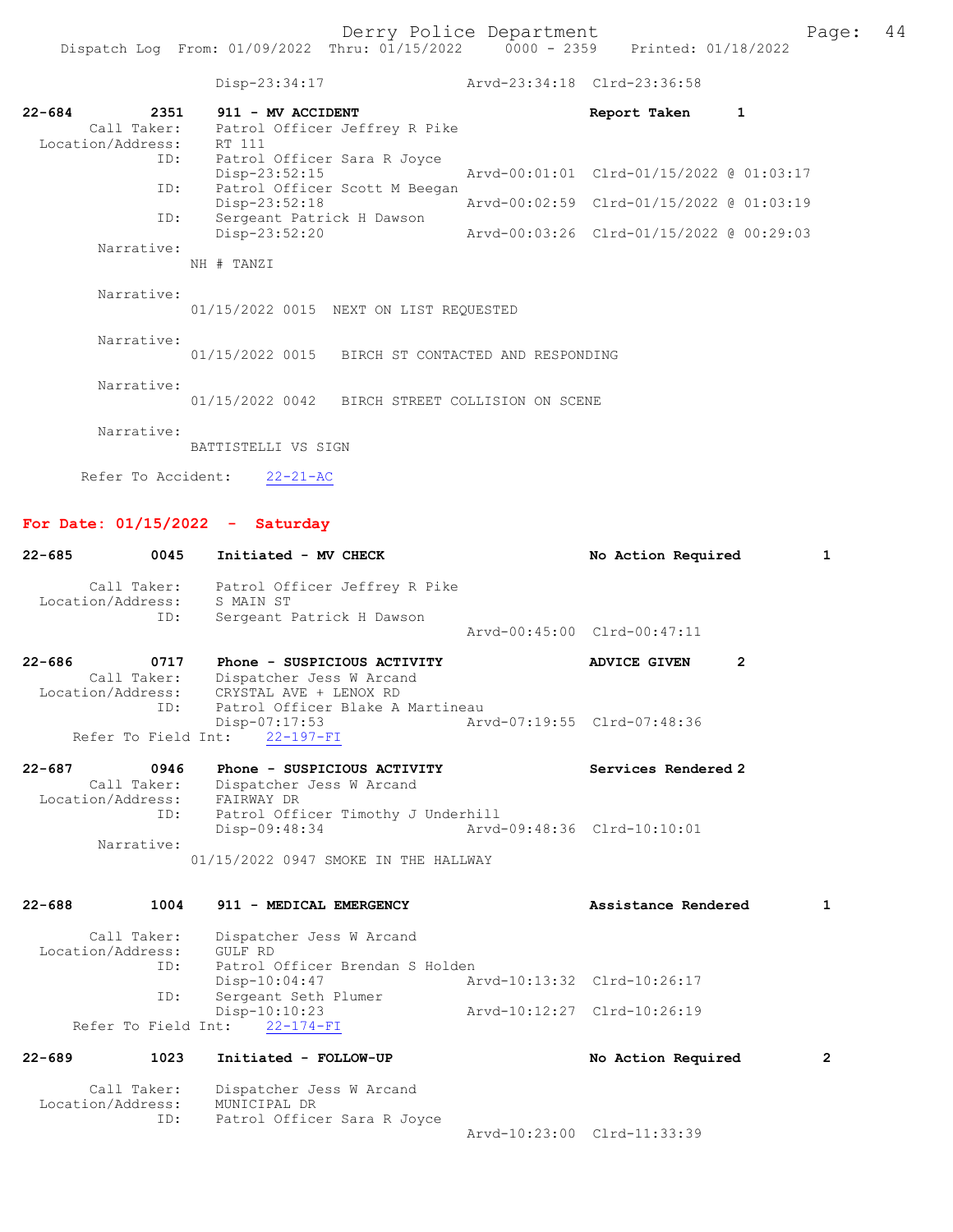| $22 - 690$        | 1048        | Initiated - DISABLED MV            | Vehicle checked 3           |  |
|-------------------|-------------|------------------------------------|-----------------------------|--|
|                   | Call Taker: | Patrol Officer Scott M Beegan      |                             |  |
| Location/Address: |             | WINDHAM RD                         |                             |  |
|                   | ID:         | Patrol Officer Tyler S Daniel      |                             |  |
|                   |             |                                    | Arvd-10:48:00 Clrd-10:54:22 |  |
|                   | Cleared By: | Dispatcher Jess W Arcand           |                             |  |
|                   | ID:         | Patrol Officer Timothy J Underhill |                             |  |
|                   |             | Disp-10:49:27                      | Arvd-10:49:29 Clrd-10:53:10 |  |

# 22-691 1143 Phone - ANIMAL COMPLAINT 15 Assistance Rendered 1

| Call Taker:       | Dispatcher Jess W Arcand                         |                             |
|-------------------|--------------------------------------------------|-----------------------------|
| Location/Address: | SCOBIE POND RD                                   |                             |
| ID:               | Patrol Officer Sara R Joyce                      |                             |
|                   | $Disp-11:43:59$                                  | Arvd-11:52:44 Clrd-11:52:46 |
| Arrived By:       | Patrol Officer Scott M Beegan                    |                             |
| Cleared By:       | Patrol Officer Scott M Beegan                    |                             |
| Narrative:        |                                                  |                             |
|                   | 01/15/2022 1143 CAT LEFT OUTSIDE WITHOUT SHELTER |                             |

Refer To Field Int: 22-189-FI

| $22 - 692$<br>1202 | Phone - ALARM, BURGLAR            | False Alarm                 |  |
|--------------------|-----------------------------------|-----------------------------|--|
| Call Taker:        | Patrol Officer Scott M Beegan     |                             |  |
| Location/Address:  | [DY 3530] CORPORATE PARK DR       |                             |  |
| ID:                | Patrol Officer Sara R Joyce       |                             |  |
|                    | $Disp-12:08:23$                   | Arvd-12:11:16 Clrd-12:14:37 |  |
| Arrived By:        | Dispatcher Jess W Arcand          |                             |  |
| Cleared By:        | Dispatcher Jess W Arcand          |                             |  |
| ID:                | Patrol Officer Brendan S Holden   |                             |  |
|                    | $Disp-12:08:25$                   | Arvd-12:11:17 Clrd-12:14:39 |  |
| Arrived By:        | Dispatcher Jess W Arcand          |                             |  |
| Cleared By:        | Dispatcher Jess W Arcand          |                             |  |
| Narrative:         |                                   |                             |  |
|                    | office door and entry/exit motion |                             |  |

Narrative:

01/15/2022 1211 second alarm coming in as a panic alarm

Refer To Field Int: 22-190-FI

| $22 - 693$<br>1210<br>Call Taker:<br>Location/Address: | Phone - ASSIST CITIZEN<br>Dispatcher Jess W Arcand<br>DREW WOODS DR | Services Rendered 3         |  |
|--------------------------------------------------------|---------------------------------------------------------------------|-----------------------------|--|
| ID:                                                    | Patrol Officer Brendan S Holden<br>$Disp-12:15:13$                  | Arvd-12:27:45 Clrd-13:07:22 |  |
| $22 - 694$<br>1257<br>Call Taker:<br>Location/Address: | Initiated - FOLLOW-UP<br>Dispatcher Jess W Arcand<br>MUNICIPAL DR   | Cleared                     |  |
| ID:                                                    | Patrol Officer Blake A Martineau                                    | Arvd-12:57:00 Clrd-13:40:33 |  |
| Cleared By:                                            | Patrol Officer Scott M Beegan                                       |                             |  |

| 22-695<br>1417    | Phone - ANIMAL COMPLAINT        | Services Rendered 1         |
|-------------------|---------------------------------|-----------------------------|
| Call Taker:       | Patrol Officer Scott M Beegan   |                             |
| Location/Address: | S MAIN ST                       |                             |
| ID:               | Patrol Officer Brendan S Holden |                             |
|                   | $Disp-14:20:23$                 | $Clrd-14:20:45$             |
| Cleared By:       | Dispatcher Jess W Arcand        |                             |
| ID:               | Patrol Officer Tyler S Daniel   |                             |
|                   | Disp-14:20:34                   | Arvd-14:20:36 Clrd-14:20:47 |
| Dispatched By:    | Dispatcher Jess W Arcand        |                             |
| Arrived By:       | Dispatcher Jess W Arcand        |                             |
| Cleared By:       | Dispatcher Jess W Arcand        |                             |
| Narrative:        |                                 |                             |
|                   |                                 |                             |

big white fluffy dog

Narrative: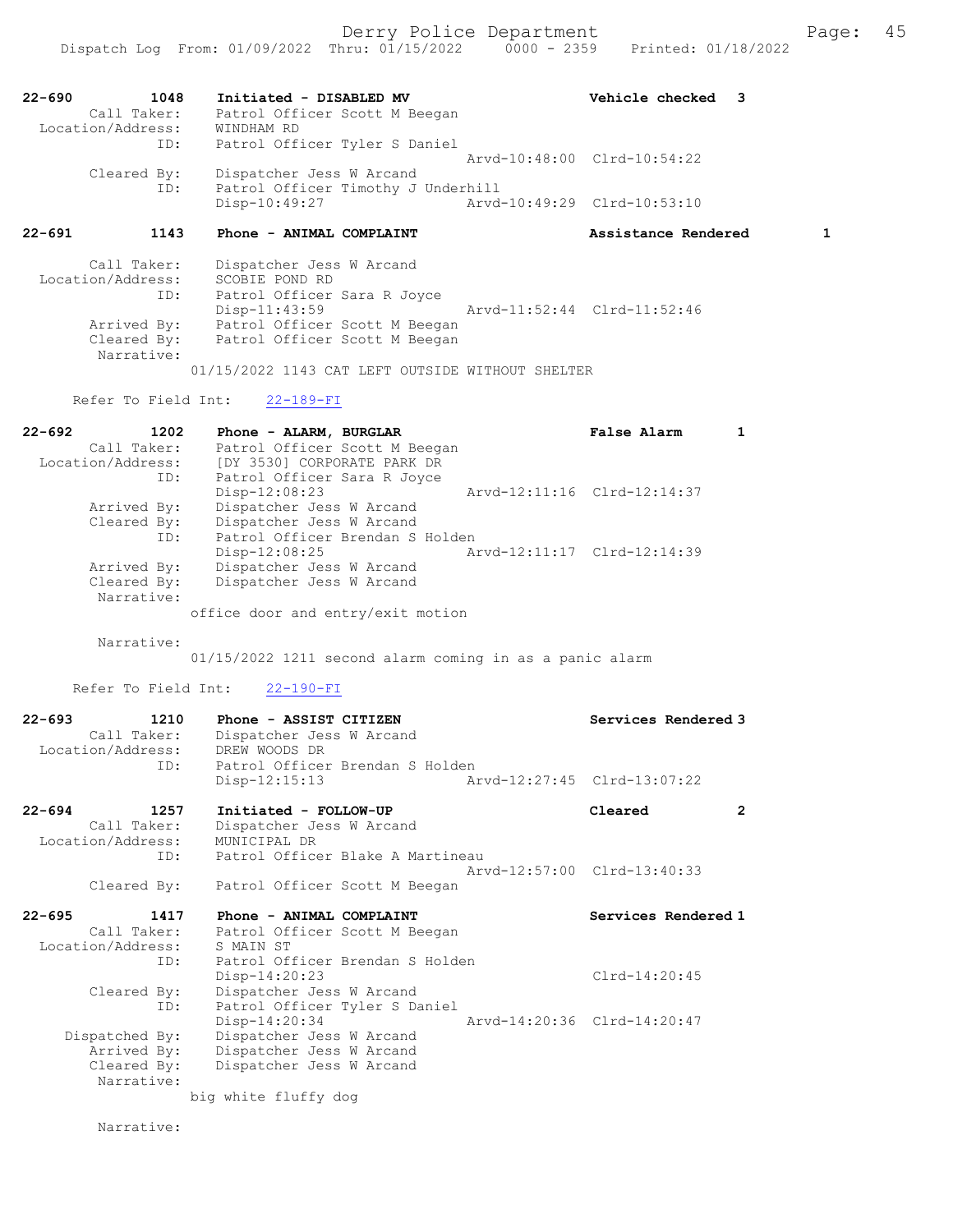01/15/2022 1421 DOG RETURNED TO OWNER

| 22-696<br>1444<br>Call Taker:<br>Location/Address:<br>ID: | Phone - Loose Dog Complaint<br>Patrol Officer Scott M Beegan<br>ISLAND POND RD<br>Patrol Officer Brendan S Holden | Services Rendered 2         |
|-----------------------------------------------------------|-------------------------------------------------------------------------------------------------------------------|-----------------------------|
| Cleared By:<br>Narrative:                                 | Disp-14:45:16<br>Dispatcher Christina L Power<br>returned to owner                                                | Arvd-14:59:49 Clrd-15:05:00 |
| 22-697<br>1512                                            | Phone - ASSIST CITIZEN                                                                                            | <b>ADVICE GIVEN</b><br>3    |
| Call Taker:<br>Location/Address: LARAWAY CT               | Dispatcher Christina L Power                                                                                      |                             |
| ID:                                                       | Patrol Officer Nathan S Lavoie<br>$Disp-15:13:52$<br>Refer To Field Int: 22-193-FI                                | Arvd-15:33:25 Clrd-15:59:12 |
| $22 - 698$<br>1611                                        | Phone - ASSIST OTHER AGENCY                                                                                       | Assistance Rendered<br>3    |
| Call Taker:<br>Location/Address:                          | Dispatcher Christina L Power<br>NEIL ST                                                                           |                             |
| ID:                                                       | Patrol Officer Casey J Noyes<br>Disp-16:11:17                                                                     | Arvd-16:16:21 Clrd-16:29:27 |
| ID:                                                       | Patrol Officer Michael P Accorto<br>Disp-16:16:17                                                                 | $Clrd-16:16:20$             |
| $22 - 699$<br>1705                                        | Initiated - MV STOP                                                                                               | Warning Issued<br>3         |
| Call Taker:<br>Location/Address:                          | Dispatcher Christina L Power<br>TSIENNETO RD                                                                      |                             |
| ID:                                                       | Patrol Officer Awess Abdulkadir                                                                                   | Arvd-17:05:00 Clrd-17:15:08 |
| $22 - 700$<br>1745                                        | Phone - MV ACCIDENT                                                                                               | Report Taken<br>1           |
| Call Taker:<br>Location/Address: CHESTER RD               | Patrol Officer Robert Corwin                                                                                      |                             |
| ID:                                                       | Patrol Officer Awess Abdulkadir<br>Disp-17:47:40<br>Arvd-17:52:42 Clrd-18:44:23                                   |                             |
| Arrived By:<br>Cleared By:<br>Narrative:                  | Lieutenant Shawn P O'Donaghue<br>Dispatcher Christina L Power                                                     |                             |
|                                                           | Blk KTA                                                                                                           |                             |
| Narrative:                                                | chase vs deer, non reportable                                                                                     |                             |
| Refer To Accident:                                        | $22 - 22 - AC$                                                                                                    |                             |
| 1754<br>$22 - 701$                                        | Phone - NEIGHBORHOOD DISPUTE                                                                                      | Matter Mediated<br>2        |
| Call Taker:<br>Location/Address:                          | Patrol Officer Robert Corwin<br>HIGH ST                                                                           |                             |
| ID:                                                       | Patrol Officer Casey J Noyes<br>Disp-17:55:41                                                                     | Arvd-17:59:08 Clrd-18:12:35 |
| Arrived By:<br>Cleared By:<br>ID:                         | Dispatcher Christina L Power<br>Dispatcher Christina L Power<br>Patrol Officer Collin Kennedy                     |                             |
| Arrived By:                                               | $Disp-17:55:44$<br>Dispatcher Christina L Power                                                                   | Arvd-18:02:44 Clrd-18:12:23 |
| Cleared By:<br>Refer To Field Int:                        | Dispatcher Christina L Power<br>$22 - 191 - FI$                                                                   |                             |
| $22 - 702$<br>2201                                        | Phone - SUSPICIOUS ACTIVITY                                                                                       | Gone on Arrival 2           |
| Call Taker:<br>Location/Address:                          | Patrol Officer Robert Corwin<br>DERRY WAY                                                                         |                             |
| ID:                                                       | Patrol Officer Nathan S Lavoie<br>$Disp-22:02:39$                                                                 | Arvd-22:08:28 Clrd-22:15:27 |
| Arrived By:<br>Cleared By:                                | Dispatcher Christina L Power<br>Dispatcher Christina L Power                                                      |                             |